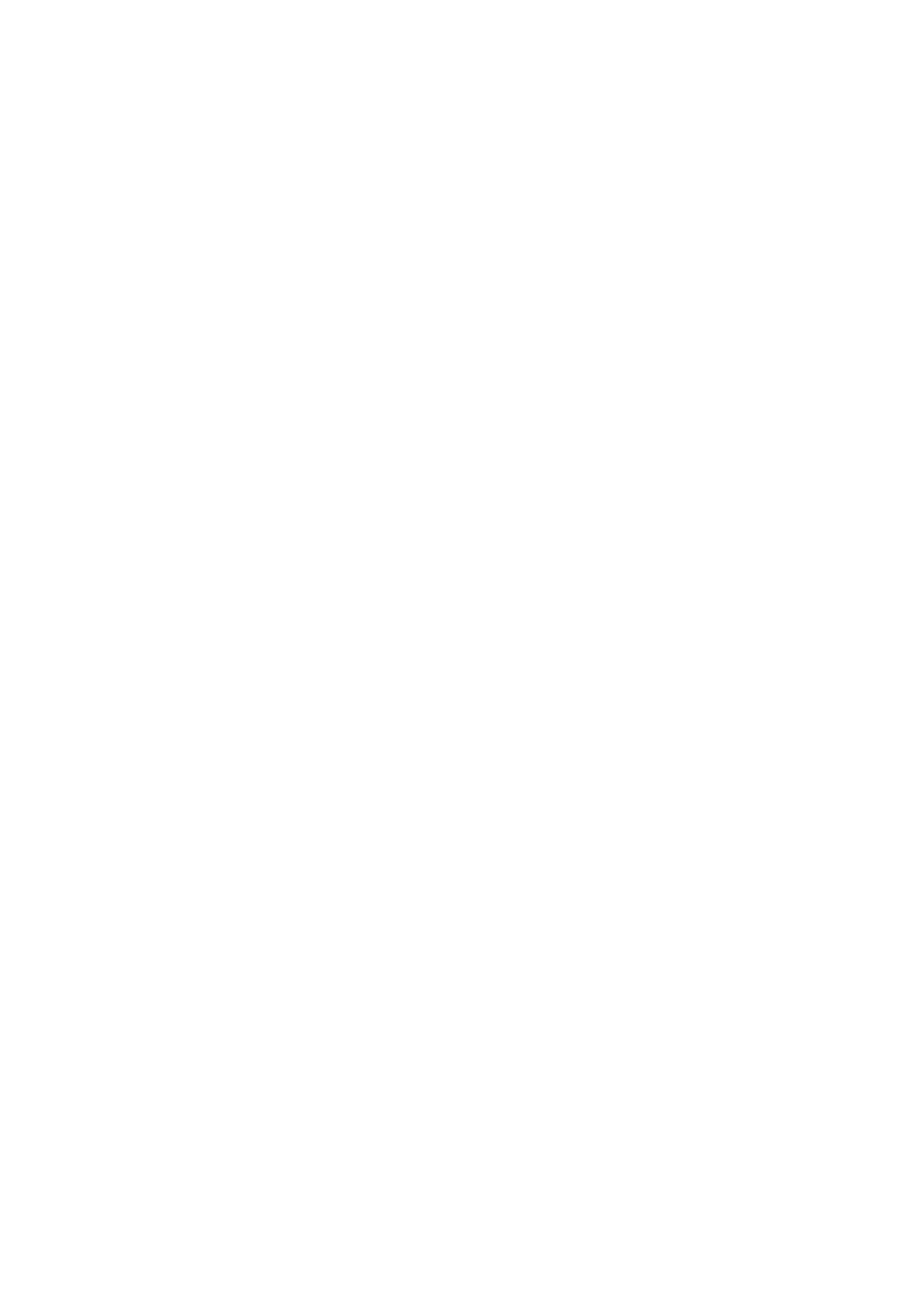# **Content**

## **National Centres of Competence in Research (NCCRs)**

| Goals and Implementation                                                                       | 5   |
|------------------------------------------------------------------------------------------------|-----|
| The NCCRs at a glance                                                                          | 6/7 |
| . NCCR Affective Sciences - Emotion in Individual Behaviour and Social Processes               | 9   |
| • NCCR Chemical Biology - Visualisation and Control of Biological Processes<br>Using Chemistry | 12  |
| • NCCR Democracy – Challenges to Democracy in the 21 <sup>st</sup> Century                     | 15  |
| • NCCR Iconic Criticism – The Power and Meaning of Images                                      | 18  |
| • NCCR International Trade Regulation - From Fragmentation to Coherence                        | 21  |
| • NCCR Kidney.CH - Kidney Control of Homeostasis                                               | 24  |
| • NCCR LIVES - Overcoming vulnerability: life course perspectives                              | 27  |
| • NCCR Mediality - Historical Perspectives                                                     | 31  |
| • NCCR MUST - Molecular Ultrafast Sciences and Technology                                      | 34  |
| • NCCR QSIT - Quantum Science and Technology                                                   | 37  |
| • NCCR Robotics – Intelligent Robots for Improving the Quality of Life                         | 40  |
| • NCCR SYNAPSY - The synaptic bases of mental diseases                                         | 43  |
| • NCCR TransCure – From transport physiology to identification of therapeutic targets          | 47  |
| <b>Overview of terminated NCCRs:</b>                                                           |     |
| 1st Call (2001 - 2013)                                                                         | 53  |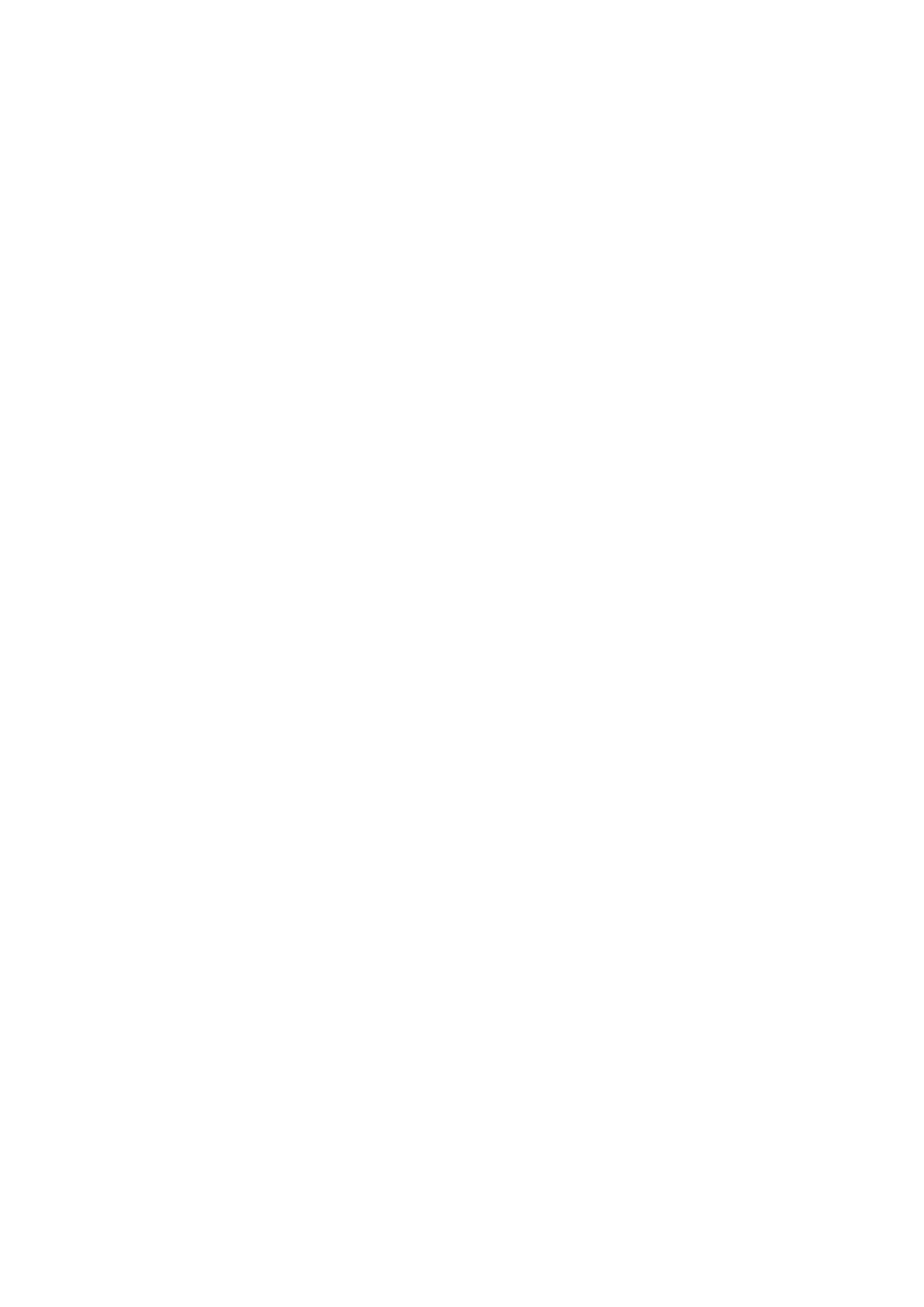## **National Centres of Competence in Research (NCCRs)**

In the year 2001 the Swiss National Science Foundation launched the National Centres of Competence in Research (NCCR). The main goal of the NCCRs is the promotion of scientific excellence in areas of major strategic importance for the future of Swiss research, economy and society. NCCRs are located at universities or other distinguished research institutions (home institutions). In addition to the research teams at the home institution, an NCCR sets up a network of other research teams across Switzerland. The maximum duration of an NCCR is 12 years. The three underlying principles of NCCRs are:

• Research: NCCRs carry out research of excellent quality, spanning basic research to applications. There is a number of individual projects doing the actual research work in each NCCR. The NCCR director ensures the coherence and integration of the individual projects.

• Knowledge and technology transfer: NCCRs develop links with the potential users of their results, and involve them in project planning from the outset.

• Training and promotion of women: NCCRs create the necessary structures and implement measures required to train young scientists (doctoral and postdoctoral students). Particular attention is paid to the advancement of women in research.

From a research policy point of view, NCCRs contribute to a better structuring of the Swiss research environment, and to optimised task assignment between research institutions. NCCRs are funded by the Swiss National Science Foundation (SNSF), participating institutions – in particular the home institutions – and third parties.

Since 1999 four NCCR calls have been published (see table on next page). The SNSF assesses the submitted NCCR proposals in a two-stage procedure (pre-proposals, full proposals). The scientific evaluation is executed by international reviewers. The structural aspects are assessed by Division IV of the Research Council. Based on these findings the Research Council selects a shortlist of the most promising proposals and submits it to the competent Federal Department where the finals selection is made based on science policy criteria.

In December 2013 eight new NCCRs of the 4th series have been approved by the Federal Councillor Johann Schneider-Ammann. They will start their activities in 2014:

• Center for Bio-Inspired Stimuli-Responsive Materials (Weder Christoph, University of Fribourg)

• Digital Fabrication – Advanced Building Processes in Architecture (Kohler Matthias Daniel, ETHZ)

• Materials' Revolution: Computational Design and Discovery of Novel Materials (Marzari Nicola, EPFL)

• Molecular Systems Engineering (Meier Wolfgang, University of Basel / ETHZ)

• On the Move: The Migration-Mobility Nexus (D'Amato Gianni, University of Neuchâtel)

• PlanetS (Benz Willy, University of Bern / University of Geneva)

• RNA & Disease: Understanding the Role of RNA Biology in Disease Mechanisms (Mühlemann Oliver, University of Bern / ETHZ)

• The Mathematics of Physics (SwissMAP) (Smirnov Stanislav, University of Geneva / ETHZ)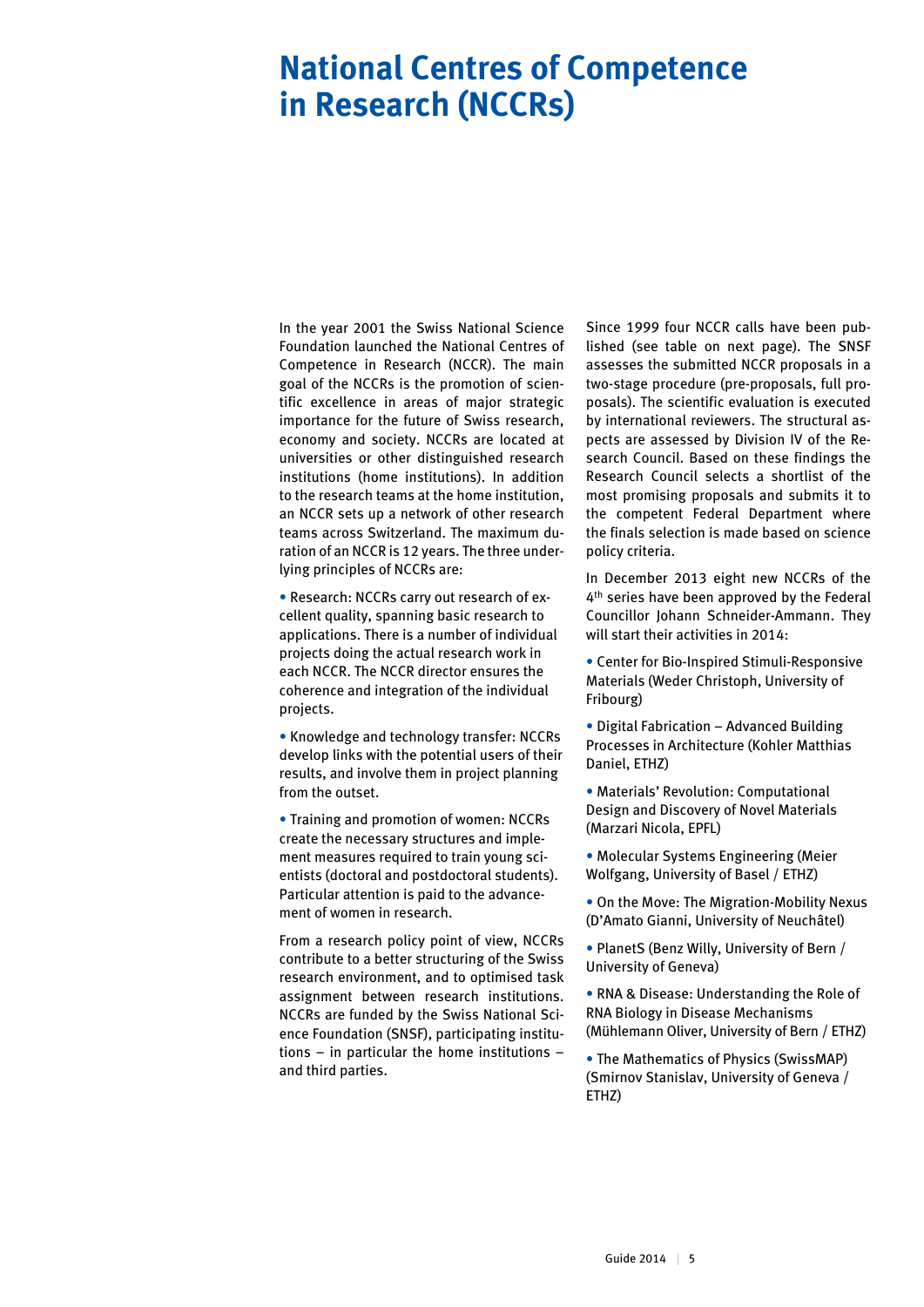## **The NCCRs at a glance**

#### **Overview of NCCR Calls**

|                             | <b>Submitted pre-proposals</b> | <b>Submitted full proposals</b> | <b>Approved projects</b> | <b>Years of operation</b> |
|-----------------------------|--------------------------------|---------------------------------|--------------------------|---------------------------|
| 1st Call (1999)*            | 82                             | 34                              | 14                       | 2001-2013                 |
| 2 <sup>nd</sup> Call (2003) | 44                             | 17                              |                          | 2005-2017                 |
| 3rd Call (2008)             | 54                             | 28                              |                          | 2010-2022                 |
| 4 <sup>th</sup> Call (2011) | 63                             | 23                              |                          | 2014-2026                 |

\* The NCCRs of the 1<sup>st</sup> Call are terminated. For more information see page 53.

### **2nd Call of NCCRs**

| <b>Short Name</b>         | <b>NCCR-Director</b>    | <b>Home Institution</b>     | <b>Web Address</b>         |
|---------------------------|-------------------------|-----------------------------|----------------------------|
| <b>Affective Sciences</b> | Prof. Sander David      | <b>University of Geneva</b> | www.affective-sciences.org |
| Democracy                 | Prof. Kübler Daniel     | University of Zurich        | www.nccr-democracy.uzh.ch  |
| <b>Iconic Criticism</b>   | Prof. Ubl Ralph         | <b>University of Basel</b>  | www.eikones.ch             |
| Mediality                 | Prof. Kiening Christian | University of Zurich        | www.mediality.ch           |
| SESAM*                    | Prof. Margraf Jürgen    | <b>University of Basel</b>  | www.sesamswiss.ch          |
| <b>Trade Regulation</b>   | Prof. Elsig Manfred     | University of Berne         | www.nccr-trade.org         |

\* Terminated in 2010

#### **3rd Call of NCCRs**

| <b>Short Name</b>       | <b>NCCR-Director</b>      | <b>Home Institution</b>                           | <b>Web Address</b>    |
|-------------------------|---------------------------|---------------------------------------------------|-----------------------|
| <b>Chemical Biology</b> | Prof. Riezman Howard      | University of Geneva, EPF Lausanne                | www.nccr-chembio.ch   |
| Kidney.CH               | Prof. Verrey François     | University of Zurich                              | www.nccr-kidney.ch    |
| <b>LIVES</b>            | Prof. Spini Dario         | University of Lausanne, University of Geneva      | www.lives-nccr.ch     |
| <b>MUST</b>             | Prof. Keller Ursula       | ETH Zurich, University of Berne                   | www.nccr-must.ch      |
| QSIT                    | Prof. Ensslin Klaus       | ETH Zurich, University of Basel                   | www.nccr-gsit.ethz.ch |
| Robotics                | Prof. Floreano Dario      | <b>EPF Lausanne</b>                               | www.nccr-robotics.ch  |
| <b>SYNAPSY</b>          | Prof. Magistretti Pierre  | EPF Lausanne, Universities of Lausanne and Geneva | www.nccr-synapsy.ch   |
| TransCure               | Prof. Hediger Matthias A. | <b>University of Berne</b>                        | www.transcure.org     |

#### **Output in 2005-2013**

(2nd and 3rd Call of NCCRs)

| <b>Type</b>                           | $2005 - 2013$  |
|---------------------------------------|----------------|
| Scientific papers                     | 6115           |
| Presentations at congresses and fairs | 6578           |
| Patents/licences                      | 24             |
| Start up companies <sup>1</sup>       | 6              |
| Prototypes, demonstrators, processes  | 16             |
| Cooperations with private sector      | 55             |
| CTI projects <sup>2</sup>             | 8 <sup>3</sup> |

<sup>1</sup> Built up or encouraged by the NCCRs

<sup>2</sup> CTI: Innovation Promotion Agency of the Swiss Government funding cooperation projects with industry

<sup>3</sup> The total amount of the 8 projects is about CHF 5.9 Mio.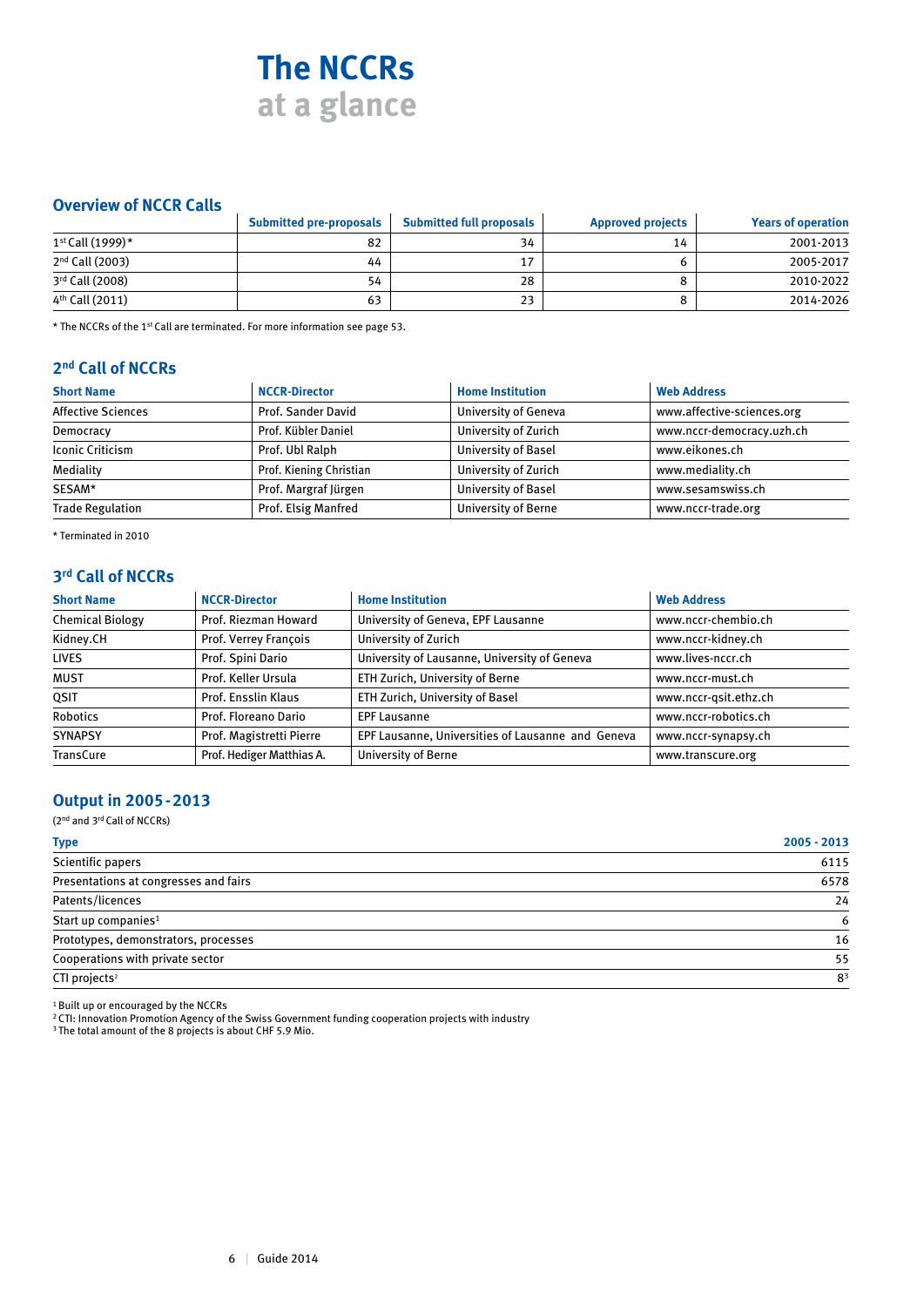## **Total of funds 2nd Call**

| <b>Funding source (CHF)</b>                     | <b>Phase 1</b> | <b>Phase 2</b> | 2013          | 2014          | 2015       | 2016          | <b>Total Phase 3</b> | $\%$ |
|-------------------------------------------------|----------------|----------------|---------------|---------------|------------|---------------|----------------------|------|
| <b>SNSF</b> funding                             | 40 300 000     | 41 790 000     | 8 2 4 8 0 0 0 | 7746000       | 6661000    | 5 611 000     | 28 266 000           | 38   |
| Self-funding from Home institution <sup>1</sup> | 12 440 810     | 19 163 626     | 4 2 3 1 9 2 4 | 4 1 6 2 1 3 8 | 4048562    | 4061682       | 16 504 306           | 22   |
| Self-funding from project participants          | 22 471 911     | 29 664 229     | 6621029       | 6686193       | 6611351    | 6 5 5 5 3 5 0 | 26 473 923           | 36   |
| Third-party funding                             | 3 908 090      | 5895190        | 750 980       | 750 980       | 678928     | 678928        | 2859816              | 4    |
| <b>Total</b>                                    | 79 120 811     | 96 513 045     | 19851933      | 19 345 311    | 17 999 841 | 16 906 960    | 74 104 045           | 100  |

<sup>1</sup> Personnel costs, equipment and consumables, not included infrastructure and basic equipment

### **Total of funds 3rd Call**

| <b>Funding source (CHF)</b>                      | 2010       | 2011       | 2012       | 2013       | <b>Total Phase 1</b> | $\%$ |
|--------------------------------------------------|------------|------------|------------|------------|----------------------|------|
| <b>SNSF</b> funding                              | 26 400 000 | 32 715 000 | 33 548 100 | 31 955 000 | 124 618 100          | 43   |
| Self-funding from Home institutions <sup>1</sup> | 15 322 782 | 17 183 004 | 20 186 239 | 16 590 771 | 69 282 796           | 24   |
| Self-funding from project participants           | 22 448 719 | 20 766 700 | 25 666 364 | 22 208 859 | 91 090 642           | 32   |
| Third-party funding <sup>2</sup>                 | 933 509    | 863 916    | 973792     | 392 208    | 3 1 6 3 4 2 5        |      |
| <b>Total</b>                                     | 65 105 010 | 71 528 620 | 80 374 495 | 71 146 838 | 288 154 963          | 100  |

<sup>1</sup> Personnel costs, equipment and consumables, not included infrastructure and basic equipment

2 Not included is CTI funding

### **Total of persons involved in the NCCRs in the last reporting period (12 months)**

(2nd and 3rd Call of NCCRs)

| <b>Personnel</b>                | <b>Total of Persons</b> | <b>Female</b> | %   | <b>Male</b> | $\%$ | <b>Swiss</b> | <b>Other Nations</b> |
|---------------------------------|-------------------------|---------------|-----|-------------|------|--------------|----------------------|
| Management                      | 53 <sup>1</sup>         | 80            | 57  | 60          | 43   | 83           | 69                   |
| <b>Master students</b>          |                         |               | 100 | $\Omega$    | 0    |              |                      |
| Doctoral students               | 438                     | 206           | 47  | 231         | 53   | 169          | 284                  |
| Postdoctoral students           | 313                     | 121           | 39  | 191         | 61   | 43           | 275                  |
| Research associates             | 92                      | 45            | 49  | 47          | 51   | 46           | 47                   |
| Senior researchers <sup>2</sup> | 462                     | 107           | 23  | 355         | 77   | 227          | 257                  |
| Other staff                     | 209                     | 126           | 61  | 82          | 39   | 127          | 84                   |
| <b>Total</b>                    | 1568                    | 686           | 42  | 966         | 58   | 695          | 1017                 |

<sup>1</sup> Full-time equivalent, including NCCR-Director and persons in charge of knowledge and technology transfer, and education and training

<sup>2</sup> Including leaders of the individual projects and other organisational units of the NCCRs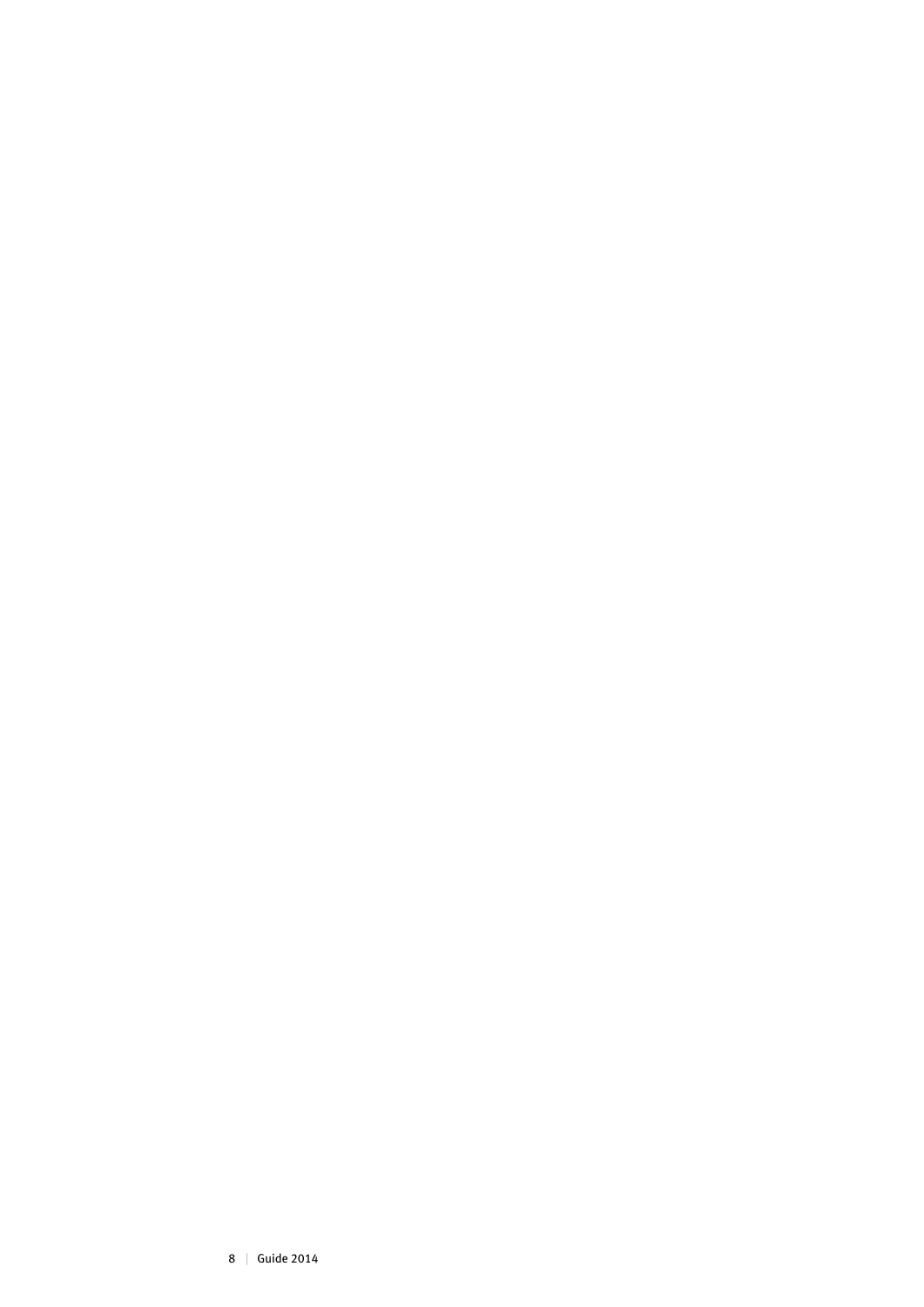# **Affective Sciences: Emotion in Individual Behaviour and Social Processes NCCR Affective Sciences**

This interdisciplinary NCCR investigates a phenomenon playing a central role in human behaviour, decision-making and social interaction: emotion. In order to study emotion and other affective phenomena, we adopt the perspectives offered by different disciplines such as psychology, neuroscience, philosophy, literature, history, sociology, and economics. Three major research topics are addressed during the third phase: 1) how emotions are elicited 2) how emotions are regulated, and 3) what the role of emotion is in social interactions. In addition to basic research, special emphasis is placed on the "applied affective sciences" with transfer partners in the areas of health, work and organizations, economics, and the arts. The NCCR is also committed to training the new generations of "affective scientists", for instance through our International Summer School in Affective Sciences.

#### **Research**

**Work Package Appraisal / Values / Norms**  Sander D.

**Affective relevance: nature, determinants and effects** Sander D.

**Emotion, attention and value Deonna J.,** Teroni F.

**Contempt in literature (Affective dynamics and aesthetic emotions)** Lombardo P.

**The translation of the emotions: from Greece to Rome** Nelis D.

#### **Work Package Individual differences / Dispositions**  Schmid Mast M.

**Training self and emotion regulation: Neurobiological foundations and behavioral consequences** Fehr E.

**Emotions at work and their relationship to well-being and performance Tschan F.,** Elfering A., Semmer N.

#### **Research Foci**

**Affective computing / Emotion, video games, and virtual reality The nature and consequences of gender differences Emotion in language and culture / Moral emotions Applied affective sciences / Development of methods**

#### **Transfer projects (strong Swiss franc package)**

**Emotions - An interactive exhibition Grandjean D.,** Dufour Chr. (Museum d'Histoire Naturelle de Neuchâtel)

**Measuring emotional intelligence in the workplace: Development of a new test Mortillaro M.,** Simonet S. (Nantys AG)

**Combining brain stimulation with fMRI Ruff Chr.,** Fehr E., Scheidegger M. (Philips AG Healthcare Switzerland)

**Applying affective sciences to virtual reality Sander D.,** Margot Chr. (Firmenich SA)

#### **Power and emotion recognition accuracy Schmid Mast M.,** Sander D.

**Influence of emotional relevance and sleep on learning and future decision making** Schwartz S.

**Interests in the making** Clement F.

**Work Package Systems / Dynamics**  Vuilleumier P.

**Computational modeling of appraisal theory of emotion** Scherer K.R.

**From elicitation to emotional response: Neural mechanisms of patterning and system synchronization** Grandjean D.

**Brain networks of emotions and their influence on cognitive processes** Vuilleumier P.

**Emotional future thinking Van der Linden M.,** D'Argembeau A.

**Adaptive emotion awareness tools for computer-mediated interactions (EATMINT) Betrancourt M.**, Pun T.

#### **Home Institution**

University of Geneva

**Start of the NCCR** September 1, 2005

#### **NCCR Management**

*Director* Sander David, Prof. David.Sander@unige.ch *Deputy Directors* 

Lombardo Patrizia, Prof. Patrizia.Lombardo@unige.ch

Vuilleumier Patrik, Prof. Patrik.Vuilleumier@unige.ch

*Administrative Manager* Sauge Daniela, Mrs. Daniela.Sauge@unige.ch

*Education and Training* Soriano Cristina, Dr. cristina.soriano@unige.ch

*Advancement of Women* Schmid Mast Marianne, Prof. marianne.schmid@unine.ch Sander David, Prof.

Sauge Daniela, Mrs.

*Computer and Internet Resources / Methods* Grandjean Didier, Prof. Didier.Grandjean@unige.ch

Kapusova Dajana, Mrs. Dajana.Kapusova@unige.ch

Federau Eric, Mr. Eric.Federau@unige.ch

*Communication Officer*  Varone Carole, Mrs. Carole.Varone@unige.ch

*Knowledge and Technology Transfer*

Varone Carole, Mrs. *Interdisciplinarity* Deonna Julien, Prof. Julien.Deonna@unige.ch

*Applied Research* Mortillaro Marcello, Dr. Marcello.Mortillaro@unige.ch

#### **Address**

NCCR Affective Sciences Campus Biotech Uni Dufour Rue Général Dufour 24 1211 Genève 4 +41 22 379 98 01

#### **Web Address**

www.affective-sciences.org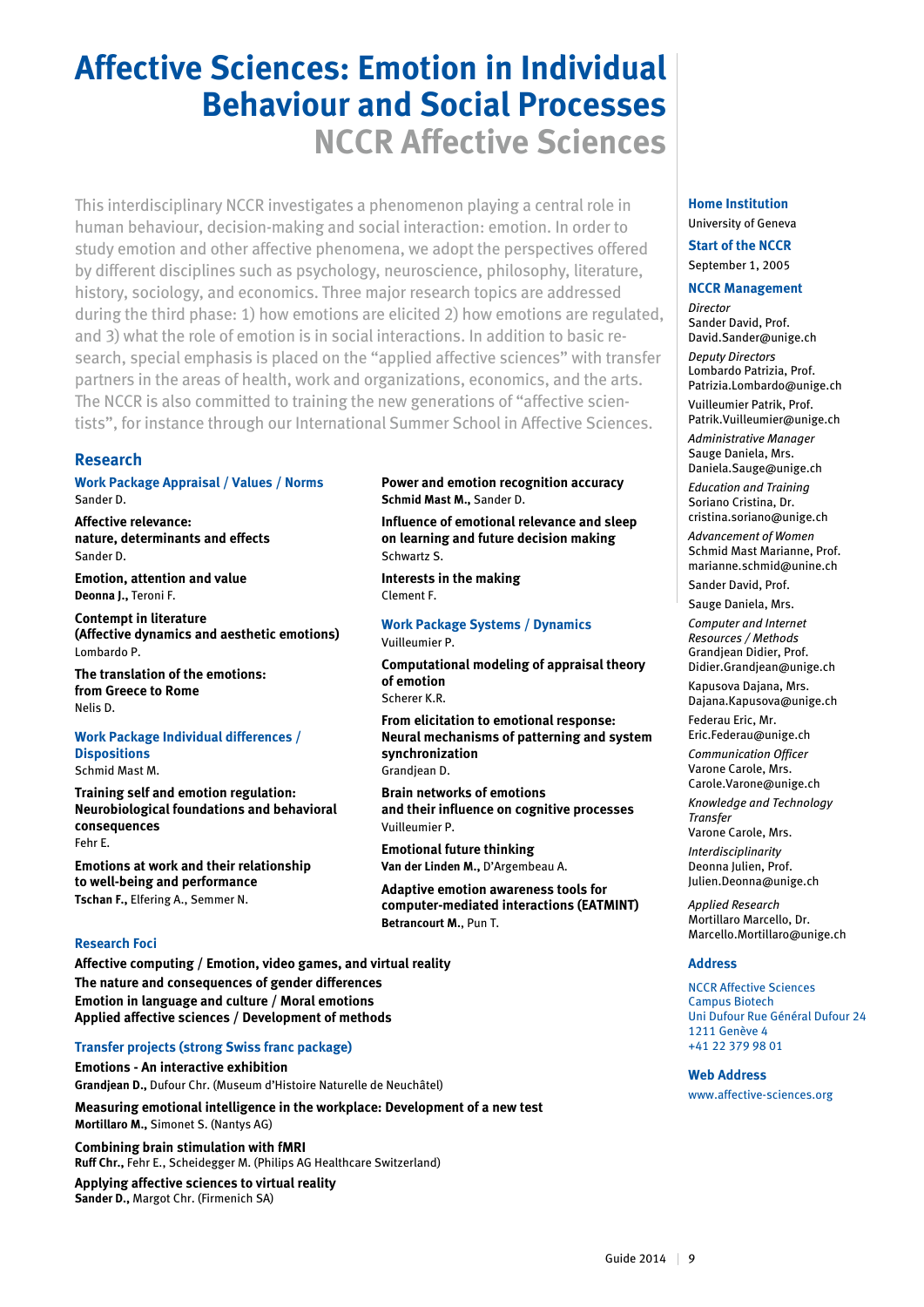### **Affective Sciences: Emotion in Individual Behaviour and Social Processes NCCR Affective Sciences**

#### **Key collaborations with third parties**

#### **Research Institutions**

- Brain Research Unit, Low Temperature Laboratory, Aalto University, FI
- Department of Classics, University of Chicago, US • Department of Classics,
- University of Edinburgh, GB • Department of Comparative
- Literature, University of Bergen, NO
- Department of Music, University of Jyväskylä, FI
- Department of Philosophy, University of Montreal, CA
- Department of Psychology, University of Wisconsin, US
- Department of Philosophy, University of Manchester, GB
- School of Psychology, Cardiff University, GB
- Service de Neurologie, Université de Rennes, FR

#### **Economy / Others**

- Firmenich
- GfK Nürnberg e.V.
- Nantys, Bern
- Fondation Montreux Jazz 2
- Grand Théâtre de Genève
- Haute Ecole de Musique de Genève
- Muséum d'histoire naturelle de Neuchâtel
- Musée de l'Elysée, Lausanne • Musée d'Histoire des Sciences,
- Genève pour les Nuits de la Science • Swissnex San Francisco
- et Swissnex Boston

#### **Heads of Research Groups**

| <b>Betrancourt Mireille, Prof.</b> | TECFA-FPSE, Université de Genève                                                        |
|------------------------------------|-----------------------------------------------------------------------------------------|
| Clement Fabrice, Prof.             | Centre de sciences cognitives, Université de Neuchâtel                                  |
| D'Argembeau Arnaud, Prof.          | Psychopathologie cognitive, Université de Liège                                         |
| Deonna Julien, Prof.               | Faculté des Lettres, Université de Genève                                               |
| Elfering Achim, Prof.              | Institut für Psychologie, Universität Bern                                              |
| Fehr Ernst, Prof.                  | Institut für Empirische Wirtschaftsforschung, Universitä                                |
| Grandjean Didier, Prof.            | CISA et Faculté de Psychologie et des Sciences de l'Edu<br><b>Ilnivercité de Genève</b> |

Université de Neuchâtel<br>van der Linden Martial, Prof.<br>Faculté de Psychologie e

### **Participating Institutions**

Universität Bern (3 groups) | Université de Genève (13 groups) | Université de Neuchâtel (4 groups) Universität Zürich (1 group) | Université de Liège (1 group)

#### **Members of the Advisory Board**

| Manstead Tony, Prof.    | School of Psychology, Cardiff University, GB |
|-------------------------|----------------------------------------------|
| Robinson Jenefer, Prof. | Departement of Philosophy, University of Ci  |

Robinson Jenefer, Prof. Departement of Philosophy, University of Cincinnati, US

#### **Evaluation and Monitoring by the Swiss National Science Foundation (SNSF)**

**Members of the Review Panel**

**NCCR Office SNSF**

Butera Fabrizio, Prof. (Chair) Swiss National Science Foundation, Berne, CH Burghartz Susanna, Prof. Swiss National Science, Foundation, Berne, CH Clark Margaret, Prof. The Department of Psychology, Yale University, US<br>Clore Gerald L., Prof. Department of Psychology, University of Virgin Department of Psychology, University of Virginia, US De Sousa Ronald B., Prof. (em.) Department of Philosophy, University of Toronto, CA<br>Konstan David, Prof. Department of Classics, New York University, US **Department of Classics, New York University, US** Phelps Elizabeth A., Prof. Department of Psychology, New York University, US Reusser Kurt, Prof. Swiss National Science Foundation, Berne, CH<br>Ricci Bitti Pio Enrico, Prof. Dipartimento di Psicologia, Università di Bolog Dipartimento di Psicologia, Università di Bologna, IT Thoits Peggy A., Prof. Department of Sociology, Indiana University, US

Griessen Thomas Schweiz. Nationalfonds, Wildhainweg 3, 3001 Bern + 41 (0)31 308 23 51, fax: + 41 (0)31 305 29 71 thomas.griessen@snf.ch

Faculté des Lettres, Université de Genève Elfering Achim, Prof. Institut für Psychologie, Universität Bern Fehr Ernst, Prof.<br> **Institut für Empirische Wirtschaftsforschung, Universität Zürich**<br> **ISA et Eaculté de Psychologie et des Sciences de l'Education** CISA et Faculté de Psychologie et des Sciences de l'Education, Université de Genève Lombardo Patrizia, Prof.<br>
Relis Damien. Prof.<br>
Faculté des Lettres. Université de Genève Faculté des Lettres, Université de Genève Pun Thierry, Prof.<br>
Sander David. Prof. Faculté des Sciences, Université de Genève CISA et Faculté de Psychologie et des Sciences de l'Education, Université de Genève Schwartz Sophie, Dr. Faculté de Médecine, Centre Médical Universitaire, Genève<br>Scherer Klaus, Prof. CISA et Faculté de Psychologie et des Sciences de l'Educati CISA et Faculté de Psychologie et des Sciences de l'Education, Université de Genève Schmid Mast Marianne, Prof. **Institut de Psychologie du Travail et des Organisations**, Université de Neuchâtel Semmer Norbert, Prof. **Institut für Psychologie, Universität Bern**<br> **Institut für Philosophie, Universität Bern**<br>
Institut für Philosophie, Universität Bern Teroni Fabrice, Dr. Institut für Philosophie, Universität Bern Institut de Psychologie du Travail et des Organisations, Faculté de Psychologie et des Sciences de l'Education, Université de Genève<br>Vuilleumier Patrik, Prof.<br>Faculté de Médecine, Faculté de Médecine, Centre Médical Universitaire, Genève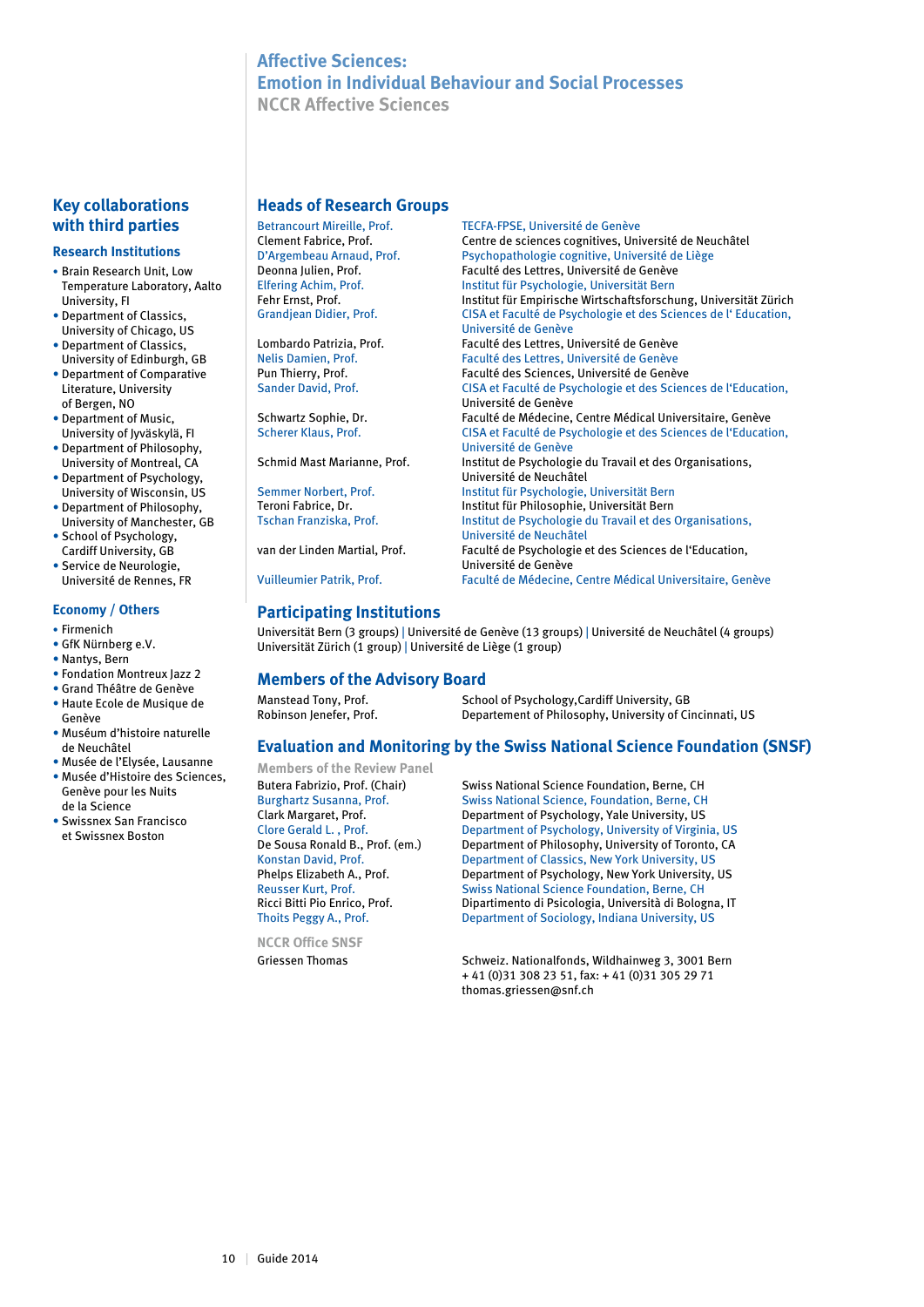#### **Funding**

| <b>Funding source (CHF)</b>                     | Year 9        | Year 10       | Year 11       | Year 12       | <b>Total</b> | $\%$     |
|-------------------------------------------------|---------------|---------------|---------------|---------------|--------------|----------|
| <b>SNSF</b> funding                             | 1 900 000     | 1 900 000     | 1700000       | 1 500 000     | 7 000 000    | 28       |
| Self-funding from home institution <sup>1</sup> | 732018        | 965026        | 1044027       | 1 044 025     | 3785096      | 15       |
| Self-funding from project participants          | 3682475       | 3 682 475     | 3 5 9 7 4 7 5 | 3 5 9 7 4 7 5 | 14 559 900   | 57       |
| Third-party funding                             | 0             |               |               |               |              | $\Omega$ |
| <b>Total</b>                                    | 6 3 1 4 4 9 3 | 6 5 4 7 5 0 1 | 6 3 4 1 5 0 2 | 6 141 500     | 25 344 996   | 100      |

1 Personnel costs, equipment and consumables, not included infrastructure and basic equipment

| <b>Employment</b> |
|-------------------|
|                   |

| <b>Employment</b>               |                         | <b>Most Represented Nations</b> |          |             |              |                          |                |                |                |                |              |                      |
|---------------------------------|-------------------------|---------------------------------|----------|-------------|--------------|--------------------------|----------------|----------------|----------------|----------------|--------------|----------------------|
| Personnel <sup>2</sup>          | <b>Total of Persons</b> | <b>Female</b>                   | $\%$     | <b>Male</b> | $\%$         | <b>CH</b>                | <b>FR</b>      | <b>DE</b>      | IT.            | BE             | <b>GB</b>    | <b>Other Nations</b> |
| Management                      | 4.9 <sup>3</sup>        | 9                               | 69       | 4           | 31           | 6                        | $\overline{2}$ | $\overline{2}$ | 1<br>Τ.        | 0              | 0            | $\overline{2}$       |
| Master students                 | 0                       | $\mathbf{0}$                    | 0        | 0           | $\mathbf 0$  | 0                        | $\mathbf{0}$   | $\mathbf{0}$   | $\mathbf 0$    | $\mathbf 0$    | $\mathbf{0}$ | $\mathbf 0$          |
| Doctoral students               | 54                      | 39                              | 72       | 15          | 28           | 23                       | 8              | 4              | 3              |                | 3            | 13                   |
| Postdoctoral students           | 50                      | 26                              | 52       | 24          | 48           | $\overline{\phantom{a}}$ | 10             | 9              | $\overline{ }$ | $\overline{2}$ |              | 15                   |
| Research associates             | 0                       | $\Omega$                        | $\Omega$ | 0           | $\mathbf{0}$ | $\mathbf{0}$             | $\mathbf{0}$   | $\mathbf{0}$   | $\mathbf 0$    | $\Omega$       | $\mathbf{0}$ | $\mathbf 0$          |
| Senior researchers <sup>4</sup> | 50                      | 21                              | 42       | 29          | 58           | 20                       | 9              | 9              | 6              | 4              | 1            | 3                    |
| Other staff                     | 41                      | 22                              | 54       | 19          | 46           | 24                       | 8              | $\overline{2}$ | $\mathbf 0$    |                | $\Omega$     | 6                    |
| <b>Total</b>                    | 199.9                   | 117                             | 56       | 91          | 44           | 80                       | 37             | 26             | 17             | 8              | п.           | 39                   |

2 Persons involved in the NCCR in the last reporting period (12 months)

 $^3$  Full-time equivalent, including NCCR-Director and persons in charge of knowledge and technology transfer, and education and training

4 Including leaders of the individual projects and other organisational units of the NCCR

#### **Output**

| Type of output <sup>5</sup>                                                                                                    | <b>Total</b> |
|--------------------------------------------------------------------------------------------------------------------------------|--------------|
| Publications > 659 Peer-reviewed   9 Not peer-reviewed   314 Anthology articles   35 Books   7 Reports                         | 1024         |
| Presentations at congresses >                                                                                                  | 1190         |
| Cooperation > 13 Programmes   166 Research institutions   9 Private sector   12 Other                                          | 200          |
| Transfer activities > 0 Patents   0 Licenses   0 Start-ups <sup>6</sup>   0 Prototypes/processes   0 CTI-projects <sup>7</sup> | $\Omega$     |

5 This table displays the major indicators in knowledge and technology transfer. The output data of NCCRs differ considerably according to disciplinary cultures.

6 Start-up companies that have been built up or were considerably supported by NCCRs.

7 Projects funded by the Commission for Technology and Innovation (CTI) that have been initiated by members of NCCRs and are thematically linked to NCCR projects.

#### **Communication**

Newsletter: www.affective-sciences.org/newsletter (appears twice a year: 17 previous issues). Leaflet: www.affective-sciences.org/content/centre-nccr-affective-sciences Media coverage: www.affective-sciences.org/media-coverage Twitter account: NCCRAffectiveScience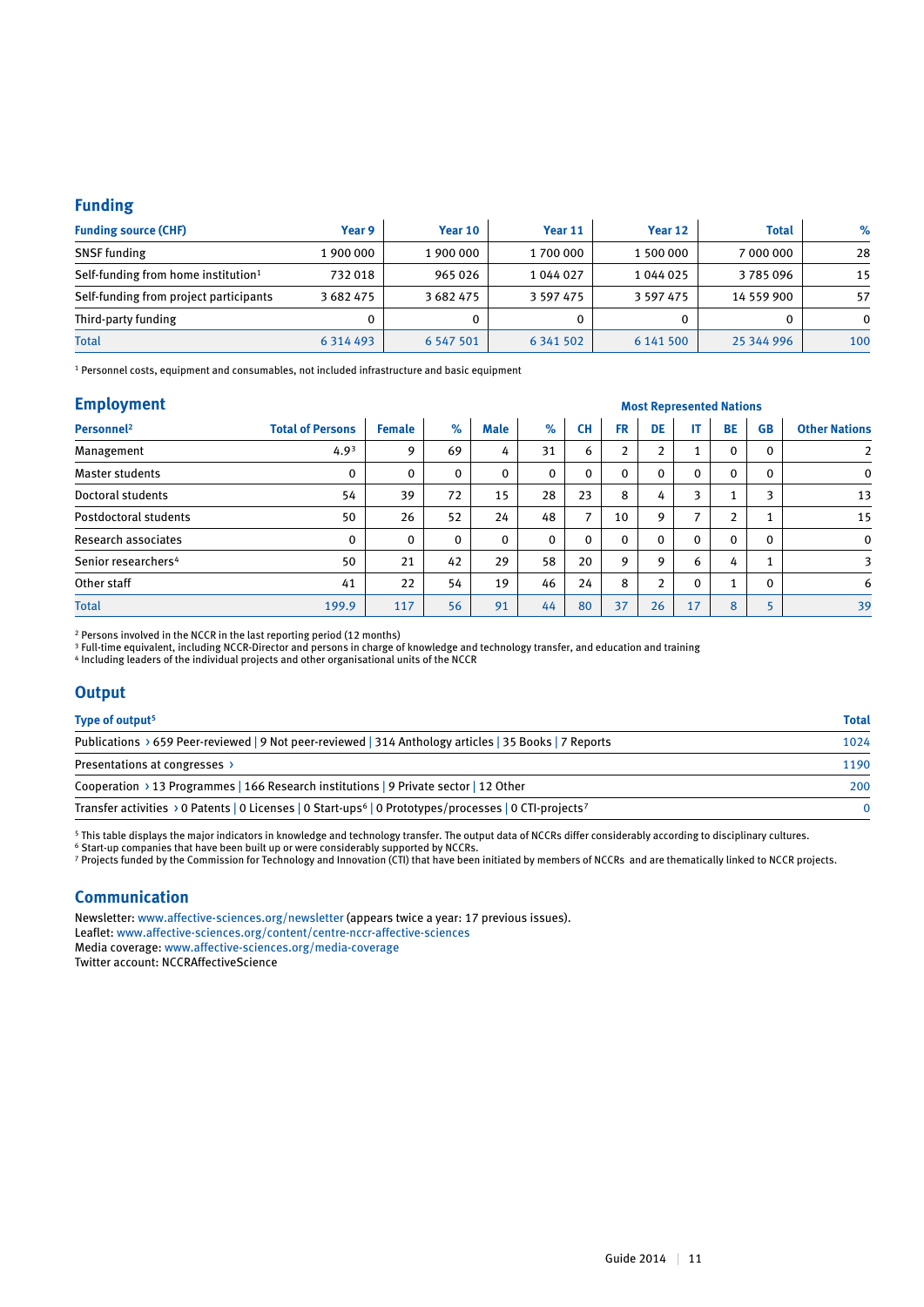# **Visualisation and Control of Biological Processes Using Chemistry NCCR Chemical Biology**

The mission of the NCCR Chemical Biology is to use chemistry tools to obtain a better understanding of life at the molecular level. Until now, few technologies could characterise in detail the countless biochemical activities that constitute a living cell. In the NCCR chemists, biochemists, physicists and cell biologists develop innovative techniques based on small molecules and proteins to obtain new information about cellular processes and control them in italics. The new tools will be applicable to various biological phenomena like visualising the activity of selected proteins during cell division and investigating how membranes control the activity of proteins in them. The NCCR is also engaged in establishing a platform for chemical screening aimed at developing a new generation of molecules with biological effects.

#### **Research**

**Deep Diversity for Chemical Interference – Generate & discover small molecules interfering with biological processes Gademann K.,** Dubikovskaya, E., Dyson P., Reymond J.L., Heinis C., Turcatti G., Johnsson K., Lacour J.,

Riezman H., Zhu J., Waser J., Winssinger N.

**Whole cell assays to chemically target specific pathways Loewith R.,** Dyson P., Gotta M., Riezman H., Turcatti G., Gademann K.

#### **Chemical Biology of Membranes: Localization and Endocytosis – Novel compounds affecting lipid metabolism**

**Gruenberg J.,** van der Goot G., Manley S., Reymond J.-L., Johnsson K., Gademann K., Riezman H.

#### **New tools for quantitative information on signaling pathways and localisation of active signaling molecules Gönczy P.,** Johnsson K., Heinis C., Reymond J.-L., Riezman H.

#### **Chemical Biology of Notch Signaling - Quantitative information on the Notch signaling pathway Radtke F.,** Reymond J.-L., González-Gaitán M., Heinis C., Johnsson K., Turcatti G., Zhu J.

**Biophysics of Cell Division – Using physics & chemical biology to understand asymmetric division in model organisms González-Gaitán M.,** Vogel H., Manley S., Riezman H., Roux A., Johnsson K.

**Chemical Biology of Membranes: Dynamic Fluorescent Probes and Cellular Uptake Matile S.,** Riezman H., Zumbuehl A., Roux A., Manley S., van der Goot G., Johnsson K., Lacour J.

#### **Platform**

#### **ACCESS – Academic Chemical Screening for Switzerland**

**Johnsson K.,** Gademann K., Gönczy P., Gruenberg J., Lacour J., Reymond J.-L., Riezman H., Turcatti G., Zhu J.

#### **Transfer project (strong Swiss franc package)**

**Determining the intracellular concentration of therapeutic peptides with sub-cellular resolution Johnsson K.,** Vorherr Th. (Novartis)

#### **Home Institutions**

University of Geneva, EPF Lausanne

#### **Start of the NCCR** December 1, 2010

#### **NCCR Management**

*Director* Riezman Howard, Prof. howard.riezman@unige.ch

*Co-Director* Johnsson Kai, Prof. kai.johnsson@epfl.ch

*Chief Operations Officer* Caroline Loutre, Dr. caroline.loutre@unige.ch

*Financial Administrator* Schnüriger Jean-Claude, Mr. jean-claude.schnuriger@unige.ch

*Knowledge and Technology Transfer* Susi Sturzenegger Varvayanis susan.sturzenegger@unige.ch

*Advancement of Young Researchers and Women* Gotta Monica, Prof. monica.gotta@unige.ch

*Graduate Education* Robbie Loewith robbie.loewith@unige.ch

*Communication* Caroline Loutre, Dr.

#### **Address**

NCCR Chemical Biology University of Geneva 146 Sciences II, 30 quai Ernest Ansermet 1211 Genève 4 +41 (0)22 379 6407

#### **Web Address**

www.nccr-chembio.ch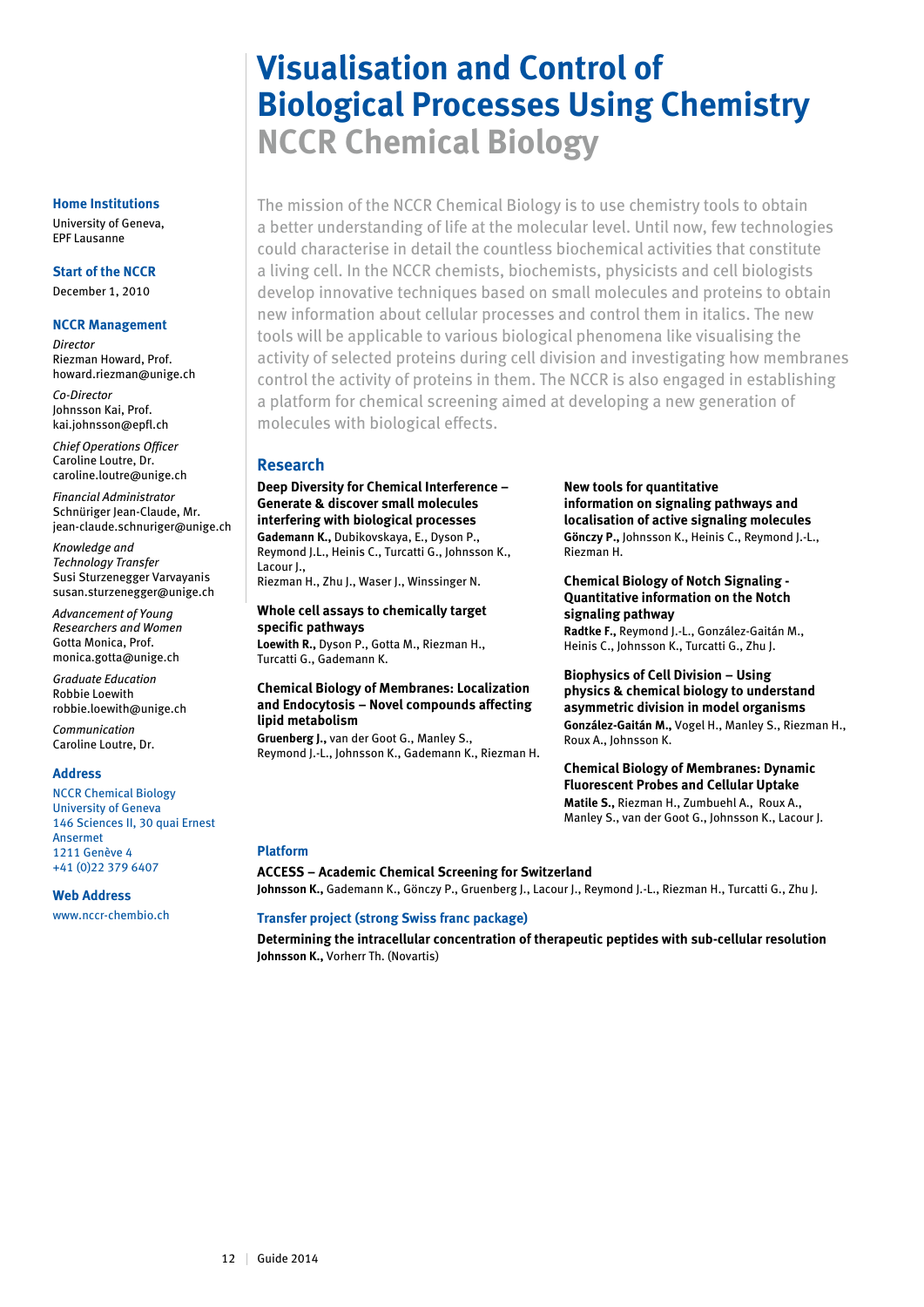#### **Heads of Research Groups**

Dubikovskaya Elena, Prof. Institut des sciences et ingénierie chimiques, EPF Lausanne Dyson Paul, Prof. **Institut des sciences et ingénierie chimiques, EPF Lausanne**<br>Gademann Karl, Prof. **Institut des sciences et ingénierie chimiques**, EPF Lausanne Gademann Karl, Prof.<br>
Gönczy Pierre, Prof. Samen Basel (Discrement Chemie, Universität Basel (Discrement Discrement Discrement Disc Institut suisse de recherche expérimentale sur le cancer, ISREC, EPF Lausanne Gonzalez-Gaitan Marcos, Prof. Département de biochimie, Université de Genève<br>Gotta Monica, Prof. Saculté de médecine, Université de Genève Gotta Monica, Prof.<br>
Gruenberg Jean, Prof.<br>
Département de biochimie, Université de G Département de biochimie, Université de Genève Heinis Christian, Prof. **Institut des sciences et ingénierie chimiques, EPF Lausanne**<br>Institut des sciences et ingénierie chimiques, EPF Lausanne Institut des sciences et ingénierie chimiques, EPF Lausanne Lacour Jérôme, Prof. **Département de chimie organique, Université de Genève**<br>Loewith Robbie. Prof. **Département de biologie moléculaire. Université de Genève** Loewith Robbie, Prof. Département de biologie moléculaire, Université de Genève Manley Suliana, Prof. l'Institut de physique des systèmes biologiques, EPF Lausanne<br>Matile Stefan, Prof. le physique de chimie organique, Université de Genève Matile Stefan, Prof. Département de chimie organique, Université de Genève<br>
Radtke Freddy. Prof. Section des sciences de la vie. EPF Lausanne Section des sciences de la vie, EPF Lausanne Reymond Jean-Louis, Prof. Departement für Chemie und Biochemie, Universität Bern<br>Riezman Howard. Prof. Département de biochimie. Université de Genève Riezman Howard, Prof. **Département de biochimie, Université de Genève**<br>Roux Aurélien, Prof. **Département de biochimie, Université de Genève** Département de biochimie, Université de Genève Turcatti Gerardo, Dr. Faculté des sciences de la vie, EPF Lausanne van der Goot Gisou, Prof. Section des sciences de la vie, EPF Lausanne<br>Vogel Horst. Prof. Section des sciences et ingénierie chimiques Vogel Horst, Prof. **Institut des sciences et ingénierie chimiques, EPF Lausanne**<br>Waser Jérôme, Prof. **Institut des sciences et ingénierie chimiques**, EPF Lausanne Waser Jérôme, Prof. **Institut des sciences et ingénierie chimiques**, EPF Lausanne<br>Winssinger Nicolas, Prof. **Institut des sciences et ingénierie chimiques**, EPF Lausanne Département de chimie organique, Université de Genève Zhu Jieping, Prof. **Institut des sciences et ingénierie chimiques**, EPF Lausanne<br>Zumbuehl Andreas, Prof. **Institut des sciences et ingénierie chimiques**, EPF Lausanne Département de chimie, Université Fribourg

#### **Participating Institutions**

Universität Basel (1 group) | Univerität Bern (1 group) | Université de Fribourg (1 group) Université de Genève (9 groups) | EPF Lausanne (12 groups)

#### **Evaluation and Monitoring by the Swiss National Science Foundation (SNSF)**

**Members of the Review Panel**

Ellenberg Jan, Dr. EMBL Heidelberg, DE

**NCCR Office SNSF**

Dehio Christoph, Prof. (Chair) Swiss National Science Foundation, Berne, CH<br>Cullis Pieter. Prof. Department of Biochemistry. Life Science Cent Department of Biochemistry, Life Science Center, Vancouver, CA Fischli Walter, Dr. **Academia Relations, Actelion Pharmaceuticals Ltd, Allschwil, CH**<br>Fromm Katharina, Prof. **Swiss National Science Foundation, Berne, CH** Swiss National Science Foundation, Berne, CH Hall Michael, Prof. Swiss National Science Foundation, Berne, CH<br>
Kirchhausen Thomas, Prof. Harvard Medical School, Boston, US Kirchhausen Thomas, Prof.<br>
Muir Tom W., Prof. Department of Chemistry, Princeton, Department of Chemistry, Princeton, US Pfeffer Suzanne, Prof.<br>
Schultz Carsten. Prof.<br>
EMBL Heidelberg. DE **EMBL Heidelberg, DE** Trauner Dirk, Prof. Department of Chemistry, University of Munich, DE

Christ Urs, Dr. Schweiz. Nationalfonds, Wildhainweg 3, 3001 Bern + 41 (0)31 308 23 50, fax: + 41 (0)31 305 29 71 urs.christ@snf.ch

#### **Key collaborations with third parties**

#### **Research Institutions**

- Center for Medical Biotechnology, Universität Duisburg-Essen, Essen, DE
- Department of Chemistry, University of California, Irvine, US
- Division of Pediatric Oncology, University Children's hospital Zürich, Zürich, CH
- Institute of Biochemistry, ETHZ, Zurich, CH
- SIB (Swiss Institute of Bioinformatics), CH
- SystemsX
- Telethon Institute of Genetics and Medicin, Bern, CH

#### **Economy / Others**

- Inflamalps SA, Monthey, CH
- Lyncée Tech SA, Lausanne, CH
- Novartis Stiftung, Basel, CH
- Novartis Boston & Novartis
- Basel, CH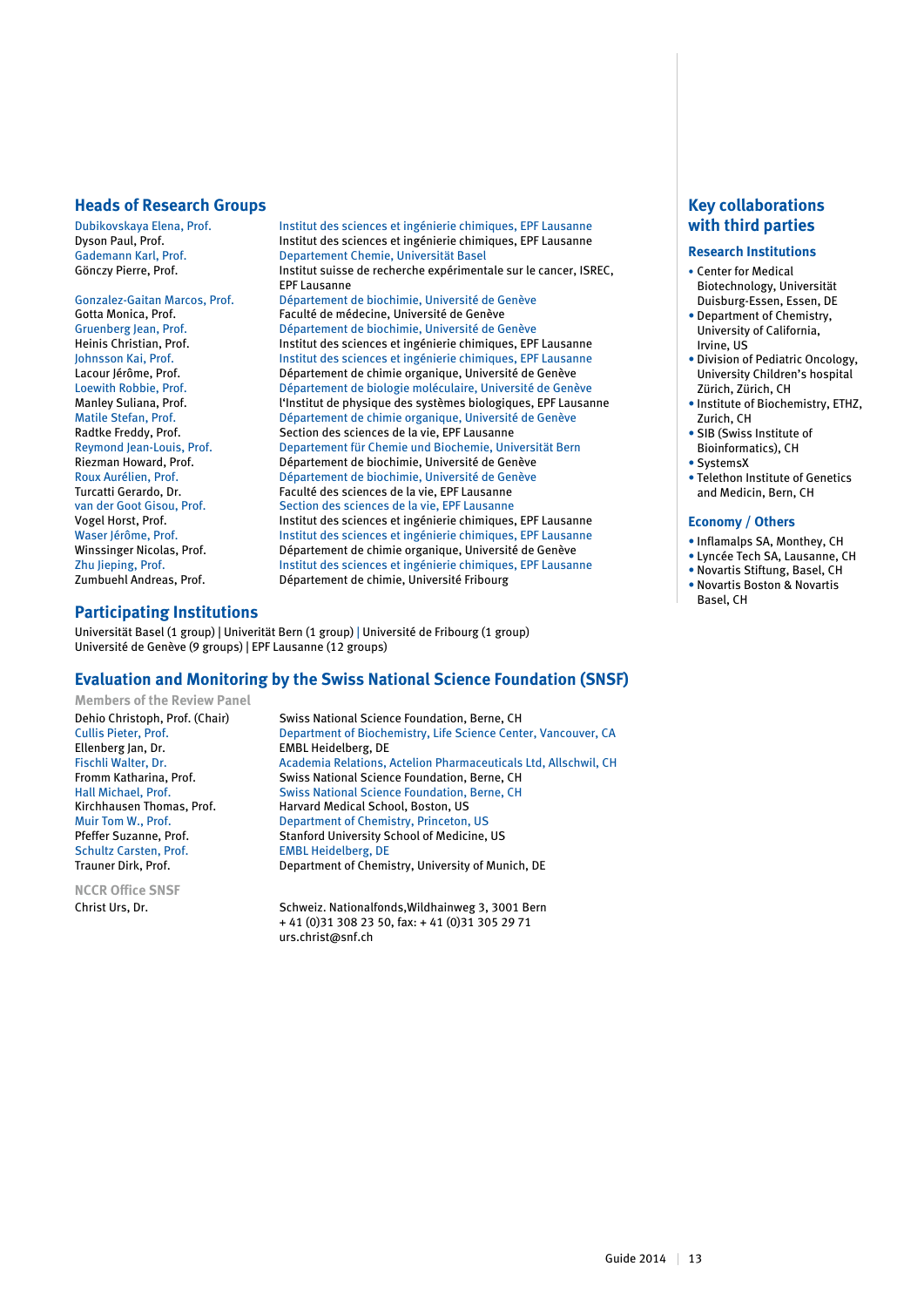## **Visualisation and Control of Biological Processes Using Chemistry**

**NCCR Chemical Biology**

#### **Funding**

| <b>Funding source (CHF)</b>                     | Year 1   | Year <sub>2</sub> | Year 3    | Year 4          | <b>Total</b>  | $\%$     |
|-------------------------------------------------|----------|-------------------|-----------|-----------------|---------------|----------|
| SNSF funding <sup>1</sup>                       | 2660 000 | 4 180 000         | 3450000   | 3 2 3 0 0 0 0 0 | 13 520 000    | 50       |
| Self-funding from home institution <sup>2</sup> | 500 000  | 600 000           | 950 000   | 1 100 000       | 3 150 000     | 12       |
| Self-funding from EPF Lausanne                  | 750 000  | 2 2 5 0 0 0 0     | 1750000   | 1 250 000       | 6 000 000     | 22       |
| Self-funding from project participants          | 974 348  | 1039903           | 961 048   | 1 578 750       | 4 5 5 4 0 4 9 | 17       |
| Third-party funding <sup>3</sup>                |          |                   | 0         | 0               | 0             | $\Omega$ |
| <b>Total</b>                                    | 4884348  | 8 0 6 9 9 0 3     | 7 111 048 | 7 1 5 8 7 5 0   | 27 224 049    | 100      |

1 Included funding of transfer projects (strong Swiss franc package)

2 Personnel costs, equipment and consumables, not included infrastructure and basic equipment

3 Not included is CTI funding. Since the start of the NCCR 2 projects have been funded by CTI at a total amount of 682'000 CHF (cf. table Output).

#### **Employment**

| <b>Employment</b>               |                         |               | <b>Most Represented Nations</b> |             |             |                          |                |    |                                |                          |                          |                      |
|---------------------------------|-------------------------|---------------|---------------------------------|-------------|-------------|--------------------------|----------------|----|--------------------------------|--------------------------|--------------------------|----------------------|
| Personnel <sup>4</sup>          | <b>Total of Persons</b> | <b>Female</b> | $\%$                            | <b>Male</b> | $\%$        | <b>CH</b>                | <b>FR</b>      | DE | IT.                            | <b>ES</b>                | <b>CA</b>                | <b>Other Nations</b> |
| Management                      | 3.0 <sup>5</sup>        | 4             | 57                              | 3           | 43          | $\overline{2}$           | 3              |    | $\overline{\phantom{a}}$<br>л. | $\Omega$                 | $\Omega$                 |                      |
| <b>Master students</b>          | 0                       | $\mathbf{0}$  | $\mathbf{0}$                    | 0           | $\mathbf 0$ | 0                        | $\Omega$       | 0  | 0                              | $\Omega$                 | $\Omega$                 | $\mathbf 0$          |
| Doctoral students               | 39                      | 14            | 36                              | 25          | 64          | 10                       | $\overline{2}$ |    | 6                              | 3                        | $\Omega$                 | 13                   |
| Postdoctoral students           | 39                      | 18            | 46                              | 21          | 54          | 3                        | ⇁              |    | 4                              | $\overline{2}$           | 3                        | 15                   |
| Research associates             | 14                      | 4             | 29                              | 10          | 71          | 5                        | 5              | າ  | 0                              |                          | $\blacktriangleleft$     | $\Omega$             |
| Senior researchers <sup>6</sup> | 26                      | 5             | 19                              | 21          | 81          | 9                        | 3              | 5  | $\overline{\phantom{a}}$       |                          | $\overline{\phantom{a}}$ |                      |
| Other staff                     | 14                      | 10            | 71                              | 4           | 29          | $\overline{\phantom{a}}$ | 4              | 0  | $\overline{ }$<br>Τ.           | $\Omega$                 | $\Omega$                 | $\overline{2}$       |
| <b>Total</b>                    | 135.0                   | 55            | 40                              | 84          | 60          | 36                       | 24             | 18 | 13                             | $\overline{\phantom{a}}$ | 5                        | 38                   |

4 Persons involved in the NCCR in the last reporting period (12 months)

5 Full-time equivalent, including NCCR-Director and persons in charge of knowledge and technology transfer, and education and training

6 Including leaders of the individual projects and other organisational units of the NCCR

#### **Output**

| Type of output <sup>7</sup>                                                                                                               | <b>Total</b> |
|-------------------------------------------------------------------------------------------------------------------------------------------|--------------|
| Publications > 123 Peer-reviewed   12 Not peer-reviewed   4 Anthology articles   2 Books   0 Reports                                      | 141          |
| Presentations at congresses >                                                                                                             | 194          |
| Cooperation > 4 Programmes   9 Research institutions   11 Private sector   1 Other                                                        | 25           |
| Transfer activities $\rightarrow$ 6 Patents   1 License   1 Start-ups <sup>8</sup>   0 Prototypes/processes   2 CTI-projects <sup>9</sup> | 10           |

7 This table displays the major indicators in knowledge and technology transfer. The output data of NCCRs differ considerably according to disciplinary cultures.

8 Start-up companies that have been built up or were considerably supported by NCCRs.

9 Projects funded by the Commission for Technology and Innovation (CTI) that have been initiated by members of NCCRs and are thematically linked to NCCR projects.

#### **Communication**

«Chimiscope» une plateforme attrayante et pédagogique de découverte du monde des molécules: www.chimiscope.ch Leaflet "NCCR Chemical Biology" (d/f/e)

Researcher Guidebook, A Guide for Successful Institutional- Industrial Collaborations: www.nccr-chembio.ch/outreach-education/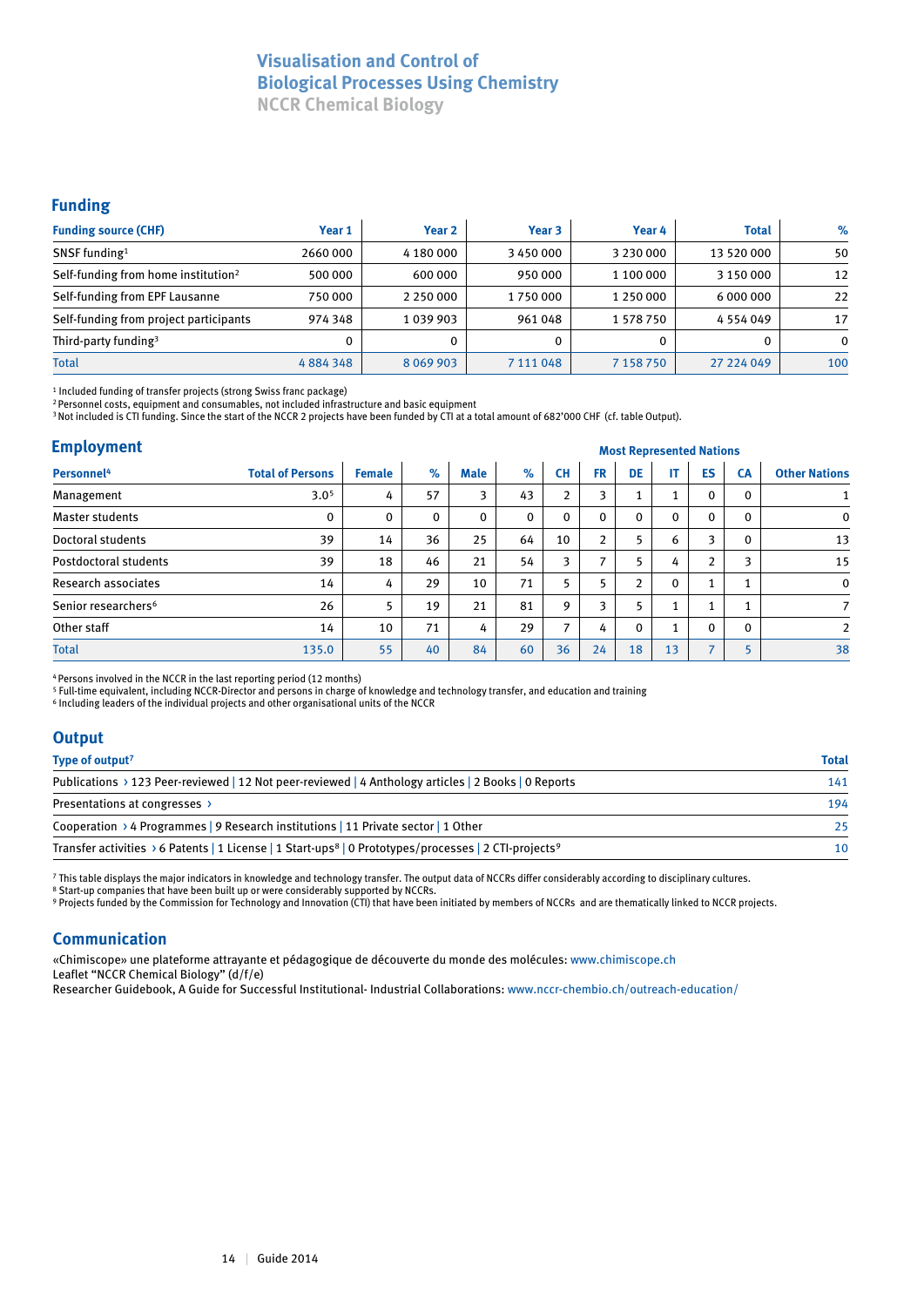# **Challenges to Democracy in the 21st Century NCCR Democracy**

Despite all its shortcomings, democracy is the form of government best suited to managing the way in which we live together. Democracy can certainly be improved. For this reason, and due to new developments, we continuously need to reflect upon, and re-negotiate the rules of democracy. The NCCR Democracy examines two current trends which are fundamentally transforming democracy: globalization and the growing role of the media in politics. NCCR researchers have been working together on over 50 projects in order to understand which challenges and new opportunities these two trends entail for democracy. The NCCR focuses on two topics: First, the democratic quality of intergovernmental, supra- and subnational bodies, which increasingly take up decision-making authority at the detriment of elected national authorities. Second, the growing populism in European democracies.

#### **Research**

**Module "Varieties of democratic governance beyond the state: institutions, communication, and perceptions"**

**Lavenex S.,** Kübler D.

**Political behavior and attitudes in times of new regionalism and mediatization Kübler D.,** Marcinkowski F.

**Internationalization and representative democracy Cheneval F.,** Schimmelfennig F.

**Democratic quality and legitimacy in international environmental governance Bernauer T.,** Koubi V.

**Democratic governance in and through transgovernmental networks Buess M.,** Freyburg T., Lavenex S.

**The democratic accountability of transnational private governance Gilardi F.,** Maggetti M., Papadopoulos Y.

**Type II governance in public communication: computer based media content analysis Schneider G.,** Wüest B.

#### **Transfer project (strong Swiss franc package)**

**Visual Reader "Democracy: An Ongoing Challenge" Kriesi H.,** Müller L. (Lars Müller Publishers)

**Deliberation, legitimacy and epistemic quality in multilevel governance systems Bächtiger A.,** Steenbergen M.

**Module "The appeal of populist ideas and messages" Esser F.,** Wirth W.

**Populism and the news media – a comparative and multi-issue approach** Esser F.

**A look into the black box – how populist communication strategies affect citizens' attitudes Schemer C.,** Wirth W.

**Populist strategies in current election campaigns Bernhard L.,** Kriesi H., Steenbergen M.

**Populism and national political cultures** Caramani D.

**Democracy Barometer – established democracies in times of crises, and processes of democratization Bochsler D.,** Merkel W.

#### **Home Institution** University of Zurich

**Start of the NCCR**

October 1, 2005

#### **NCCR Management**

*Director* Kübler Daniel, Prof. + 41 (0)44 634 38 86 daniel.kuebler@ipz.uzh.ch *Deputy Director* Esser Frank, Prof.

+ 41 (0)44 635 20 44 f.esser@ipmz.uzh.ch *Managing Director*

Rosteck Yvonne + 41 (0)44 634 52 02

rosteck@nccr-democracy.uzh.ch *Administration* Cavegn Barbara

cavegn@nccr-democracy.uzh.ch *Communication*

Rosteck Yvonne

*Knowledge and Technology Transfer* Esser Frank, Prof.

*Education and Training* Gilardi Fabrizio, Prof.

*Advancement of Women* N.N.

#### **Address**

NCCR Democracy University of Zurich Affolternstrasse 56 8050 Zürich

+ 41 (0)44 634 52 01 fax: + 41 (0)44 634 52 00 infodesk@nccr-democracy.uzh.ch

#### **Web Address**

www.nccr-democracy.uzh.ch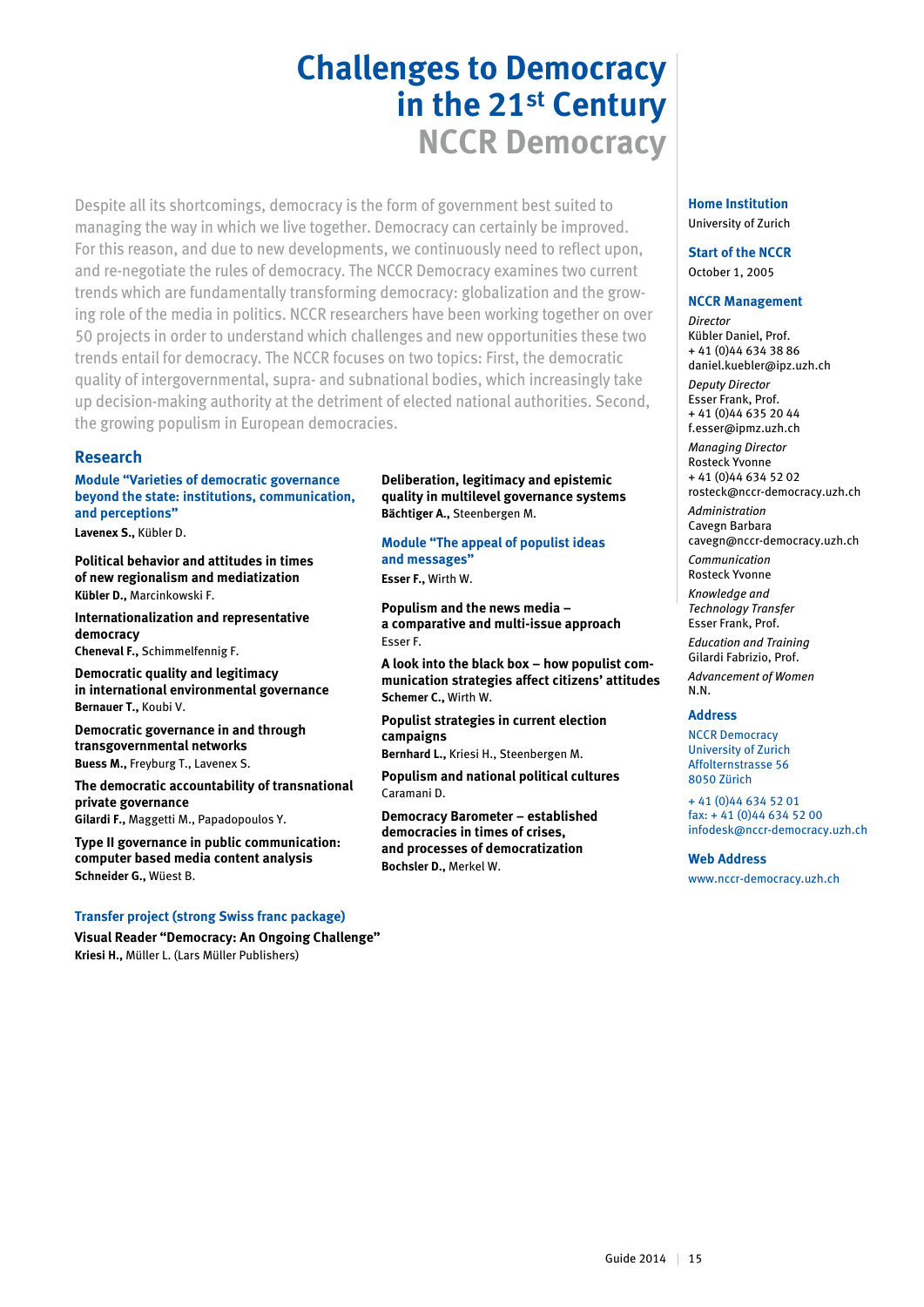## **Challenges to Democracy in the 21st Century**

**NCCR Democracy**

#### **Key collaborations with third parties**

#### **Academia**

- Centre de compétences suisse en sciences sociales - FORS, Université de Lausanne, CH
- Graduate School, Chinese Academy of Social Sciences, Beijing, CN
- Institut für Kommunikationswissenschaft, Westfälische Wilhelms-Universität Münster, DE
- Institut für Sozialwissenschaften, Humboldt-Universität zu Berlin, DE
- Institute for European Integration Research, Austrian Academy
- of Science, Vienna, AT • Institute of Communication Studies, Leeds University, GB
- Institute of Mass Communication and Media Research,
- Free University Berlin, DE • Institute of Political Science, University of Munich, DE
- Laboratoire Communication et politique, Centre National de la Recherche Scientifique, Paris, FR
- Political Science Department, University of Mannheim, DE
- Political Science Department, University of Oslo, NO
- Politics and International Studies, Open University, Milton Keynes, GB
- Zentrum für Sozialpolitik, Universität Bremen, DE

#### **Economy / Others**

- Bertelsmann Transformation Index, Bertelsmann Stiftung, Gütersloh, DE
- Politools, Bern, CH

#### **Heads of Research Groups**

Bächtiger André, Prof. Seminar für Politikwissenschaft, Universität Luzern<br>Bernhard Laurent. Dr. Seminar Schutt für Politikwissenschaft. Universität Zürich

#### **Participating Institutions**

Bernauer Thomas, Prof. Center for Comparative and International Studies (CIS), ETH Zürich<br>Bochsler, Daniel, Prof. 2001 - Zentrum für Demokratie Aarau (ZDA), Universität Zürich Bochsler, Daniel, Prof. Zentrum für Demokratie Aarau (ZDA), Universität Zürich Seminar für Politikwissenschaft, Universität Luzern Caramani Daniele, Prof.<br>
Institute of Political Science, University of St. Gallen<br>
Philosophisches Seminar, Universität Zürich<br>
Philosophisches Seminar, Universität Zürich Cheneval Francis Prof. Philosophisches Seminar, Universität Zürich Institut für Publizistikwissenschaft und Medienforschung, Universität Zürich Department of Politics and International Studies, University of Warwick Gilardi Fabrizio, Prof. The Institut für Politikwissenschaft, Universität Zürich<br>
Koubi Vally, Prof. The State Volkswirtschaftliches Institut. Universität Bern Koubi Vally, Prof. The Volkswirtschaftliches Institut, Universität Bern<br>
Kriesi Hanspeter, Prof. The European University Institute (EUI), Florence Kriesi Hanspeter, Prof. **European University Institute (EUI), Florence**<br>Kübler Daniel, Prof. **European European Zentrum für Demokratie Aarau ZDA**, Universi Kübler Daniel, Prof. Tentrum für Demokratie Aarau ZDA, Universität Zürich<br>Lavenex Sandra. Prof. Tentrum Seminar für Politikwissenschaft. Universität Luzern Seminar für Politikwissenschaft, Universität Luzern Maggetti Martino, Dr. Institut für Politikwissenschaft, Universität Zürich Marcinkowski Frank, Prof. **Institut für Kommunikationswissenschaft**, Universität Münster<br>Merkel Wolfgang, Prof. **Institut Müssenschaftszentrum Berlin für Sozialforschung** Wissenschaftszentrum Berlin für Sozialforschung Papadopoulos Ioannis, Prof. **Institut d'Etudes Politiques et Internationales**, Université de Lausanne<br>Schemer Christian, Dr. **Institut für Publizistikwissenschaft und Medienforschung (IPMZ**). Institut für Publizistikwissenschaft und Medienforschung (IPMZ), Universität Zürich<br>Schimmelfennig Frank, Prof. Center for Compar Schimmelfennig Frank, Prof. Center for Comparative and International Studies (CIS), ETH Zürich<br>Schneider Gerold, Dr. Schneider (Gerold, Dr. Schneider Gerold, Dr. Schneider Gerold, Dr. Institut für Computerlinguistik, Universität Zürich Steenbergen Marco, Prof. Institut für Politikwissenschaft (IPZ), Universität Zürich Wirth Werner, Prof. Institut für Publizistikwissenschaft und Medienforschung (IPMZ), Universität Zürich

Institut für Politikwissenschaft, Universität Zürich

Wüest Bruno Institut für Politikwissenschaft, Universität Zürich<br>Ziegler Béatrice, Prof. Tentrum für Demokratie Aarau ZDA, Fachhochschu Zentrum für Demokratie Aarau ZDA, Fachhochschule Nordwestschweiz

#### Universität Luzern (2 groups) | Université de Lausanne (1 group) | Universität St. Gallen (1 group) Universität Zürich (8 groups) | ETH Zürich (2 groups) | Zentrum für Demokratie Aarau (2 groups) Fachhochschule Nordwestschweiz (1 group) | European University Institute Florence (1 group) Westfälische Wilhelms-Universität Münster (1 group) | Wissensschaftszentrum Berlin für Sozialforschung WZB (1 group)

#### **Evaluation and Monitoring by the Swiss National Science Foundation (SNSF)**

**Members of the Review Panel**

**NCCR Office SNSF**

Varone Frédéric, Prof. (Chair) Swiss National Science Foundation, Berne, CH Benz Arthur, Prof. Institut für Politikwissenschaft, Technische Universität Darmstadt, DE Butera Fabrizio, Prof.<br>
Entman Robert. Prof. School of Media and Public Affairs. School of Media and Public Affairs, The George Washington University, Washington, US<br>Mazzoleni Gianpietro. Prof. Department of Social and Political Studies. Universit Department of Social and Political Studies, University of Milan, IT Skelcher Chris, Prof. Institute of Local Government Studies, School of Government and Society, University of Birmingham, GB<br>Department of Political Science, University of Birmingham, Prof. Department of Political Science, University Antwerpen, BE Widmer Eric, Prof. Swiss National Science Foundation, Berne, CH

Griessen Thomas Schweiz. Nationalfonds, Wildhainweg 3, 3001 Bern + 41 (0)31 308 23 51, fax: + 41 (0)31 305 29 71 thomas.griessen@snf.ch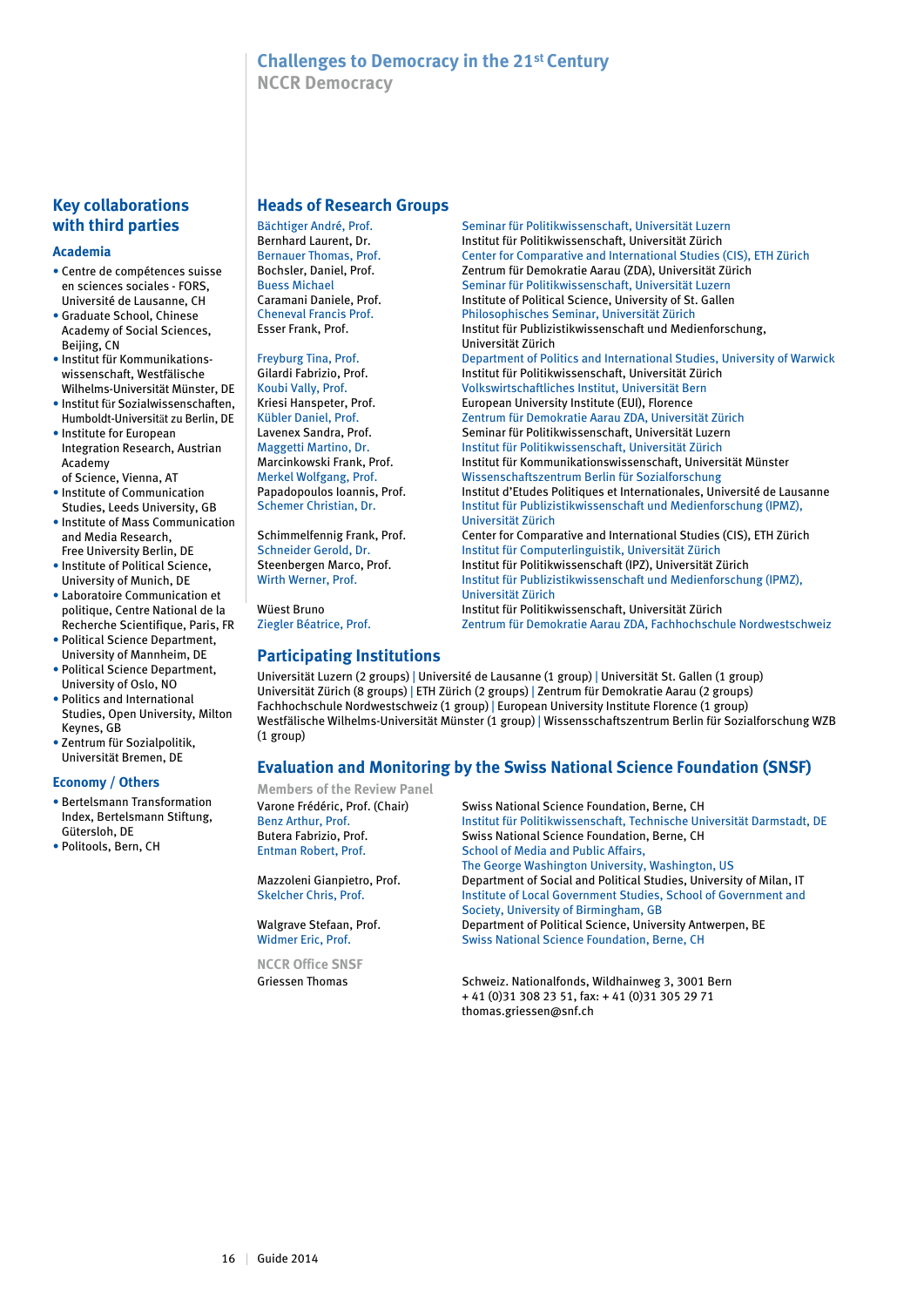#### **Funding**

| <b>Funding source (CHF)</b>                     | Year 9    | Year 10      | Year 11       | Year 12   | <b>Total</b>  | $\%$ |
|-------------------------------------------------|-----------|--------------|---------------|-----------|---------------|------|
| <b>SNSF</b> funding                             | 1 350 000 | 1 300 000    | 1 300 000     | 1 300 000 | 5 2 5 0 0 0 0 | 51   |
| Self-funding from home institution <sup>1</sup> | 666 634   | 684840       | 574 263       | 574 263   | 2 500 000     | 24   |
| Self-funding from project participants          | 563 554   | 578718       | 581876        | 582875    | 2 3 0 7 0 2 3 | 22   |
| Third-party funding                             | 57016     | 57 016       | 58928         | 58 928    | 231888        |      |
| <b>Total</b>                                    | 2 637 204 | 2 6 20 5 7 4 | 2 5 1 5 0 6 7 | 2 516 066 | 10 288 911    | 100  |

1 Personnel costs, equipment and consumables, not included infrastructure and basic equipment

#### **Employment**

| <b>Employment</b>               |                         |                          |      |             |             |           | <b>Most Represented Nations</b> |               |                |                |              |                      |  |
|---------------------------------|-------------------------|--------------------------|------|-------------|-------------|-----------|---------------------------------|---------------|----------------|----------------|--------------|----------------------|--|
| Personnel <sup>2</sup>          | <b>Total of Persons</b> | <b>Female</b>            | $\%$ | <b>Male</b> | $\%$        | <b>CH</b> | DE                              | <b>FR</b>     | <b>GR</b>      | <b>AT</b>      | <b>BE</b>    | <b>Other Nations</b> |  |
| Management                      | 3.6 <sup>3</sup>        | 4                        | 33   | 8           | 67          | 5         | $\overline{\phantom{a}}$        | $\mathbf{0}$  | $\mathbf{1}$   | $\Omega$       | $\Omega$     | $\mathbf 0$          |  |
| <b>Master students</b>          | 0                       | $\Omega$                 | 0    | $\mathbf 0$ | $\mathbf 0$ | 0         | $\mathbf{0}$                    | $\Omega$      | $\Omega$       | 0              | $\mathbf{0}$ | $\mathbf 0$          |  |
| Doctoral students               | 25                      | 14                       | 56   | 11          | 44          | 15        | ⇁                               | $\mathbf{0}$  | 0              | 0              | $\mathbf{0}$ | 4                    |  |
| Postdoctoral students           | 6                       | $\overline{2}$           | 33   | 4           | 67          | 3         | $\overline{2}$                  |               | $\mathbf 0$    | $\Omega$       | $\mathbf{0}$ |                      |  |
| Research associates             | 10                      | $\overline{2}$           | 20   | 8           | 80          | 5         | 4                               | $\Omega$      | $\mathbf 0$    | $\overline{ }$ | $\mathbf{0}$ | $\mathbf 0$          |  |
| Senior researchers <sup>4</sup> | 35                      | $\overline{ }$           | 20   | 28          | 80          | 18        | 13                              |               | $\overline{2}$ | 0              |              | 5                    |  |
| Other staff                     | 12                      | $\overline{\phantom{a}}$ | 58   | 5           | 42          | 5         | 6                               | $\Omega$      | $\mathbf{0}$   | $\Omega$       | $\Omega$     |                      |  |
| <b>Total</b>                    | 91.6                    | 36                       | 36   | 64          | 64          | 51        | 39                              | $\mathcal{L}$ | 3              | $\overline{a}$ |              | 11                   |  |

2 Persons involved in the NCCR in the last reporting period (12 months)

 $^{\rm 3}$  Full-time equivalent, including NCCR-Director and persons in charge of knowledge and technology transfer, and education and training

4 Including leaders of the individual projects and other organisational units of the NCCR

#### **Output**

| Type of output <sup>5</sup>                                                                                                    | <b>Total</b> |
|--------------------------------------------------------------------------------------------------------------------------------|--------------|
| Publications > 183 Peer-reviewed   40 Not peer-reviewed   155 Anthology articles   38 Books   50 Reports                       | 466          |
| Presentations at congresses $\rightarrow$                                                                                      | 655          |
| Cooperation $\rightarrow$ 5 Programmes   19 Research institutions   2 Private sector   2 Other                                 | 28           |
| Transfer activities > 0 Patents   0 Licenses   0 Start-ups <sup>6</sup>   0 Prototypes/processes   0 CTI-projects <sup>7</sup> |              |

5 This table displays the major indicators in knowledge and technology transfer. The output data of NCCRs differ considerably according to disciplinary cultures.

6 Start-up companies that have been built up or were considerably supported by NCCRs.

7 Projects funded by the Commission for Technology and Innovation (CTI) that have been initiated by members of NCCRs and are thematically linked to NCCR projects.

#### **Communication**

Newsletter: www.nccr-democracy.uzh.ch/news\_events/Newsletter (11 issues) Facebook: www.facebook.com/nccrdemocracy Visual Reader: http://www.demokratiebuch.com/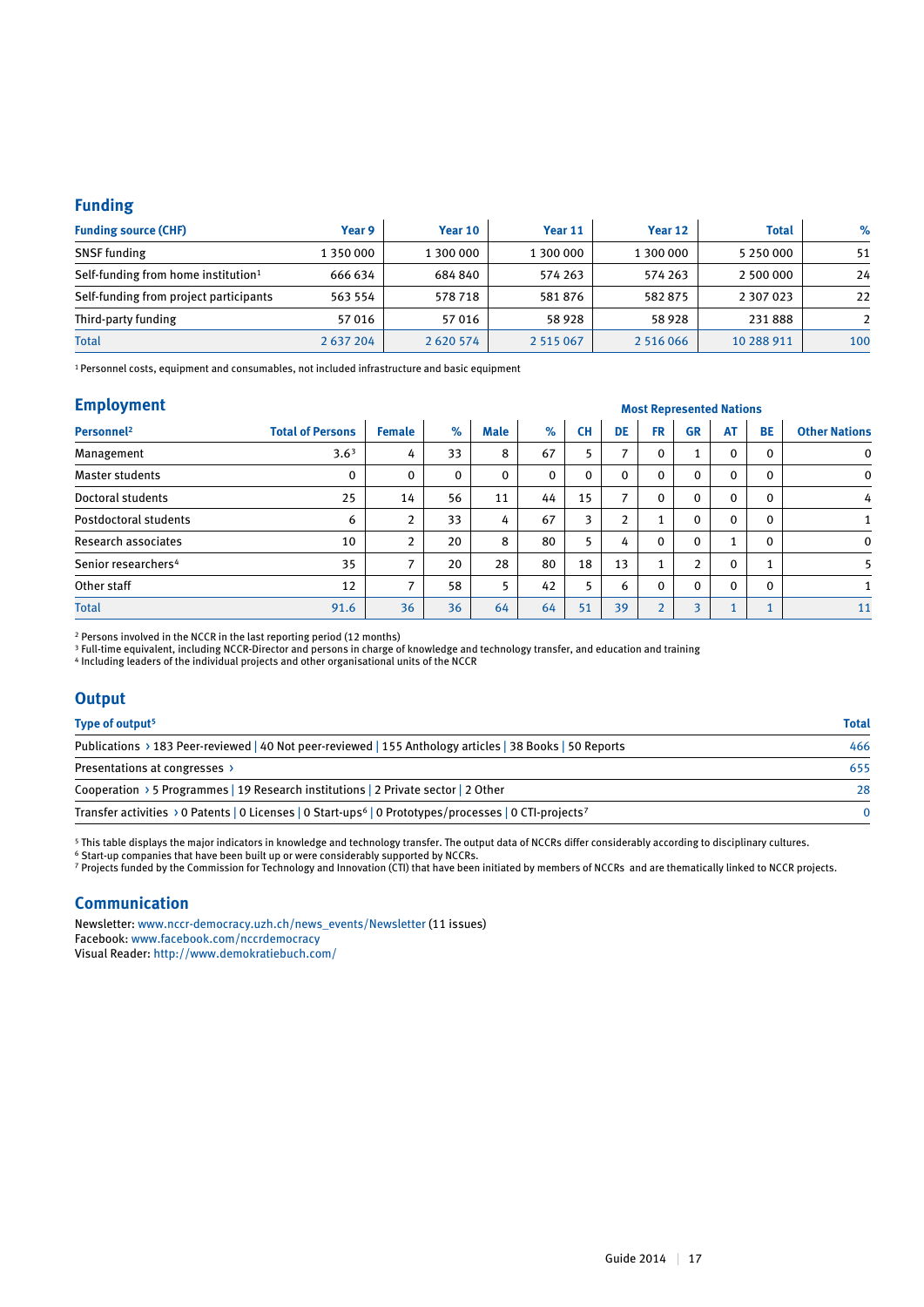# **The Power and Meaning of Images NCCR Iconic Criticism**

Images ignite debates that are central to the way in which our society describes itself. "The ubiquity of images," "the flood of digital images," "spectacle," "images wars," but also positively connoted catchphrases such as "communicating through images," "epistemic images" ensure discussion and are treated as key terms of our era. They reflect both the hopes as well as the fears that concern the futures of education, of knowledge, of literate culture, of the arts, and political and economic decision-making processes. The NCCR gathers ten disciplines in total, from among the Humanities and social sciences. It investigates iconic phenomena from such diverse areas as the arts, sciences, economics, city planning, philosophy, and the history of language and writing.

#### **Research**

**Materiality and Semantics of Writing. Reduced and enhanced Iconicity, the Plasticity of Complex Writing Systems Behr W.,** Loprieno A.

**Revealing and Concealing. Methods of the Image in the Premodern Period** Schellewald B.

**Form and Image in Modernity Ubl R.,** Klammer M.

**Visual Semantics and Visual Observation: Image and Form** Bohn C.

**"Graduate School - Image as Artifact"** Schubbach A.

**Augenarbeit - Visual Performance and Visual Design** Hagner M.

**The Visuality of Baroque Opera. Historical Perspectives and Contemporary Performance Practice** Gess N.

**Music - Gesture - Image** Schmidt M.

**Module Cities on the Move: Images of the Urban in the Modern Era** Ursprung Ph.

#### **Home Institution** University of Basel

**Start of the NCCR** October 1, 2005

#### **NCCR Management**

*Director* Ubl Ralph, Prof. *Deputy Director* Klammer Markus, Prof. +41 (0)61 206 63 88 *Managing Director* Budelacci Orlando, Dr. + 41 (0)61 267 18 05

*Administrative Manager* Dunkel Helen, Mrs. + 41 (0)61 267 18 03

*Administrative Assistant* Daria Kolacka, Dr.

+ 41 (0)61 267 18 10 *Communications* Freiberger Heike, Dr.

+ 41 (0)61 267 18 10 *Advancement of Women* Freiberger Heike, Dr.

*Knowledge and Technology Transfer* Budelacci Orlando, Dr. + 41 (0)61 267 18 05

*Education and Training* Schubbach Arno, Prof. +41 (0)61 267 18 61

#### **Address**

eikones/NCCR Iconic Criticism University of Basel Rheinsprung 11 4051 Basel

+ 41 (0)61 267 18 10 fax: + 41 (0)61 267 18 11 bildkritik@unibas.ch

**Web Address**

www.eikones.ch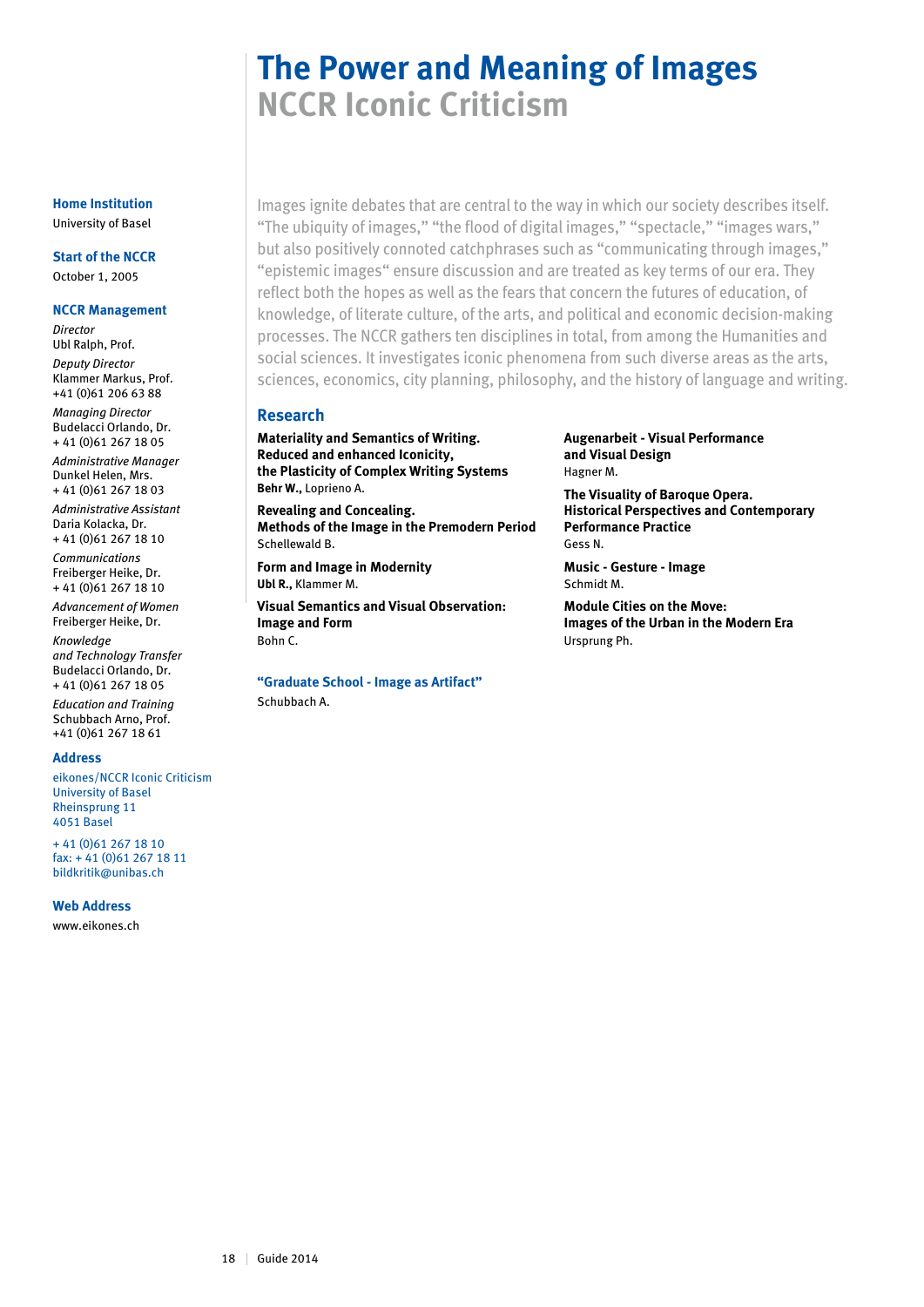#### **Heads of Research Groups**

Behr Wolfgang, Prof. Asien-Orient-Institut, Universität Zürich

Bohn Cornelia, Prof. Soziologisches Seminar, Universität Luzern<br>Gess Nicolas, Prof. Seminar, Universität Basel Gess Nicolas, Prof. Deutsches Seminar, Universität Basel Professur für Wissenschaftsforschung, ETH Zürich Klammer Markus, Prof. Schaulager-Professor für Kunsttheorie, Kunsthistorisches Seminar, Universität Basel<br>Leeb Susanne, Prof. The Museum Laurenz-Assisten. Laurenz-Assistenzprofessur für zeitgenössische Kunst, Kunsthistorisches Seminar, Universität Basel Ägyptologie, Universität Basel Schellewald Barbara, Prof. Kunsthistorisches Seminar, Universität Basel Schmidt Matthias, Prof. Musikwissenschaftliches Seminar, Universität Basel Ubl Ralph, Prof. Kunsthistorisches Seminar, Universität Basel Institut für Geschichte und Theorie der Architektur, ETH Zürich

#### **Participating Institutions**

Universität Basel (7 groups) | Universität Luzern (1 group) | Universität Zürich (1 group) ETH Zürich (2 groups) | Schaulager Basel (2 groups)

#### **Evaluation and Monitoring by the Swiss National Science Foundation (SNSF)**

**Members of the Review Panel**

**NCCR Office SNSF**

Varone Frédéric, Prof. (Chair) Swiss National Science Foundation, Berne, CH<br>Cohn Danièle, Prof. School Cohn Ure de philosophie, Université Paris 1. FR Cohn Danièle, Prof. 
UFR de philosophie, Université Paris 1, FR<br>
Gamboni Dario, Prof. 
Swiss National Science Foundation, Berne Gamboni Dario, Prof. Swiss National Science Foundation, Berne, CH<br>Giesen Bernhard, Prof. Departement of History and Sociology, Univers Departement of History and Sociology, University of Konstanz, DE N.N. Swiss National Science Foundation, Berne, CH Jäger Ludwig, Prof. Lehrstuhl für Deutsche Philologie, RWTH Aachen, DE Internationales Forschungszentrum Kulturwissenschaften, Wien, AT te Heesen Anke, Prof. Institut für Geschichtswissenschaften, Humboldt-Universität zu Berlin, DE<br>Vogel Juliane, Prof. Institutenter Fachbereich Literaturwissenschaft, Universität Konstanz, DE Vogel Juliane, Prof. Fachbereich Literaturwissenschaft, Universität Konstanz, DE<br>Wolf Gerhard, Prof. Fachbereich Kunsthistorisches Institut in Florenz, Max-Planck-Institut, DE Kunsthistorisches Institut in Florenz, Max-Planck-Institut, DE

Bachmann Stefan, Dr. Schweiz. Nationalfonds, Wildhainweg 3, 3001 Bern + 41 (0)31 308 23 49, fax: + 41 (0)31 305 29 71 stefan.bachmann@snf.ch

#### **Key collaborations with third parties**

#### **Academia**

- Department of Art History, University of Chicago; US
- Department of Art History, Yale University, New Haven, US
- Department of German, Princeton University, US
- Department of German Studies, University of Chicago, US
- Exzellenzcluster «Bild, Wissen, Gestaltung. Ein interdisziplinäres Labor», Humboldt-University of Berlin, DE
- History of Art Department, UC Berkeley, US
- History of Art Department, University College London, UK
- ICAM Lüneburg, Institut für Kultur und Ästhetik Digitaler Medien, DE
- Institut für Kunstgeschichte, Universität Wien, AT
- International Doctoral Program MIMESIS, LMU München, DE
- Internationales Kolleg für Kulturtechnikforschung und Medienphilosophie, IKKM, Weimar, DE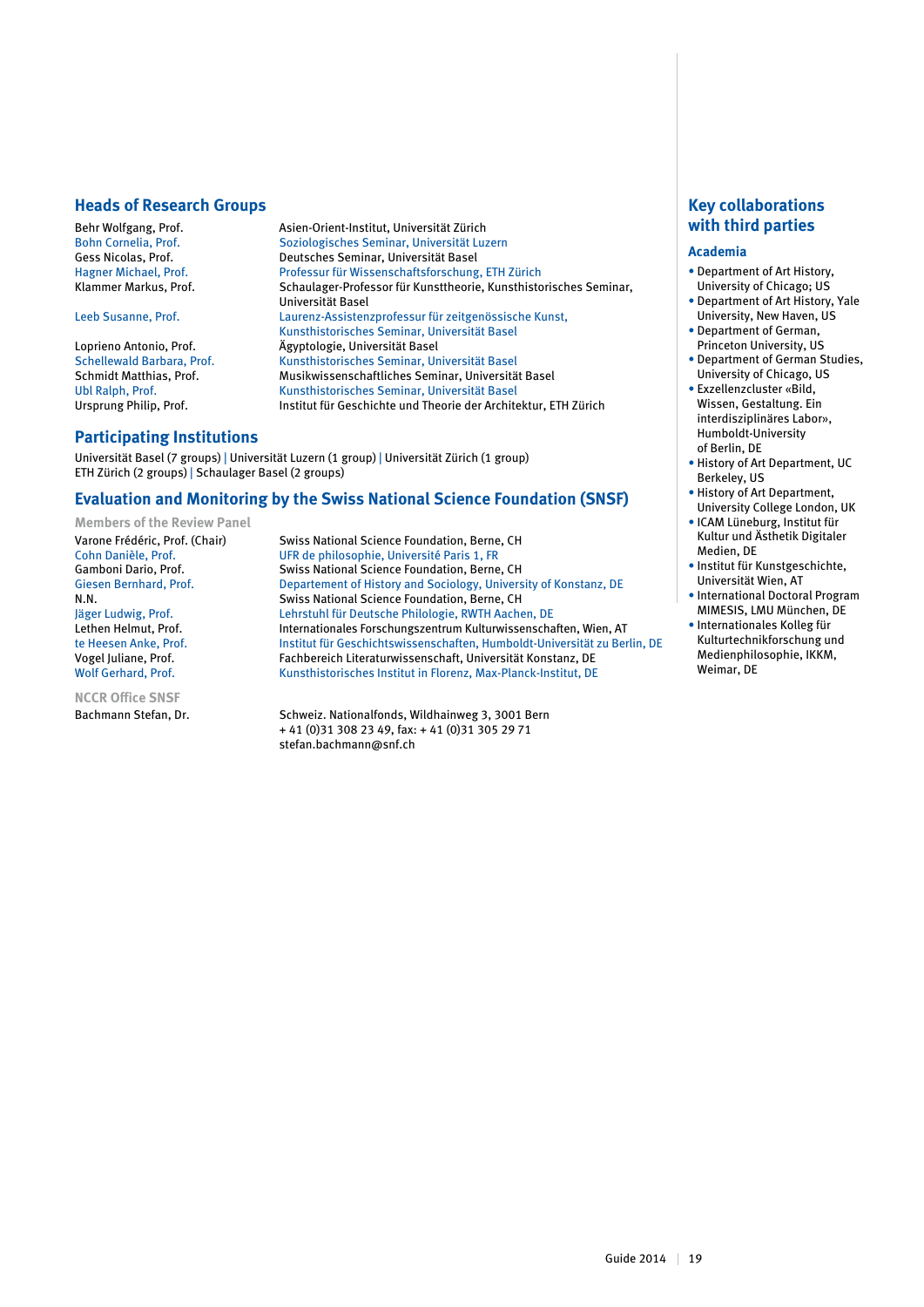### **The Power and Meaning of Images**

**NCCR Iconic Criticism**

#### **Funding**

| <b>Funding source (CHF)</b>                     | Year 9        | Year 10   | Year 11       | Year 12       | <b>Total</b> | $\%$ |
|-------------------------------------------------|---------------|-----------|---------------|---------------|--------------|------|
| <b>SNSF</b> funding                             | 1610000       | 1 270 000 | 1 185 000     | 1 185 000     | 5 250 000    | 28   |
| Self-funding from home institution <sup>1</sup> | 1 353 000     | 1032000   | 950 000       | 1 065 000     | 4 400 000    | 23   |
| Self-funding from project participants          | 1675000       | 1675000   | 1675000       | 1675000       | 6700000      | 36   |
| Third-party funding                             | 620 000       | 620 000   | 620 000       | 620 000       | 2 480 000    | 13   |
| <b>Total</b>                                    | 5 2 5 8 0 0 0 | 4 597 000 | 4 4 3 0 0 0 0 | 4 5 4 5 0 0 0 | 18830000     | 100  |

1 Personnel costs, equipment and consumables, not included infrastructure and basic equipment

#### **Employment**

| <b>Employment</b>               |                         |               | <b>Most Represented Nations</b> |             |              |                            |              |              |              |              |           |                      |
|---------------------------------|-------------------------|---------------|---------------------------------|-------------|--------------|----------------------------|--------------|--------------|--------------|--------------|-----------|----------------------|
| Personnel <sup>2</sup>          | <b>Total of Persons</b> | <b>Female</b> | $\%$                            | <b>Male</b> | $\%$         | <b>CH</b>                  | DE           | IT.          | <b>AT</b>    | <b>AR</b>    | <b>CA</b> | <b>Other Nations</b> |
| Management                      | 5.2 <sup>3</sup>        | 4             | 36                              | 7           | 64           | 6                          | 3            |              | 1            | $\mathbf{0}$ | $\Omega$  |                      |
| Master students                 | 0                       | $\mathbf{0}$  | 0                               | 0           | $\mathbf{0}$ | $\Omega$                   | $\mathbf{0}$ | 0            | $\mathbf 0$  | $\mathbf{0}$ | 0         | $\mathbf 0$          |
| Doctoral students               | 22                      | 12            | 55                              | 10          | 45           | 8                          | 13           |              | $\mathbf 0$  |              | $\Omega$  | $\mathbf 0$          |
| Postdoctoral students           | 16                      | 8             | 50                              | 8           | 50           | 1                          | 9            | 0            | 3            | $\mathbf 0$  |           | 3                    |
| Research associates             | 0                       | 0             | $\Omega$                        | 0           | $\mathbf 0$  | 0                          | $\Omega$     | $\mathbf{0}$ | $\mathbf{0}$ | $\mathbf{0}$ | $\Omega$  | $\mathbf 0$          |
| Senior researchers <sup>4</sup> | 18                      | 6             | 33                              | 12          | 67           | $\blacktriangleleft$<br>л. | 14           | 3            | $\mathbf{1}$ | $\Omega$     | $\Omega$  | $\mathbf 0$          |
| Other staff                     | 0                       | $\mathbf{0}$  | $\Omega$                        | 0           | $\mathbf{0}$ | $\Omega$                   | $\mathbf{0}$ | $\Omega$     | $\mathbf{0}$ | $\Omega$     | $\Omega$  | $\mathbf 0$          |
| <b>Total</b>                    | 61.2                    | 30            | 45                              | 37          | 55           | 16                         | 39           |              | 5            |              |           | 4                    |

2 Persons involved in the NCCR in the last reporting period (12 months)

<sup>3</sup> Full-time equivalent, including NCCR-Director and persons in charge of knowledge and technology transfer, and education and training

4 Including leaders of the individual projects and other organisational units of the NCCR

#### **Output**

| Type of output <sup>5</sup>                                                                                                                | <b>Total</b> |
|--------------------------------------------------------------------------------------------------------------------------------------------|--------------|
| Publications > 124 Peer-reviewed   350 Not peer-reviewed   884 Anthology articles   243 Books   2 Reports                                  | 1603         |
| Presentations at congresses >                                                                                                              | 1081         |
| Cooperation > 12 Programmes   106 Research institutions   0 Private sector   5 Other                                                       | 123          |
| Transfer activities $\rightarrow$ 0 Patents   0 Licenses   0 Start-ups <sup>6</sup>   0 Prototypes/processes   0 CTI-projects <sup>7</sup> | $\Omega$     |

5 This table displays the major indicators in knowledge and technology transfer. The output data of NCCRs differ considerably according to disciplinary cultures. 6 Start-up companies that have been built up or were considerably supported by NCCRs.

7 Projects funded by the Commission for Technology and Innovation (CTI) that have been initiated by members of NCCRs and are thematically linked to NCCR projects.

#### **Communication**

Electronic newsletter: eikones.ch/nc/neues/newsletter.html

Brochure "NFS Bildkritik – Macht und Bedeutung der Bilder 2012/2013": eikones.ch/neues/aktuelles.html

Online-Journal "Rheinsprung 11": rheinsprung11.unibas.ch

Book series "eikones", Wilhelm Fink Verlag, München: eikones.ch/publikationen/buchreihe.html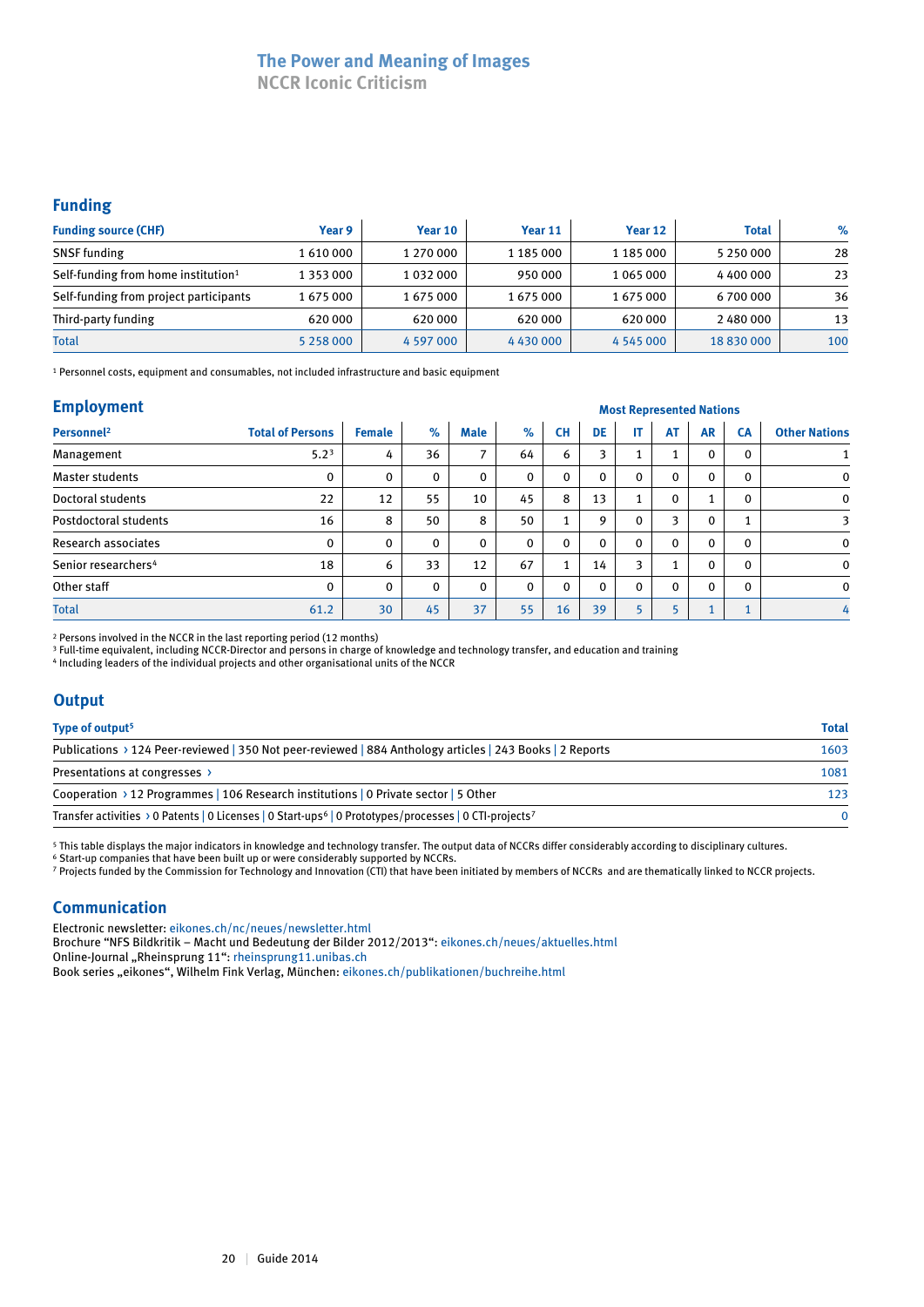## **International Trade Regulation: From Fragmentation to Coherence NCCR Trade Regulation**

NCCR Trade Regulation aims to clarify how the world trading system functions and to explore the drivers of fragmentation and coherence. Implications of the debt crisis, the ascendance of emerging economies and a proliferation of preferential trade agreements serve as the backdrop for this NCCR's third research phase. While multilateralism remains crucial to bringing about greater coherence among policy areas, fragmentation is increasing in a more complex regulatory environment. This NCCR aims to offer policy recommendations based on the disciplines of law, economics and political science through its six thematic research areas: trade governance; new preferentialism in trade; innovation and creativity in international trade; trade, development and migration; trade and climate change; and impact assessment in international trade regulation.

#### **Research**

**Work Package 1 Trade Governance**

Bernauer, T.

**Cluster 1.1, Public Attitudes vis-à-vis International Trade Liberalization Bernauer, T.,** Spilker, G.

**Work Package 2 New Preferntialism in Trade** Elsig M.

**Cluster 2.1, Design of Trade Agreements Dür A.,** Elsig, M.

**Cluster 2.2, Preferential Trade Agreements: Platforms of Innovation, Diffusion and Change** Elsig, M.

**Work Package 3 Innovation and Creativity in International Trade** Cottier T.

**Cluster 3.1, Competitiveness, Intellectual Property and Governmental Procurement: Towards Graduation in Trade Regulation** Cottier, T.

**Cluster 3.2, Governing New Technologies** Burri M.

#### **Work Package 4 Trade, Development and Migration**

Panizzon M.

**Cluster 4.1, Migration Law, Policy and Economics in Regional Integration Contexts Panizzon M.,** Lavanex, S.

**Work Package 5 Trade and Climate Change** Cottier T.

**Cluster 5.1, Climate Governance and Trade** de Sépibus, J.

**Cluster 5.2, The Challenges of Mitigation and Adaptation** Francois, J.

**Cluster 5.3, Energy, Trade and Climate Change** Cottier, T.

**Work Package 6 Impact Assessment in International Trade Regulation** Cadot O.

**Cluster 6.1, Trade Adjustment, Labour and Productivity** Brülhart, M.

**Cluster 6.2, Impact Evaluation of Trade Policies** Shingal, A.

#### **Home Institution** University of Bern

**Start of the NCCR** September 1, 2005

#### **NCCR Management**

*Director* Elsig, Manfred, Prof. +41 31 631 54 95 manfred.elsig@wti.org *Deputy Directors* Cottier, Thomas, Prof. +41 31 631 32 70 thomas.cottier@wti.org Francois, Joseph, Prof. joseph.francois@wti.org

*Director of Communications & Scientific Coordination; Knowledge and Technology Transfer; Advancement of Women* Kreis Christine, Mrs. +41 31 631 38 61 christine.kreis@wti.org *Communications Officer & Research Fellow* Finger, Sascha, Mr. sascha.finger@wti.org *Administration & HR* Joseph, Sandra, Mrs. sandra.joseph@wti.org *Financial Coordinator* Wittwer, Verena, Mrs. +41 31 631 30 80 verena.wittwer@wti.org *Science Editor* Kaplan Susan, Mrs. susan.kaplan@wti.org *Education and Training* Lalani Shaheeza, Dr. shaheeza.lalani@wti.org *IT Administrator* Steiger Christian, Mr. christian.steiger@wti.org *Librarian* Stahl Wulfhard wulfhard.stahl@wti.org **Address**

NCCR Trade Regulation World Trade Institute Hallerstrasse 6 3012 Bern

+ 41 (0)31 631 30 80 fax: + 41 (0)31 631 36 30 www.nccr-trade.org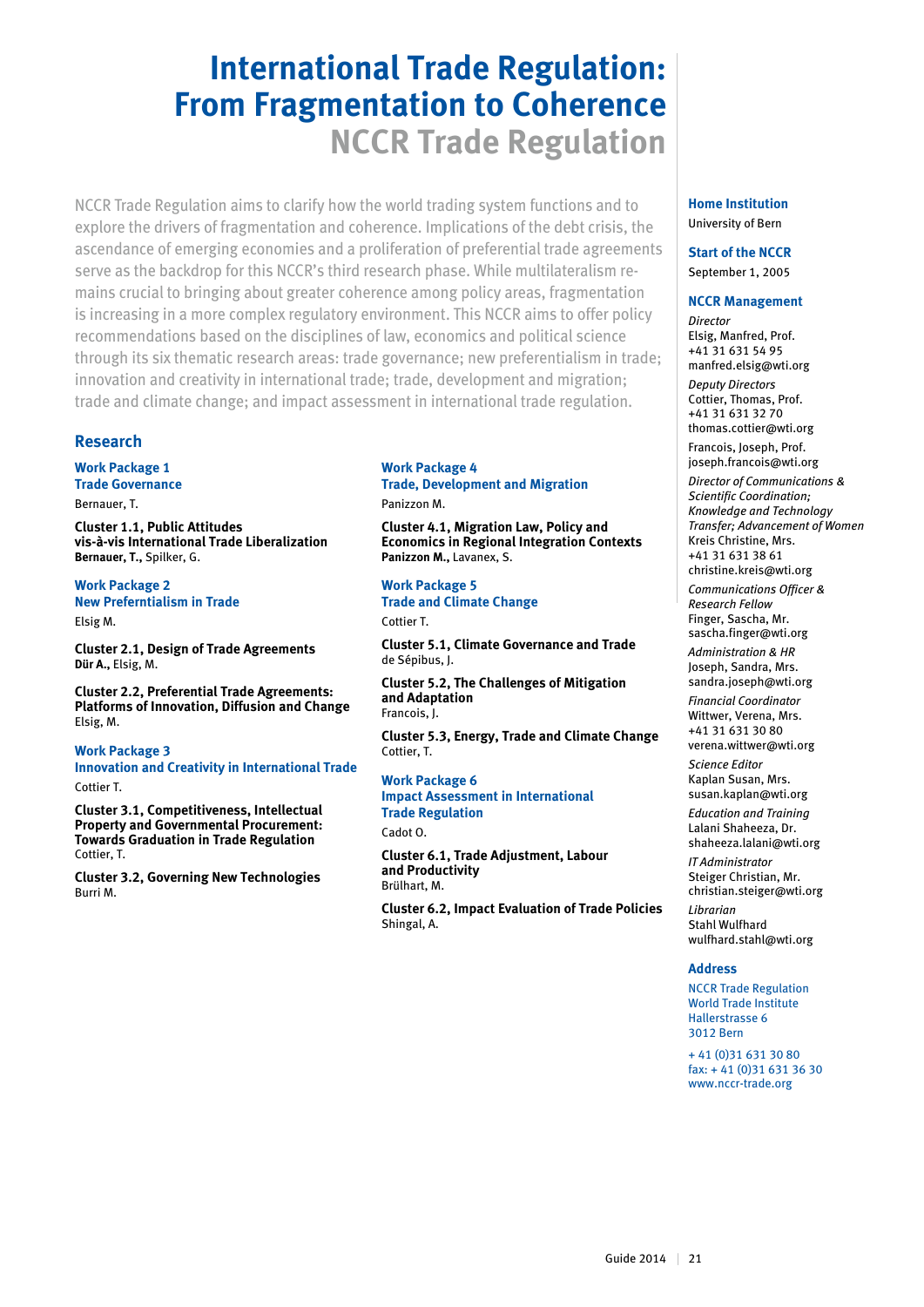#### **International Trade Regulation: From Fragmentation to Coherence NCCR Trade Regulation**

#### **Key collaborations with third parties**

#### **Academia**

- Berkman Center for Internet and Society, Harvard University, US
- Centre for Development and Environment, University of Bern, CH
- Institut für Europa- und Wirtschaftsvölkerrecht, University of Bern, CH
- Institute of International Economic Law, Georgetown University, US
- International Research Institute for Climate and Society, Columbia University, US
- Department of International Relations, London School of Economics, GB
- Oxford Institute for Energy Studies, University of Oxford, UK
- Department of Politics, Princeton University, US
- Department of Political Science and Sociology, Salzburg University, AT

#### **Economy / Others**

- Asian Development Bank • Energy Charter Secretariat,
- Brussels, BE • EUResearch, Bern, CH
- International Center for Trade and Sustainable Development, Geneva CH
- International Renewable Energy Agency (IRENA), Bonn, DE • State Secretariat for Economic
- Affairs, Bern, CH • Swiss Federal Institute of
- Intellectual Property, CH • UNCTAD, Geneva, CH
- World Bank, Washington D.C., US
- World Trade Organization, Geneva, CH

#### **Heads of Research Groups**

Bernauer Thomas, Prof. ETH Zürich, Zurich Dür Andreas, Prof. University of Salzburg Spilker Gabriele, Dr.

Brülhart Marius, Prof.<br>
Brülhart Mira Dr. (O World Trade Institute, Bern Burri Mira, Dr. Cameras Company Company Company Company Company Company Company Company Company Company Company Company Company Company Company Company Company Company Company Company Company Company Company Company Compan Cadot Olivier, Prof.<br>
Colling Thomas Prof Colling Colling Colling Professional Colling Professional Colling Professional Colling Prof c/o World Trade Institute, Bern. de Sépibus Joëlle, Dr. c/o World Trade Institute, Bern<br>Dür Andreas, Prof. comparent University of Salzburg Elsig Manfred, Prof.<br>
Francois Joseph, Prof.<br>
c/o World Trade Institute, Bern Francois Joseph, Prof.<br>
Lavenex Sandra. Prof.<br>
Politikwissenschaftliches Semi Politikwissenschaftliches Seminar der Universität Luzern Panizzon Marion, Prof. c/o World Trade Institute, Bern Shingal Anirudh, Dr.<br>
Spilker Gabriele, Dr.<br>
ETH Zürich, Zurich Lurich

#### **WTI / NCCR Members of the Advisory Board**

Baltensperger Ernst, Prof. em.<br>
Director Max-Planck-Institute for Intellectual Prope<br>
Director Max-Planck-Institute for Intellectual Prope Director Max-Planck-Institute for Intellectual Property, Competition and Tax Law, Munich, DE Dupont Cédric, Prof. Graduate Institute of International and Development Studies (HEID), Geneva, CH<br>Fink Carsten, Prof. The Studies (HEID), Geneva, CH<br>World Intellectual Property World Intellectual Property Organization (WIPO), Geneva, CH Hillman Jennifer, Prof. Georgetown University, Washington DC, USA European University Institute, Florence, Italy Hufbauer Gary, Prof. Peterson Institute for International Economics, Washington DC, USA<br>Jackson John H., Prof. em. Georgetown University, Washington DC, USA Jackson John H., Prof. em.<br>
Marceau Gabrielle, Prof. World Trade Organization (WTO), Geneva, CH World Trade Organization (WTO), Geneva, CH

#### **Participating Institutions**

Universität Bern (6 groups) | Universität Luzern (1 group) | Université de Lausanne (2 groups) ETH Zürich (2 groups)

#### **Evaluation and Monitoring by the Swiss National Science Foundation (SNSF)**

**Members of the Review Panel**

**NCCR Office SNSF**

Foray Dominique, Prof. (Chair) Swiss National Science Foundation, Bern, CH<br>
Lang Andrew. Prof. 
Law Department. London School of Economic Law Department, London School of Economics, GB<br>Lomi Alessandro, Prof. Swiss National Science Foundation, Bern, CH Lomi Alessandro, Prof. Swiss National Science Foundation, Bern, CH<br>Maskus Keith E.. Prof. Department of Economics. University of Color Department of Economics, University of Colorado, Boulder, US McGrew Anthony, Prof. Dean of Humanities and Social Sciences, University of Strathclyde, GB<br>Odell John S., Prof. School of International Relations, University of Southern California, US Odell John S., Prof. School of International Relations, University of Southern California, US<br>Piermartini Roberta. Dr. School Trade Organization. Genève. CH World Trade Organization, Genève, CH Shaffer Gregory, Prof. Law School, University of Minnesota, US Steger Debra, Prof. Faculty of Law, University of Ottawa, CA<br>Tietie Christian, Prof. Faculty of Law, University of Ottawa, CA Institut für Wirtschaftsrecht, Universität Halle Wittenberg, DE Van Overwalle Geertrui, Prof. Centre for Intellectual Property Rights, Catholic University Leuven, BE

Griessen Thomas Schweiz. Nationalfonds, Wildhainweg 3, 3001 Bern + 41 (0)31 308 23 51, fax: + 41 (0)31 305 29 71 thomas.griessen@snf.ch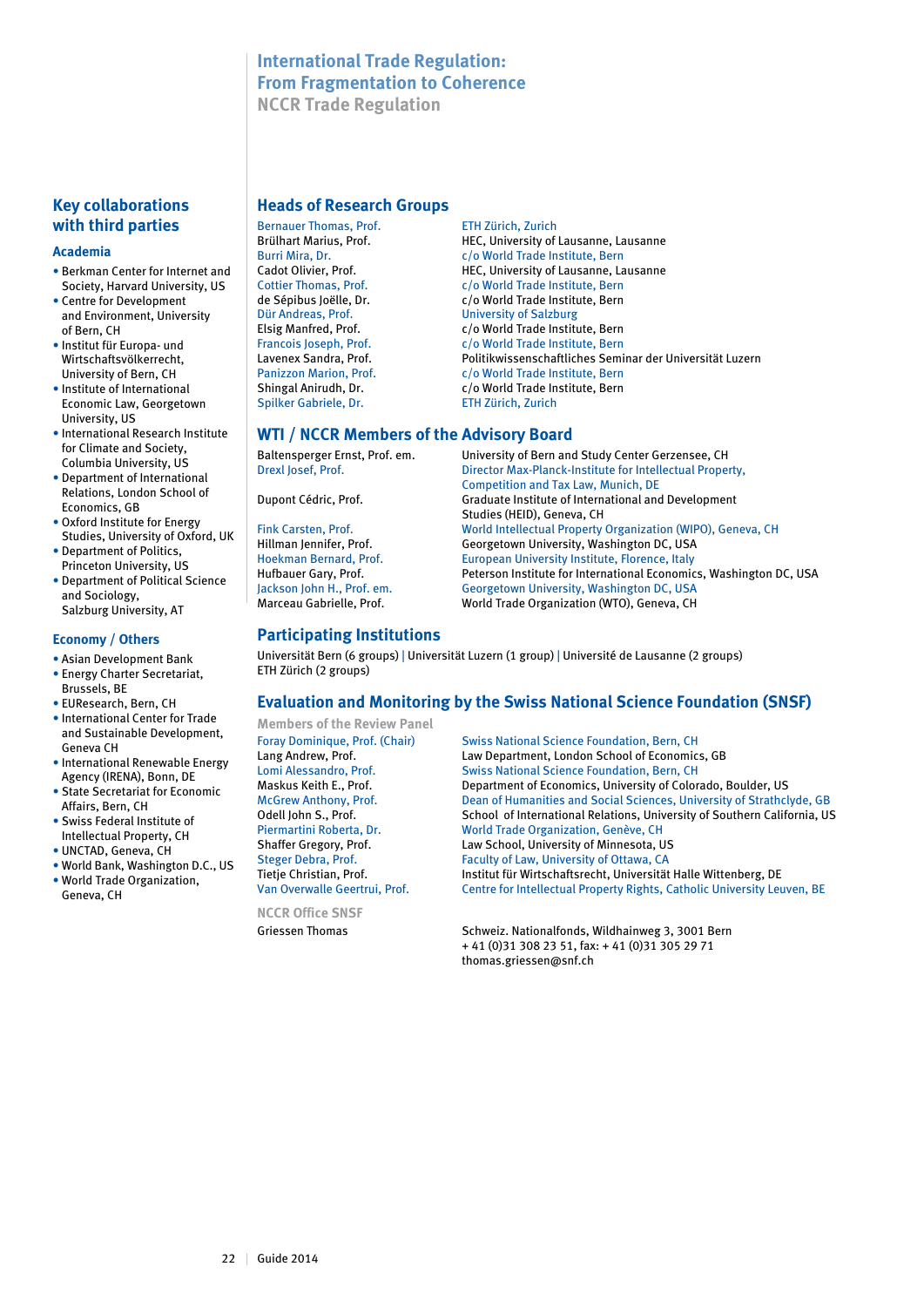#### **Funding**

| <b>Funding source (CHF)</b>                     | Year 9        | Year 10   | Year 11   | Year 12   | <b>Total</b>  | $\%$ |
|-------------------------------------------------|---------------|-----------|-----------|-----------|---------------|------|
| <b>SNSF</b> funding                             | 2 300 000     | 2 100 000 | 1 300 000 | 866 000   | 6 5 6 6 0 0 0 | 69   |
| Self-funding from home institution <sup>1</sup> | 743 160       | 743 160   | 743 160   | 641 280   | 2870760       | 30   |
| Self-funding from project participants          |               |           |           | 0         |               | 0    |
| Third-party funding                             | 73 964        | 73 964    |           | 0         | 147 928       |      |
| <b>Total</b>                                    | 3 1 1 7 1 2 4 | 2917124   | 2 043 160 | 1 507 280 | 9 5 8 4 6 8 8 | 100  |

1 Personnel costs, equipment and consumables, not included infrastructure and basic equipment

#### **Employment**

|                                 |                         | <b>MOST REPLESENTED MATIONS</b> |      |      |             |           |                |              |                |              |                |                      |
|---------------------------------|-------------------------|---------------------------------|------|------|-------------|-----------|----------------|--------------|----------------|--------------|----------------|----------------------|
| Personnel <sup>2</sup>          | <b>Total of Persons</b> | <b>Female</b>                   | $\%$ | Male | $\%$        | <b>CH</b> | <b>DE</b>      | <b>FR</b>    | <b>GB</b>      | <b>CA</b>    | IT             | <b>Other Nations</b> |
| Management                      | 5.7 <sup>3</sup>        | 8                               | 62   | 5    | 38          | 9         | $\overline{2}$ | $\mathbf{0}$ | $\mathbf{1}$   |              | 0              | $\overline{2}$       |
| <b>Master students</b>          | 0                       | 0                               | 0    | 0    | $\mathbf 0$ | 0         | $\mathbf{0}$   | 0            | $\mathbf 0$    | $\mathbf{0}$ | $\mathbf{0}$   | 0                    |
| Doctoral students               | 18                      | 10                              | 56   | 8    | 44          | 5         | 2              |              | $\mathbf 0$    | $\mathbf{0}$ | n.             | 9                    |
| Postdoctoral students           | 5                       | 4                               | 80   | л.   | 20          | 0         |                | $\mathbf{0}$ | $\mathbf{0}$   | $\mathbf{0}$ |                | 3                    |
| Research associates             | 10                      | 5                               | 50   | 5    | 50          | 4         |                |              | $\mathbf{1}$   | $\mathbf{0}$ | $\Omega$       | $\mathfrak{D}$       |
| Senior researchers <sup>4</sup> | 26                      | 11                              | 42   | 15   | 58          | 16        |                | $\mathbf{0}$ | $\mathbf 0$    | 2            | $\mathbf{0}$   | 9                    |
| Other staff                     | 11                      | 5                               | 45   | 6    | 55          | 4         |                |              | $\overline{2}$ | $\mathbf{0}$ | $\Omega$       | 4                    |
| <b>Total</b>                    | 75.7                    | 43                              | 52   | 40   | 48          | 38        | 8              |              | 4              | 3            | $\overline{a}$ | 29                   |
|                                 |                         |                                 |      |      |             |           |                |              |                |              |                |                      |

2 Persons involved in the NCCR in the last reporting period (12 months)

 $^{\rm 3}$  Full-time equivalent, including NCCR-Director and persons in charge of knowledge and technology transfer, and education and training

4 Including leaders of the individual projects and other organisational units of the NCCR

#### **Output**

| Type of output <sup>5</sup>                                                                                                    | <b>Total</b> |
|--------------------------------------------------------------------------------------------------------------------------------|--------------|
| Publications > 227 Peer-reviewed   369 Not peer-reviewed   98 Anthology articles   122 Books   39 Reports                      | 855          |
| Presentations at congresses >                                                                                                  | 426          |
| Cooperation > 3 Programmes   32 Research institutions   5 Private sector   19 Other                                            | 59           |
| Transfer activities > 0 Patents   0 Licenses   0 Start-ups <sup>6</sup>   0 Prototypes/processes   0 CTI-projects <sup>7</sup> |              |

5 This table displays the major indicators in knowledge and technology transfer. The output data of NCCRs differ considerably according to disciplinary cultures.

6 Start-up companies that have been built up or were considerably supported by NCCRs.

7 Projects funded by the Commission for Technology and Innovation (CTI) that have been initiated by members of NCCRs and are thematically linked to NCCR projects.

#### **Communication**

Brochures: World Trade Institute / NCCR Trade Regulation Quarterly E-Newsletter SECO / WTI Academic Cooperation Project Blog http://wti-partners.org/ DESTA Website www.designoftradeagreements.org Key Events - World Trade Forum - SNIS Conference

- 2014 Global SIEL Conference

 **Most Represented Nations**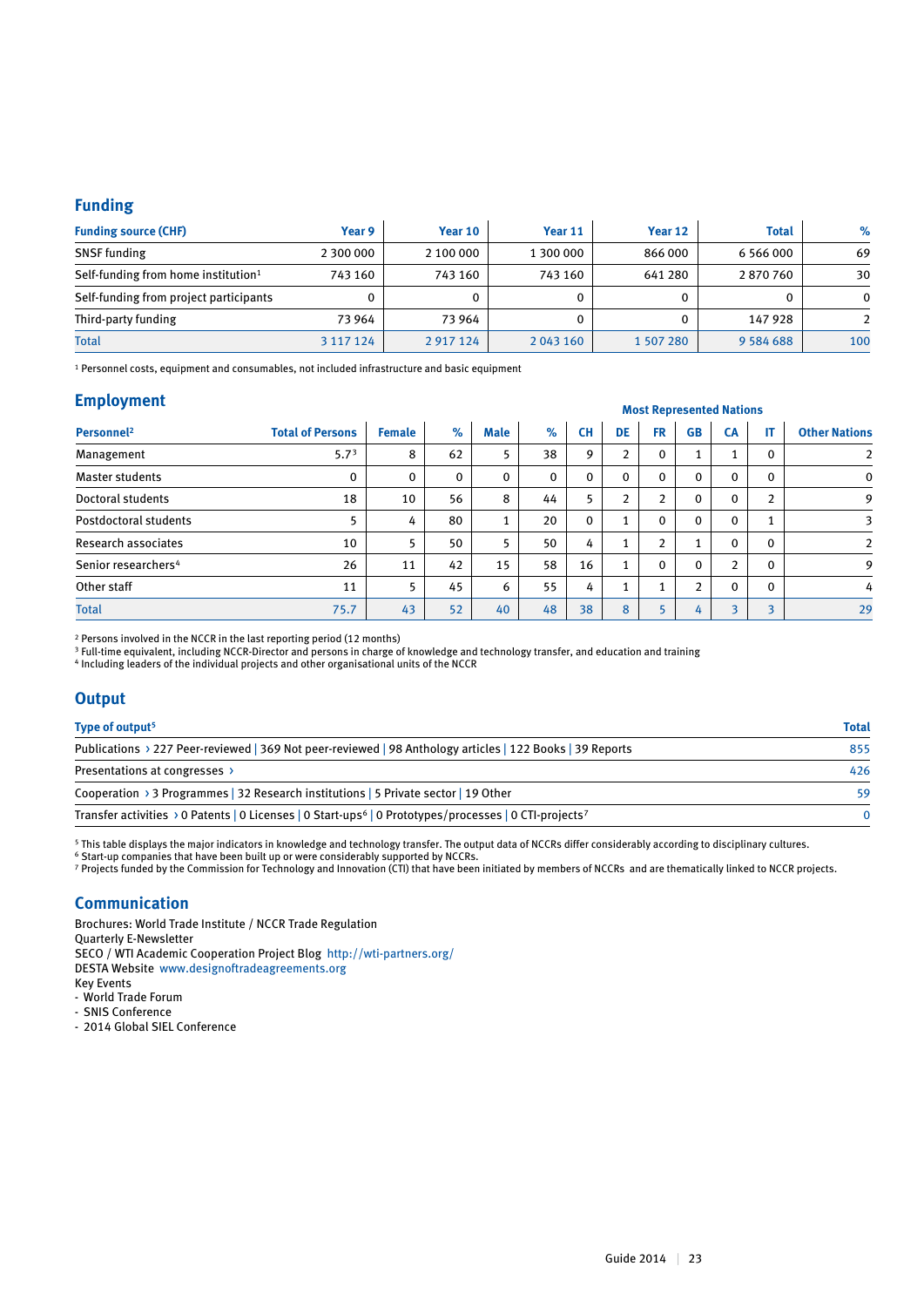## **Kidney Control of Homeostasis NCCR Kidney.CH**

Keeping the inner body environment in a homeostatic balance is essential for proper body function and thus for healthy life. The NCCR Kidney.CH investigates the central role that kidneys play in controlling this vital equilibrium. It integrates leading Swiss specialist in experimental and clinical nephrology from all Swiss Medical Universities and corresponding hospitals. Chronic Kidney Disease (CKD) has increased dramatically in recent years leading worldwide to an estimated 850 000 deaths every year. Patients with CKD are further at high risk for other diseases such as hypertension, atherosclerosis and osteoporosis to name just a few. The goal of Kidney.CH is to advance knowledge in order to provide a scientific basis for the potential development of novel preventive, diagnostic and therapeutic approaches.

#### **Research**

#### **Module Oxygen**

Wenger R.

Wagner C.

**Basic mechanism of renal oxygen sensing Wenger R.,** Frew I.

**Oxygen sensing in kidney development and disease Cohen C.,** Hoogewijs D., Huynh-Do U., Moch H.

#### **Module Acid & Minerals**

**Sensors of phosphate by kidney, boneand intestine Biber J.,** De Seigneux S., Krapf R., Seuwen K., Wagner C.

**Stones and bones: Renal acid and mineral excretion and its crosstalk with bone Wagner C.,** Bonny O., Fuster D.G., Pasch A.

**The role of Uromodulin and the TAL in mineral, salt and uric acid handling** Devuyst O.

#### **Technology Platforms & Reference Centres**

**Imaging & Microscopy** Loffing J. **Rodent Transgenesis** Hummler E. **Rodent Phenotyping** Wagner C. **Clinical Study Group**  Krapf R.

#### **Programmes**

**International Fellowship Program on Integrative Kidney Physiology and Pathophysiology (IKPP)** Huynh-Do U.

**E-Learning Cours in Basics in Nephrology** Rossier B.

#### **Module Nutrients & Metabolism**  Verrey F.

**Control of nutrient and drug bioavailability by the kidney**

**Verrey F.,** Kullak-Ublick G.A., Odermatt A.

**Regulation of energy metabolism by the kidney Montani J.P.,** Konrad D., Odermatt A.

#### **Module Salt & Water**

**Féraille E.,** Ernandez T.

**Renal mechanisms of oedema formation Vogt B.,** Burnier M., Hummler E., Martin P.Y.

**Trophic effects of sodium on the kidney and cardiovascular system Féraille E.,** Ernandez T.

**Integrative control of potassium homeostasis Loffing J.,** Forssmann W.G., Staub O.

#### **Home Institution** University of Zurich

#### **Start of NCCR**

August 1, 2010

#### **NCCR Management**

*Director* Verrey François, Prof. +41 (0) 44 635 50 44 verrey@access.uzh.ch

*Deputy Director* Loffing Johannes, Prof. +41 (0) 44 635 53 20 johannes.loffing@anatom.uzh.ch

*Scientific Project Manager*  Meier Matthias +41 (0) 44 635 59 68 matthias.meier@nccr-kidney.ch

*Management Assistant*  Thomas Katharina +41 (0) 44 635 52 16 katharina.thomas@nccr-kidney.ch

*Communication* Meier Matthias Verrey François, Prof.

*Knowledge & Technology Transfer* Meier Matthias

*Education & Training* Uyen Huynh-Do, Prof. +41 (0) 31 632 31 41 uyen.huynh-do@insel.ch Johannes Loffing, Prof.

*Advancement of Women* Uyen Huynh-Do, Prof. Johannes Loffing, Prof.

#### **Address**

NCCR-Kidney.CH University of Zurich Institute of Physiology Winterthurerstrasse 190 8057 Zurich / Switzerland

+41 (0) 44 635 52 16 fax: +41 (0) 44 635 68 14 info@nccr-kidney.ch

#### **Web Address**

www.nccr-kidney.ch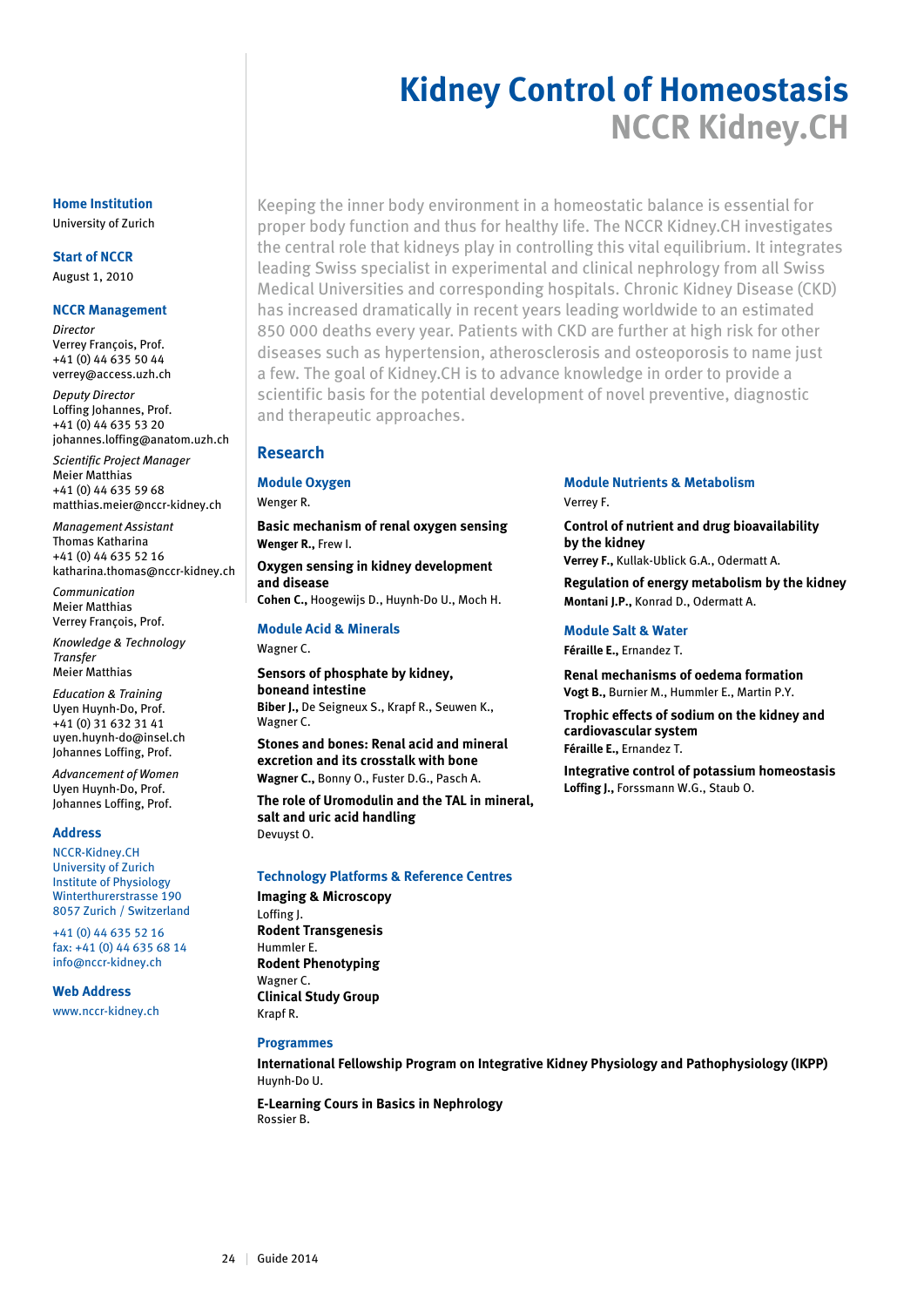#### **Heads of Research Groups**

Biber Jürg, PhD Physiologisches Institut, Universität Zürich<br>Bonny Olivier, MD, PhD Département de pharmacologie et de toxico Bonny Olivier, MD, PhD Département de pharmacologie et de toxicologie, Université Lausanne<br>Burnier Michel. MD Baculté de biologie et médecine. Néphrologie. Université de Lausanne Burnier Michel, MD<br>Cohen Clemens. MD Faculté de biologie et médecine, Néphrologie, Université de Lausanne Cohen Clemens, MD Physiologisches Institut, Universität Zürich De Seigneux Sophie, MD Departement Physiologie cellulaire et métabolisme, Université de Genève Ernandez Thomas, MD Departement Physiologie cellulaire et métabolisme, Université de Genève Forssmann Wolf-Georg, MD Medizinische Hochschule Hannover, Hannover Fuster Daniel, MD, PhD Departement Nephrologie / Hypertonie, Universitätsspital Bern Hasler Udo, PhD Service de Néphrologie, Université de Genève<br>Hoogewijs David, PhD Physiologisches Institut, Universität Zürich Hoogewijs David, PhD Physiologisches Institut, Universität Zürich<br>Hummler Edith, PhD Département de Pharmacologie et Toxicolog Hummler Edith, PhD **Département de Pharmacologie et Toxicologie**, Université de Lausanne<br>Huvnh-Do Uven. MD **Departement Nephrologie / Hypertonie. Universitätsspital Bern** Konrad Daniel, MD Departement Endokrinologie und Diabetologie, Kinderspital Zürich<br>
Kinik St. Anna, Luzern<br>
Kinik St. Anna, Luzern Krapf Reto, MD<br>Pasch Andreas. MD Benartement Nephrology Vogt Bruno, MD Departement Nephrologie / Hypertonie, Universitätsspital Bern

 Universitätsspital Zürich Loffing Johannes, MD Anatomisches Institut, Universität Zürich Moch Holger, MD Institut für Klinische Pathologie, Universitätsspital Zürich Montani Jean-Pierre, MD Département de Médecine / Physiologie, Université de Fribourg<br>Odermatt Alex, PhD Pharmazentrum, Universität Basel Seuwen Klaus, PhD **Institute for Biomedical Research, Novartis**<br>Staub Olivier. PhD **Institute Contained Acts** Département de Pharmacologie et Toxicolo Verrey François, MD Physiologisches Institut, Universität Zürich Wagner Carsten, MD Physiologisches Institut, Universität Zürich

#### **Participating Institutions**

Universität Basel (Pharmazentrum) (1 group) | Université de Fribourg (1 group) | Université de Genève (4 groups) Université de Lausanne (4 groups) | Universität Zürich (9 groups) | Hôpitaux Universitaires de Genève (HUG) (1 group) Universitätsspital Bern (4 groups) | Universitätsspital Zürich (3 groups) | Klinik St. Anna Luzern (1 group) Medizinische Hochschule Hannover (1 group) | Institute for Biomedical Research Novartis, Basel (1 group)

Pharmazentrum, Universität Basel

Physiologisches Institut, Universität Zürich

Physiologisches Institut, Universität Zürich

Physiologisches Institut, Universität Zürich

Departement Physiologie cellulaire et métabolisme, Université de Genève

Departement Nephrologie / Hypertonie, Universitätsspital Bern

Pasch Andreas, MD Departement Nephrologie / Hypertonie, Universitätsspital Bern

Department de Néphrologie, HUG-Hôpitaux Universitaires de Genève

Département de Pharmacologie et Toxicologie, Université de Lausanne

**Institut für Klinische Pharmakologie und Toxikologie.** 

#### **Scientific Advisors**

Murer Heini, Prof. (Emeritus) Universität Zürich, CH Rossier Bernard, Prof. (Emeritus) Université de Lausanne, CH

Universität Zürich, Bern und Basel, CH

#### **Evaluation and Monitoring by the Swiss National Science Foundation (SNSF)**

**Members of the Review Panel**

**NCCR Office SNSF**

Steiger Jürg, Prof. (Chair) Swiss National Science Foundation, Berne, CH<br>
Albern Robert. Prof. Shool of Medicine. New Haven. US Alpern Robert, Prof.<br>
Daniel Hannelore, Prof. 21EL-Abteilung Biochemie, Technische U Daniel Hannelore, Prof. 21EL- Abteilung Biochemie, Technische Universität München, DE<br>Eckardt Kai Uwe, Prof. 2006 Nephrologie und Hypertensiologie, Universitätsklinikum Erlange Eckardt Kai Uwe, Prof. Nephrologie und Hypertensiologie, Universitätsklinikum Erlangen, DE<br>Hottiger Michael O., Prof. Swiss National Science Foundation, Berne, CH Swiss National Science Foundation, Berne, CH Kurtz Armin, Prof. **Institut für Physiologie, Universität Regensburg**, DE McDonough Alicia, Prof. Keck School of Medicine of USC, Los Angeles, US<br>
Moe Orson W.. Prof. Medical Center at Dallas. University of Texas Sout Medical Center at Dallas, University of Texas Southwestern, US Pearce David, Prof. Cellular and Molecular Pharmacology, University of California, US<br>
Center Cardiovascular Science. The Queens Medical Research Center Cardiovascular Science, The Queens Medical Research Institute, Edinburgh, UK<br>Institute, Edinburgh, UK<br>Swiss National Science I Swiss National Science Foundation, Berne, CH

Griessen Thomas Schweiz. Nationalfonds, Wildhainweg 3, 3001 Bern + 41 (0)31 308 23 51, fax: + 41 (0)31 305 29 71 thomas.griessen@snf.ch

#### **Key collaborations with third parties**

#### **Academia**

- Department of Physiology and Pharmacology, University of Salamanca, ES
- Dept. of Physiology,
- University College London, GB • Division of Osteoporosis,
- Unversity of Berne, CH • Human Genetics Unit, Medical Research Council, Edinburgh, GB
- Institute of molecular
- bioscience, University of Tokyo, JP
- Institute of Physiology, Universität Tuebingen, DE
- Institute of Veterinary Physiology, University of Zurich, CH
- Internal Medicine, National Center of Integrative Biomedical Informatics, Ann Arbor, US
- Internal medicine, CHUV Centre Hospitalier Universitaire
- Vaudois, Lausanne, CH • Mineral metabolism clinic, Ut Southwestern Medical Centre, Dallas, TX, US
- NHLBI, Framingham Hear Study, US
- Oncology Medical Imaging, University Hospital Zurich, CH

#### **Economy / Others**

- Insphero AG, Zurich, CH
- Novartis, Basel, CH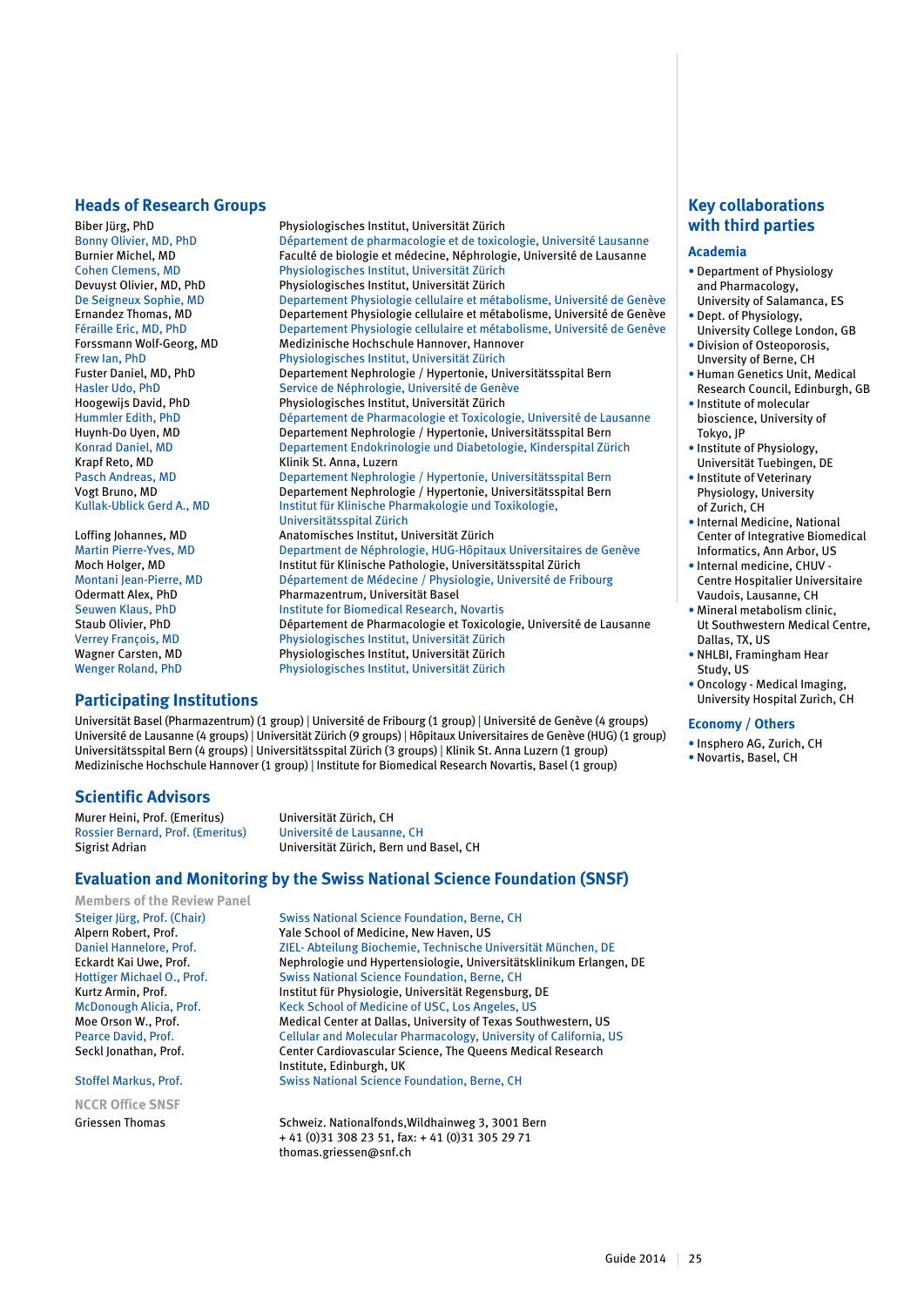#### **Kidney Control of Homeostasis NCCR Kidney.CH**

#### **Funding**

| <b>Funding source (CHF)</b>                     | Year 1        | Year <sub>2</sub> | Year 3        | Year 4          | <b>Total</b> | $\%$ |
|-------------------------------------------------|---------------|-------------------|---------------|-----------------|--------------|------|
| <b>SNSF</b> funding                             | 3 135 000     | 4465000           | 4465000       | 4 4 6 5 0 0 0   | 16 530 000   | 64   |
| Self-funding from home institution <sup>1</sup> | 70831         | 160 979           | 1626977       | 1 0 9 0 0 0 0 0 | 2948787      | 11   |
| Self-funding from project participants          | 1 135 125     | 1 3 3 0 0 2 5     | 1 3 5 6 8 8 4 | 2 2 3 0 5 0 0   | 6052534      | 24   |
| Third-party funding <sup>2</sup>                | 146 955       |                   |               |                 | 146 955      |      |
| <b>Total</b>                                    | 4 4 8 7 9 1 1 | 5956004           | 7448861       | 7785500         | 25 678 276   | 100  |

1 Personnel costs, equipment and consumables, not included infrastructure and basic equipment

2 Not included is CTI funding. Since the start of the NCCR 1 project has been funded by CTI at a total amount of 200'000 CHF (cf. table Output).

| <b>Employment</b>               | <b>Most Represented Nations</b> |               |          |             |          |              |                          |              |                |                          |                |                      |
|---------------------------------|---------------------------------|---------------|----------|-------------|----------|--------------|--------------------------|--------------|----------------|--------------------------|----------------|----------------------|
| Personnel <sup>3</sup>          | <b>Total of Persons</b>         | <b>Female</b> | $\%$     | <b>Male</b> | $\%$     | <b>CH</b>    | DE                       | <b>FR</b>    | IN             | IT                       | <b>CN</b>      | <b>Other Nations</b> |
| Management                      | 3.7 <sup>4</sup>                |               | 50       | 5           | 50       | 4            | $\overline{2}$           |              | ı              | $\overline{\phantom{a}}$ | 0              |                      |
| <b>Master students</b>          | 0                               | 0             | $\Omega$ | 0           | $\Omega$ | $\Omega$     | $\mathbf{0}$             | 0            | $\mathbf{0}$   | $\mathbf{0}$             | $\Omega$       | $\mathbf{0}$         |
| Doctoral students               | 15                              | –             | 47       | 8           | 53       | 4            | 2                        |              |                | 3                        |                | 3                    |
| Postdoctoral students           | 25                              | 13            | 52       | 12          | 48       | 4            | 4                        |              | $\overline{2}$ | $\Omega$                 | $\overline{2}$ | 11                   |
| Research associates             | 4                               | 3             | 75       | 1           | 25       | $\mathbf{1}$ | $\overline{ }$           | $\mathbf{0}$ | $\overline{ }$ | $\Omega$                 | 0              | 1                    |
| Senior researchers <sup>5</sup> | 35                              | 4             | 11       | 31          | 89       | 22           | $\overline{\phantom{a}}$ | <sup>1</sup> | $\mathbf 0$    | $\Omega$                 | $\Omega$       | 4                    |
| Other staff                     | 8                               | ⇁             | 88       | 1           | 13       | 6            |                          |              | $\mathbf{0}$   | $\Omega$                 | $\Omega$       | $\mathbf{0}$         |
| <b>Total</b>                    | 90.7                            | 39            | 40       | 58          | 60       | 41           | 17                       |              | 5              | 4                        | ∍              | 20                   |

3 Persons involved in the NCCR in the last reporting period (12 months)

4 Full-time equivalent, including NCCR-Director and persons in charge of knowledge and technology transfer, and education and training

5 Including leaders of the individual projects and other organisational units of the NCCR

#### **Output**

| Type of output <sup>6</sup>                                                                                                   | <b>Total</b> |
|-------------------------------------------------------------------------------------------------------------------------------|--------------|
| Publications > 36 Peer-reviewed   3 Not peer-reviewed   0 Anthology articles   4 Books   0 Reports                            | 43           |
| Presentations at congresses >                                                                                                 | 56           |
| Cooperation > 1 Programme   33 Research institutions   6 Private sector   0 Other                                             | 40           |
| Transfer activities > 0 Patents   0 Licenses   0 Start-ups <sup>7</sup>   0 Prototypes/processes   1 CTI-project <sup>8</sup> |              |

6 This table displays the major indicators in knowledge and technology transfer. The output data of NCCRs differ considerably according to disciplinary cultures.

7 Start-up companies that have been built up or were considerably supported by NCCRs.

8 Projects funded by the Commission for Technology and Innovation (CTI) that have been initiated by members of NCCRs and are thematically linked to NCCR projects.

#### **Communication**

Newsletter: www.nccr-kidney.ch/index.php?nav=60&scx=0&scy=0 Short Profile and Image Brochure: www.nccr-kidney.ch/index.php?nav=55&scx=0&scy=0 Press releases: www.nccr-kidney.ch/index.php?nav=48&scx=0&scy=0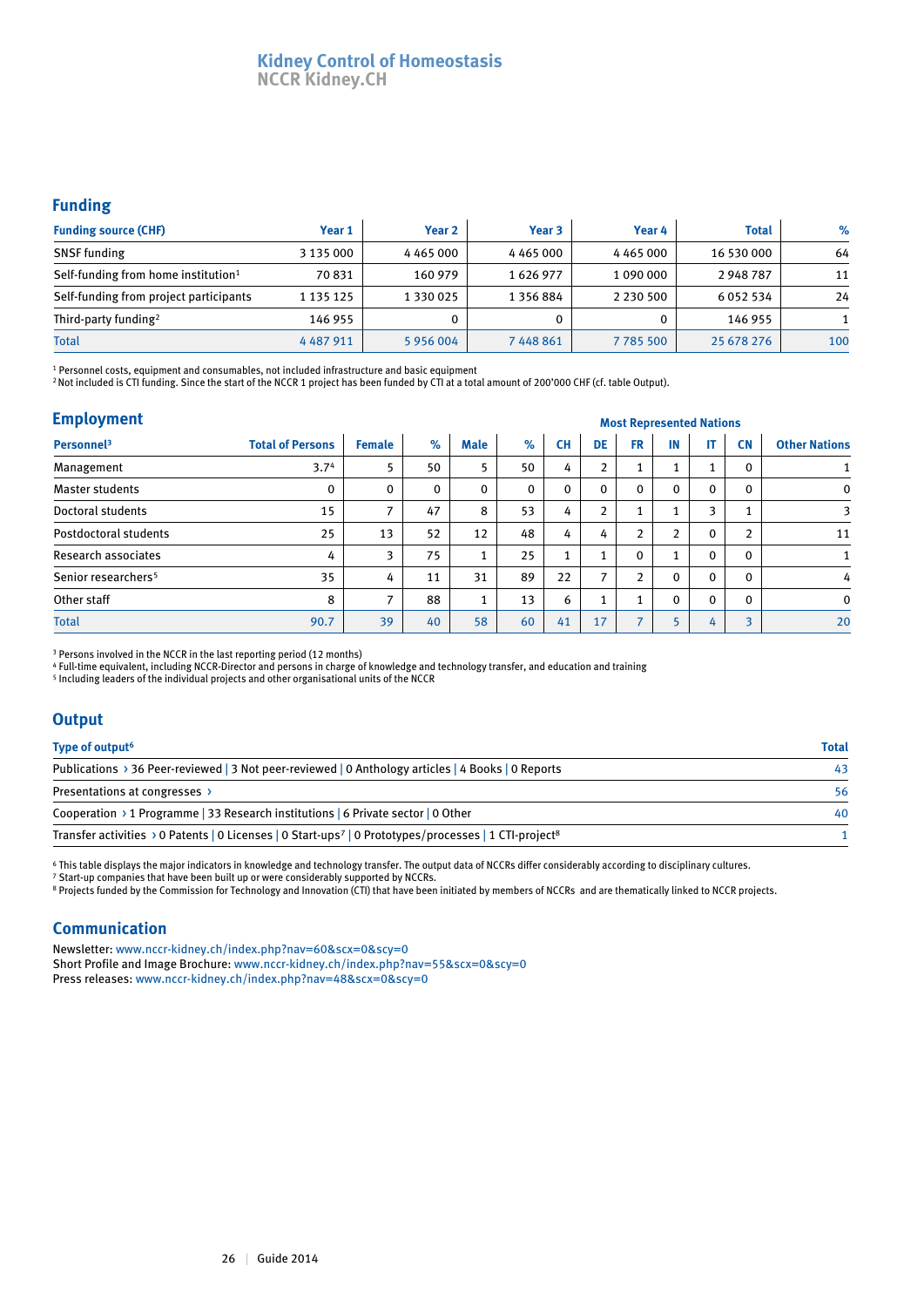# **Overcoming vulnerability: life course perspectives NCCR LIVES**

The NCCR LIVES conducts longitudinal studies and develops theories to understand the life-long processes that lead to the many forms of vulnerability in adult life. We analyse factors and processes that make individuals differentially vulnerable to sources of stress, the life-long consequences of these factors and processes. Moreover we analyse resources and actions undertaken by individuals or by their environment to compensate or overcome vulnerability. Life trajectories of the overall population confronted with the "new social risks" (growing instability of personal relations, labour market uncertainty, etc.) and of population groups particularly at risk (e.g. people with low economic resources, or facing health problems) are scrutinized in a comparative, longitudinal, and interdisciplinary perspective. Our results will provide stimulus for action on the level of social policy.

#### **Research**

**Dynamics of vulnerability:** 

**Cumulative disadvantages, critical events, and socio-psychosocial resources Spini D.,** Bernardi L., Bühlmann F, Joye D.

**From youth to adulthood: Second-generation immigrants' incorporation into Swiss society** Bolzman C., Bernardi L.

**Economic inequalities: Pathways out of vulnerabilities**

**Lalive R.,** Bonoli G., Müller T., Oesch D., Pellizzari M., Ramirez J.

**Overcoming vulnerability to unemployment: Possibilities and limits of so-called "active" social policies**

**Bonvin J.-M.,** Bickel J.-F., Bühlmann F., Tabin J.-P.

**Vulnerability at the interface of professional and family life: Gender and occupational differentials**

**Le Feuvre N.,** Bernardi L., Bühlmann F., David T., Davoine E., Fassa Recrosio F

**Professional trajectories: Impact of individual characteristics and resources, and cultural background**

**Rossier J.,** Freund A., Krings F., Ruch W., Wiese B.

**Critical events and family configurations Widmer E.,** Bernardi L., Modak M., Sauvain Dugerdil C.

#### **Facing critical events in early adulthood: A normative approach to vulnerability and life-course regulation**

**Staerklé C.,** Clémence A., Spini D.

**Health trajectories and life transitions: A life-course approach to health vulnerability Burton-Jeangros C.,** Ritschard G.

**Women facing cancer: Impact of social support Favez N.,** Bodenmann G., Delaloye J.-F.

**Vulnerability and growth: Developmental dynamics of the loss of an intimate partner in the second half of life**

**Perrig-Chiello P.,** Höpflinger F., Spini D.

#### **Behind the democratization of old age: Inequalities within progress**

**Oris M.,** Bickel J.-F., Bolzman C., Cavalli S., Desrichard O., Joye D., Ludwig C., Perrig-Chiello P., Spini D., Widmer E.

#### **Measuring Life sequences and the Disorder of Lives**

**Ritschard G.,** Berchtold A., Ghisletta P.

**Life transition in context: Toward an integrated methodological framework for studying the impact of critical events Joye D.,** Farago P., Roberts C.

### **Home Institutions**

University of Lausanne, University of Geneva

## **Start of NCCR**

January 1, 2011

#### **NCCR Management**

*Director* Spini Dario, Prof. +41 (0)21 692 38 44 dario.spini@unil.ch

*Co-Director (UNIGE) Deputy Director* Oris Michel, Prof. +41 (0)22 37 93786 michel.oris@unige.ch

*Deputy Director* Bernardi Laura, Prof. +41 (0)21 692 38 46 laura.bernardi@unil.ch

*NCCR Scientific Officer* Fasel Hunziker Rachel +41 (0)21 692 38 52 scientific@lives-nccr.ch

*Administrator* Marcacci Tatiana +41 (0)21 692 38 38 admin@lives-nccr.ch

*Doctoral Program Officer* Fagot Delphine, PhD +41 (0)22 379 92 26 doctoral@lives-nccr.ch

*Advancement of young researchers and women* Demont Floriane, PhD +41 (0)22 379 89 24 equality@lives-nccr.ch Le Feuvre Nicky, Prof. +41 (0)21 692 32 13 nicky.lefeuvre@unil.ch

*Communication Officer* Marendaz Colle Emmanuelle +41 (0)21 692 38 83 communication@lives-nccr.ch

*Data manager* Luisier Victorin +41 (0)21 692 38 29 data@lives-nccr.ch

*Knowledge and Technology Transfer* Maeder Pasqual, PhD ktt@lives-nccr.ch

#### **Address**

NCCR LIVES University of Lausanne Bâtiment Géopolis 1015 Lausanne

+41(0) 21 692 38 71 Fax: +41 (0) 21 692 32 35 contact@lives-nccr.ch

**Web Address** http://www.lives-nccr.ch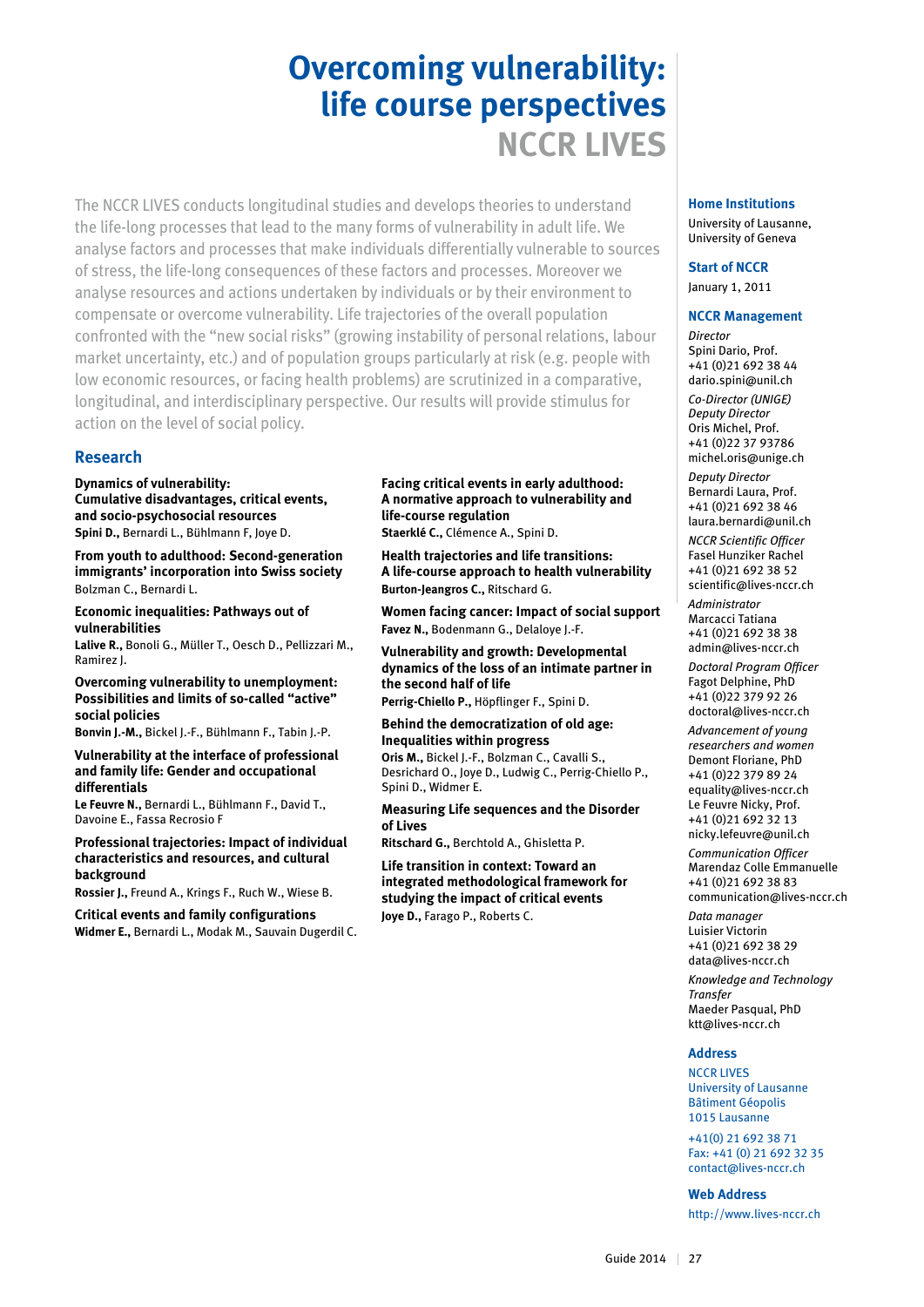#### **Key collaborations with third parties**

#### **Academia**

- Ageing and Living Conditions Programme (ALC), Umeå University, SE
- Population Europe Network of Europe's leading demographic research centres
- Center for Healthy Ageing Research, Oregon State University, Corvallis, US
- Center for Research on Inequalities and the Life Course, Yale University, New Haven, US
- Center on Ageing and the Life Course, Purdue University, West Lafayette, US
- Centre for Analysis of Social Exclusion, London School of Economics and Political Science, GB
- Centre for Population, Aging and Health, University of Western Ontario, London, CA
- Department of Sociology, Case Western Reserve University, Cleveland, US
- Department of Sociology, University of Western Ontario, London, CA
- Forum suisse pour l'étude des migrations et de la population, Université de Neuchâtel, CH
- Hallie Ford Center for Healthy Children and Families, Oregon State University, Corvallis, US
- International Centre for Lifecourse Studies in Society and Health, University College London, GB
- Mobilité, logement et entourage, Institut national d'études démographiques, Paris, FR

#### **Economy / Others**

- Association Suisse de Politique Sociale, Berne, CH
- Bureau fédéral de l'égalité entre femmes et hommes, Berne; Bureaux de l'égalité de l'Université de Lausanne et de l'Université de Genève, CH
- Département de la santé et de l'action sociale du Canton de Vaud, Lausanne
- Départements des affaires régionales, de l'économie et de la santé du Canton de Genève, CH
- Office fédéral de la statistique, Neuchâtel, CH
- Pro Senectute Schweiz, Wallis und Basel, CH
- Staatssekretariat für Wirtschaft, Bern, CH

#### **Heads of Research Groups**

| Berchtold André. Prof. |  |
|------------------------|--|
|------------------------|--|

Centre de recherche sur les parcours de vie et les inégalités, Université de Lausanne Bernardi Laura, Prof. Centre de recherche sur les parcours de vie et les inégalités, Université de Lausanne Bickel Jean-François, Prof. Haute école de travail social de Fribourg, HES-SO Bodenmann Guy, Prof. Prof. Psychologisches Institut, Universität Zürich<br>Bolzman Claudio, Prof. Prof. Profession Haute école de travail social de Genève, HES Haute école de travail social de Genève, HES-SO Bonoli Giuliano, Prof. Institut de Hautes Études en Administration Publique , Université de Lausanne Bonvin Jean-Michel, Prof. Haute école de travail social et de la santé de Lausanne, HES-SO Bühlmann Felix, Prof. Centre de recherche sur les parcours de vie et les inégalités, Université de Lausanne Burton-Jeangros Claudine, Prof. Institut d`études démographiques et du parcours de vie, Université de Genève Dipartimento sanita, Scuola Universitaria Professionale della Svizzera Italiana, Manno Clémence Alain, Prof. Laboratoire de psychologie sociale, Université de Lausanne David Thomas, Prof. Centre de recherche interdisciplinaire sur l'international, Université de Lausanne<br>Chaire Ressources Hum Davoine Eric, Prof. Chaire Ressources Humaines et Organisation, Université de Fribourg<br>Delaloye François, Prof. Faculté de biologie et médecine, CHUV / Université de Lausanne Delaloye François, Prof.<br>
Desrichard Olivier, Prof.<br>
Section de psychologie, Université de Genève Desrichard Olivier, Prof. Section de psychologie, Université de Genève<br>Farago Peter, Prof. Sentre de compétences suisse en sciences sou Centre de compétences suisse en sciences sociales, Lausanne Fassa Recrosio Farinaz, Prof. Laboratoire des sciences de l'éducation, Université de Lausanne Favez Nicolas, Prof. Section de psychologie, Université de Genève Freund Alexandra, Prof. Psychologisches Institut, Universität Zürich Ghisletta Paolo, Prof.<br>
Höpflinger Francois, Prof.<br>
Soziologisches Institut, Universität Zürich Soziologisches Institut, Universität Zürich Joye Dominique, Prof. Centre de recherche sur les parcours de vie et les inégalités, Université de Lausanne Krings, Franciska, Prof. Département de comportement organisationnel, Université de Lausanne Lalive Rafael, Prof. Département d'économétrie et d'économie politique, Université de Lausanne<br>La Feuvre Nicky, Prof. (Laboratoire de sociolog Laboratoire de sociologie, Université de Lausanne Ludwig Catherine, Prof. Haute école de santé de Genève, HES-SO Haute école de travail social et de la santé de Lausanne, HES-SO Müller Tobias, Prof. Département des Sciences Économiques, Université de Genève<br>Oesch Daniel, Prof. Centre de recherche sur les parcours de vie et les inégalités, Centre de recherche sur les parcours de vie et les inégalités, Université de Lausanne Oris Michel, Prof. Centre interfacultaire de gérontologie et d'études des vulnérabilités, Université de Genève Pellizzari Michele, Prof. Département des Sciences Économiques, Université de Genève Perrig-Chiello Pasqualina, Prof. Institut für Psychologie, Universität Bern<br>Ramirez Iosé. Prof. Institut Baute École de gestion de Genève. HES-9 Haute École de gestion de Genève, HES-SO Ritschard Gilbert, Prof. **Institut d'études démographiques et du parcours de vie,**  Université de Genève Roberts Caroline, Prof. Centre de recherche sur les parcours de vie et les inégalités, Université de Lausanne Rossier Jérôme, Prof. Laboratoire de psychologie du développement, conseil et Intervention, Université de Lausanne Ruch Willibald, Prof. Psychologisches Institut, Universität Zürich Sauvain Dugerdil Claudine, Prof. Institut d`études démographiques et du parcours de vie, Université de Genève Spini Dario, Prof. Centre de recherche sur les parcours de vie et les inégalités, Université de Lausanne Staerklé Christian, Prof. Laboratoire de psychologie sociale, Université de Lausanne<br>Tabin Jean-Pierre, Prof. Haute école de travail social et de la santé de Lausanne. HE Haute école de travail social et de la santé de Lausanne, HES-SO Widmer Eric, Prof. **Institut d'études démographiques et du parcours de vie,** Université de Genève<br>Université de Genève<br>Institut für Psycholog Institut für Psychologie, Rheinisch-Westfälische Technische Hochschule Aachen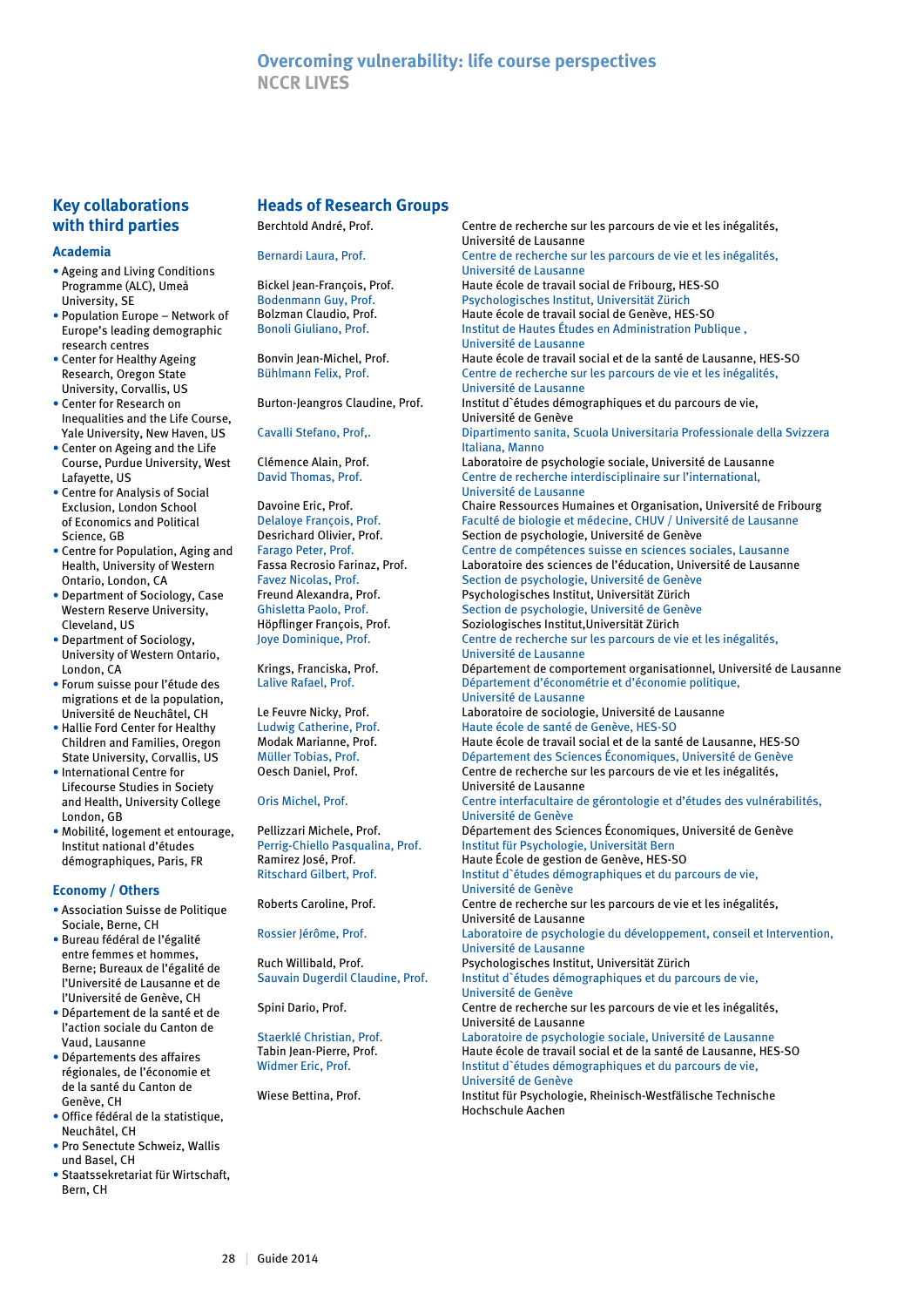#### **Participating Institutions**

Universität Bern (1 group) | Université de Fribourg (1 group) | Université de Lausanne (14 groups) Université de Genève (10 groups) | Universität Zürich (3 groups) | Centre hospitalier universitaire vaudois (CHUV) (1 group) | Centre de compétence suisse en sciences sociales (FORS) (1 groups) | Haute Ecole spécialisée de Suisse occidentale (HES-SO) (6 groups) | RWTH Aachen (1 group) | Scuola Universitaria Professionale della Svizzera Italiana (1 group)

#### **Members of the Advisory Board**

| <b>Prof. Billari Francesco</b>       | University of Oxford, UK                                 |
|--------------------------------------|----------------------------------------------------------|
| Prof. hon. Lalive d'Epinay Christian | University of Geneva, CH                                 |
| Prof. de Ribaupierre Anik            | <b>University of Geneva, CH</b>                          |
| Prof. Kohli Martin                   | European University Institute, Florence, IT              |
| Prof. hon. Levy René                 | University of Lausanne, CH                               |
| Prof. Lindenberger Ulman             | MPI. Berlin. DE                                          |
| <b>Prof. Marshall Victor</b>         | University of North Carolina, US                         |
| Prof. McMullin Julie                 | University of Western Ontario, CA                        |
| <b>Prof. Settersten Richard</b>      | <b>Oregon State University, US</b>                       |
| Prof. Thompson Elizabeth             | Stockholm University, SE and University of Wisconsin, US |

#### **Evaluation and Monitoring by the Swiss National Science Foundation (SNSF)**

**Members of the Review Panel**

**NCCR Office SNSF**

Grob Alexander, Prof. (Chair) Swiss National Science Foundation, Berne, CH<br>Bollen Kenneth A., Prof. Department of Sociology, University of North C Bollen Kenneth A., Prof. Department of Sociology, University of North Carolina, US<br>Budowski Monica, Prof. Swiss National Science Foundation, Berne, CH Budowski Monica, Prof. Swiss National Science Foundation, Berne, CH<br>Chenu Alain, Prof. Directeur de l'Observatoire sociologique du ch Directeur de l'Observatoire sociologique du changement, Paris, FR Heckhausen Jutta, Prof. Department of Psychology and Social Behavior, University of California, Irvine, US Héran François, Prof. **INED - Institut national d'études démographiques**, Paris, FR Huinink Johannes, Prof. EMPAS - Institut für angewandte und empirische Soziologie Universität, Bremen, DE<br>
Schoon Ingrid, Prof.<br>
Department of Quantitat Department of Quantitative Social Science, Institute of Education, University of London, GB<br>Varone Frédéric, Prof. Swiss National Science F Swiss National Science Foundation, Berne, CH Willekens Frans, Prof. Mol-Wezel (emeritus Netherlands Interdisciplinary Demographic Institute NIDI), BE

Griessen Thomas Schweiz. Nationalfonds, Wildhainweg 3, 3001 Bern + 41 (0)31 308 23 51, fax: + 41 (0)31 305 29 71 thomas.griessen@snf.ch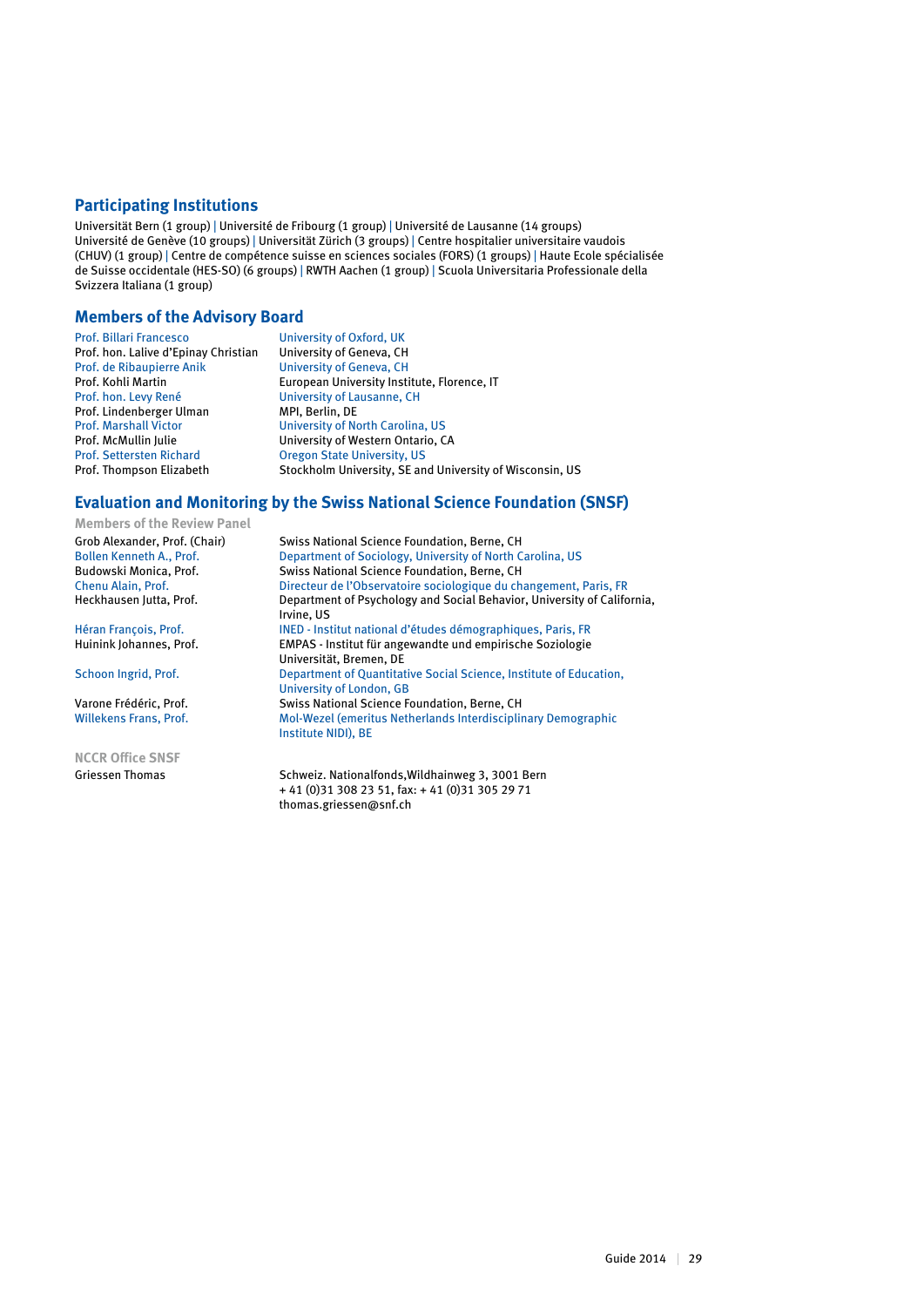### **Overcoming vulnerability: life course perspectives NCCR LIVES**

#### **Funding**

| <b>Funding source (CHF)</b>                     | Year 1  | Year <sub>2</sub> | Year <sub>3</sub> | Year 4        | <b>Total</b> | $\%$ |
|-------------------------------------------------|---------|-------------------|-------------------|---------------|--------------|------|
| SNSF funding <sup>1</sup>                       | 2470000 | 3610000           | 4 4 7 3 1 0 0     | 3 990 000     | 14 543 100   | 44   |
| Self-funding from home institution <sup>2</sup> | 712 500 | 912 500           | 1 216 500         | 1 2 1 6 5 0 0 | 4058000      | 12   |
| Self-funding from University of Geneva          | 451 000 | 458000            | 569 000           | 669 000       | 2 147 000    | 6    |
| Self-funding from project participants          | 3709377 | 3 5 2 8 6 3 0     | 3 189 799         | 1928000       | 12 355 806   | 37   |
| Third-party funding                             | 105 770 | 84 150            | 29 249            | 19 5 58       | 238727       |      |
| <b>Total</b>                                    | 7448647 | 8 5 9 3 2 8 0     | 9 477 648         | 7823058       | 33 342 633   | 100  |

1 Included funding for one "mobility grant"

<sup>2</sup> Personnel costs, equipment and consumables, not included infrastructure and basic equipment

#### **Employment**

| <b>Employment</b>               |                         |               | <b>Most Represented Nations</b> |             |          |              |                |              |                |          |                |                      |
|---------------------------------|-------------------------|---------------|---------------------------------|-------------|----------|--------------|----------------|--------------|----------------|----------|----------------|----------------------|
| Personnel <sup>3</sup>          | <b>Total of Persons</b> | <b>Female</b> | $\%$                            | <b>Male</b> | $\%$     | <b>CH</b>    | <b>FR</b>      | <b>DE</b>    | IT.            | ES       | <b>PT</b>      | <b>Other Nations</b> |
| Management                      | 6.44                    | 14            | 82                              | 3           | 18       | 13           | 1              | $\mathbf{0}$ | 0              |          | $\Omega$       | $\overline{2}$       |
| Master students                 | 0                       | $\mathbf{0}$  | $\Omega$                        | 0           | $\Omega$ | $\mathbf{0}$ | $\mathbf{0}$   | 0            | $\mathbf{0}$   | $\Omega$ | $\mathbf{0}$   | $\mathbf 0$          |
| Doctoral students               | 58                      | 40            | 69                              | 18          | 31       | 33           | 5              |              | 3              |          | 3              | 10                   |
| Postdoctoral students           | 13                      | ⇁             | 54                              | 6           | 46       | 4            | $\overline{2}$ | $\mathbf{0}$ | $\overline{2}$ | $\Omega$ | $\mathbf{0}$   | 5                    |
| Research associates             | 22                      | 11            | 50                              | 11          | 50       | 17           |                | 3            | $\mathbf 0$    |          | $\mathbf{0}$   |                      |
| Senior researchers <sup>5</sup> | 37                      | 13            | 35                              | 24          | 65       | 29           | $\overline{2}$ | $\mathbf{0}$ | 1              |          | $\Omega$       | 5                    |
| Other staff                     | 15                      | 8             | 53                              | 7           | 47       | 11           | $\mathbf{0}$   | $\mathbf{0}$ | 1              |          | $\mathbf{0}$   | $\overline{2}$       |
| <b>Total</b>                    | 151.4                   | 93            | 57                              | 69          | 43       | 107          | 11             | 8            | $\overline{ }$ |          | $\overline{a}$ | 25                   |

<sup>3</sup> Persons involved in the NCCR in the last reporting period (12 months)

4 Full-time equivalent, including NCCR-Director and persons in charge of knowledge and technology transfer, and education and training

5 Including leaders of the individual projects and other organisational units of the NCCR

#### **Output**

| Type of output <sup>6</sup>                                                                                                                | <b>Total</b> |
|--------------------------------------------------------------------------------------------------------------------------------------------|--------------|
| Publications > 61 Peer-reviewed   27 Not peer-reviewed   57 Anthology articles   21 Books   8 Reports                                      | 174          |
| Presentations at congresses >                                                                                                              | 311          |
| Cooperation > 1 Programme 25 Research institutions $\vert$ 0 Private sector $\vert$ 19 Other                                               | 45           |
| Transfer activities $\rightarrow$ 0 Patents   0 Licenses   0 Start-ups <sup>7</sup>   0 Prototypes/processes   0 CTI-projects <sup>8</sup> |              |

6 This table displays the major indicators in knowledge and technology transfer. The output data of NCCRs differ considerably according to disciplinary cultures. 7 Start-up companies that have been built up or were considerably supported by NCCRs.

<sup>8</sup> Projects funded by the Commission for Technology and Innovation (CTI) that have been initiated by members of NCCRs and are thematically linked to NCCR projects.

#### **Communication**

Newsletters: www.lives-nccr.ch/newsletters (4 issues) Project Newsletters: printed in German and French (3 issues) Corporate brochure (print)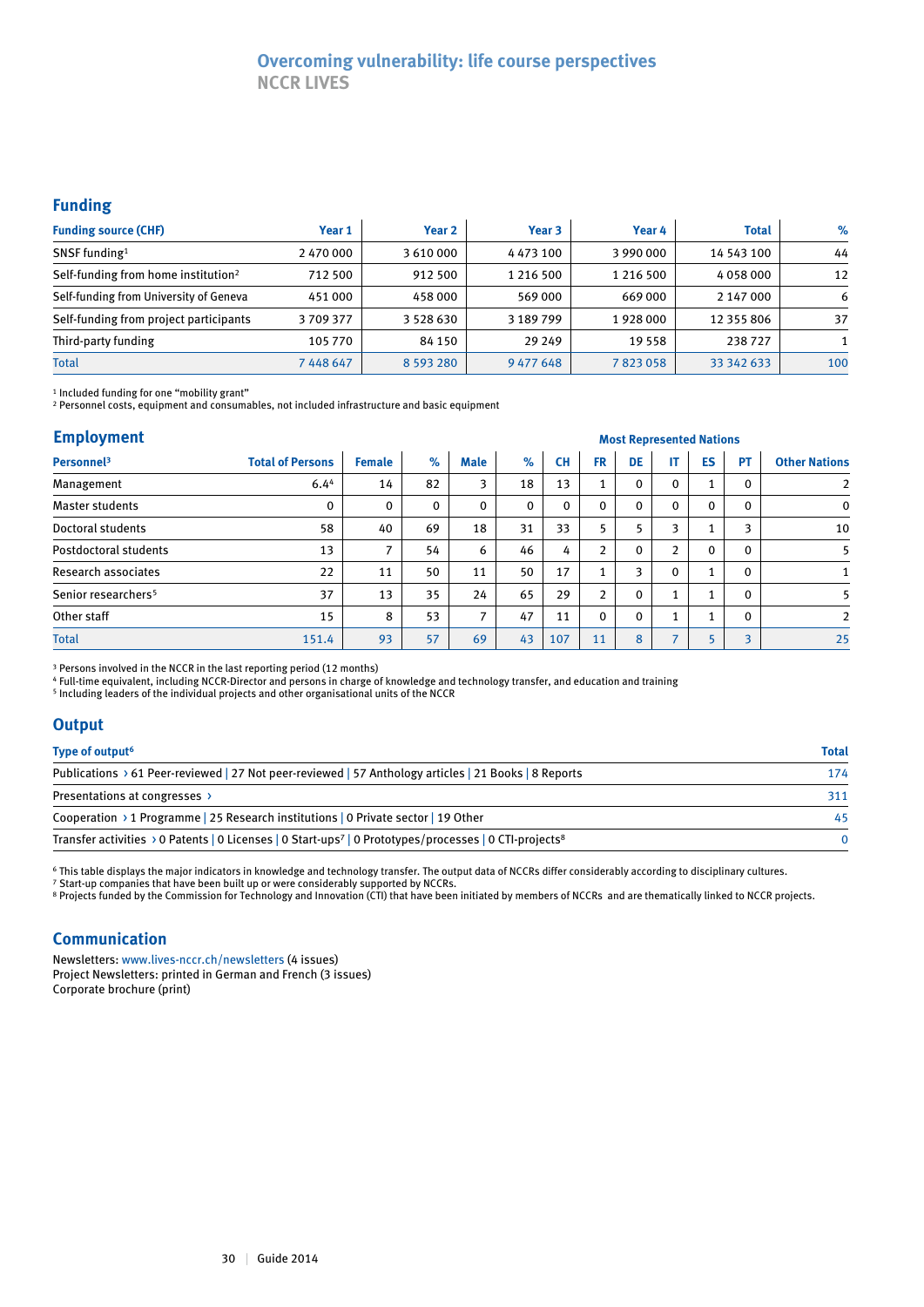# **Mediality – Historical Perspectives NCCR Mediality**

The NCCR focuses on the historicity of media and mediality. It investigates forms of communication, transfer, and perception before the era of mass-media dominance and modern teleologically and technologically oriented media discourses. The aim of the NCCR is a historical mediology, which particularly examines change in communication practices, new dynamics in medial forms, and reflection on the conditions of communication. In its third phase the limits of the medial are at the centre of the NCCR's interest. Moments will be systematically analysed in which the display and the apparent breakdown of mediation are mutually entangled. The main terms in this context will be *ostentation,* already used in the previous project phases to denote phenomena of accentuation and displaying, and *implosion,* indicating disintegration, the collapse of differences, and inner heterogeneity.

#### **Research**

#### **Module Ostentation**

**Displaying the town. Medializations of Urban Space and Time**  Stercken M.

**Writing Medium Architecture** von Arburg H.-G.

**The Art of Display Stierli M.,** Weddigen T.

**Circulation, Appropriation, Redefinition - Colonial Photography in the Postcolonial Context** Krüger G.

**Atmospheres in Film and Cinema – Media Oscillations** Tröhler M.

**The Nervousness of Film (1895-1918): On the Dynamics of a Medial Peculiarity** Schweinitz J.

**Mediality of Visual and Poetological Vagueness Naumann B.,** Stoichita V.

#### **Module Implosion**

**Transgressions and Implosions in Mythical Narrative** Glauser J.

**Medial ambiguities** Kiening C.

**Immediazations of forms. Border cases of Christian aesthetics** Köbele S.

**Combinatorics as Medial Implosion** Kilcher A.

**Poetic play and medial transgression in seventeenth-century poetry** Schnyder M.

**Court of Justice secrets, Relation, and Verdict** Thier A.

**Precarious Things. Materiality and Literacy in the Historiography of the late Enlightenment and Historicism** Sandl M.

**Mediality as borderline experience** Schneider S.

#### **Home Institution** University of Zurich

**Start of the NCCR** October 1, 2005

#### **NCCR Management**

*Director* Kiening Christian, Prof. + 41 (0)44 634 25 53 ckiening@access.uzh.ch *Deputy Director* Tröhler M. Prof. +41 (0)44 634 35 22 m.troehler@fiwi.uzh.ch *Deputy Director (Coordination)* Stercken Martina, Prof. + 41 (0)44 634 51 16

stercken@hist.uzh.ch *Knowledge and Technology Transfer* Thier Andreas, Prof.

*Education and Training* Glauser Jürg, Prof.

*Advancement of Women* Schnyder Mireille, Prof. mireille.schnyder@ds.uzh.ch

#### **Address**

NCCR Mediality University of Zurich Rämistr. 42 8001 Zürich

+ 41 (0)44 634 51 19 sekretariat@mediality.ch

**Web Address** www.mediality.ch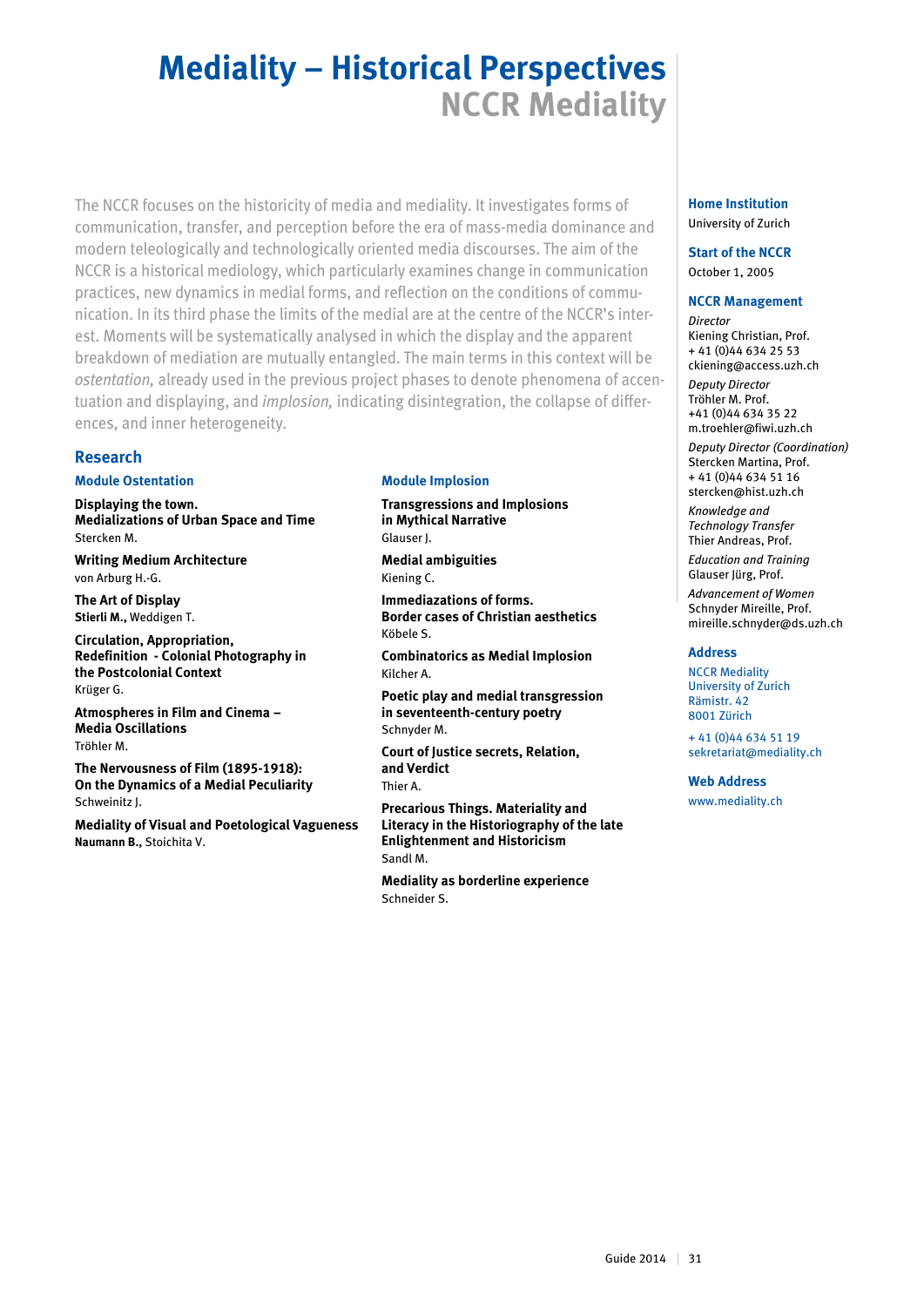### **Mediality – Historical Perspectives**

**NCCR Mediality**

#### **Key collaborations with third parties**

#### **Academia**

- Arni Magnusson Institute for Icelandic Studies, University of Iceland, Reykjavík, IS
- Department of Art History, City University of New York (CUNY), US
- Department of German, Comparative Literature and Centre for Anglo-German Cultural Relations, London University, UK
- Department of Germanic Languages and Literatures, Harvard University, Cambridge, US
- Department of History, University of Mississippi, Oxford, US
- Department of Romance Languages and Literatures, Screen Arts and Cultures, University of Michigan, Ann Arbor, US
- Department of Social Anthropology, University of Cape Town, ZA
- Film Studies, Mel Hoppenheim School of Cinema, Concordia University Montréal, CA
- German Department, University of Toronto, CA
- Germanic Studies Department, University of Chicago, US
- Historisches Seminar, Universität Freiburg, CH
- Institute for Cultural Inquiry, Media and Performance Studies, Universität Utrecht, NL
- Institut für Afrikawissenschaften, Universität Wien, AT
- Institut für Klassische Philologie, Universität München, DE
- Institutt for lingvistiske og nordiske studier, Universitetet i Oslo, NO
- School of Geography, Queen's University Belfast, IE
- Seminar für Deutsche Philologie, Georg-August-Universität Göttingen, DE
- Seminar für Deutsche Philologie, Universität Mannheim, DE
- Systematische Theologie/ Religionsphilosophie, Universität Rostock, DE
- Wissenschaftsgeschichte der Geistes- und Sozialwissenschaften, Universität Konstanz, DE

#### **Heads of Research Groups**

Glauser Jürg, Prof. Deutsches Seminar, Universität Zürich/ Seminar für Nordistik, Universität Basel Kiening Christian, Prof. Deutsches Seminar, Universität Zürich<br>Kilcher Andreas, Prof. Departement für Geistes-, Sozial- und ! Kilcher Andreas, Prof. Departement für Geistes-, Sozial- und Staatswissenschaften, ETH-Zürich<br>Rrüger Gesine. Prof. Test and Historisches Seminar. Universität Zürich Historisches Seminar, Universität Zürich Köbele Susanne, Prof. **Deutsches Seminar, Universität Zürich**<br>Naumann Barbara, Prof. **Deutsches Seminar, Universität Zürich** Deutsches Seminar, Universität Zürich Sandl Marcus, Prof. Historisches Seminar, Universität Zürich Schneider Sabine, Prof. Deutsches Seminar, Universität Zürich Schnyder Mireille, Prof. Deutsches Seminar, Universität Zürich Schweinitz Jörg, Prof. Seminar für Filmwissenschaft, Universität Zürich Stercken Martina, Prof Fistorisches Seminar, Universität Zürich<br>Stierli Martino. Prof. Kunsthistorisches Institut. Universität Zü Stierli Martino, Prof. Kunsthistorisches Institut, Universität Zürich<br>Stoichita Victor, Prof. Département d'Histoire de l'Art et Musicologi Stoichita Victor, Prof. Département d'Histoire de l'Art et Musicologie, Université Fribourg<br>Theisohn Philipp. Prof. Deutsches Seminar. Universität Zürich Deutsches Seminar, Universität Zürich Thier Andreas, Prof. Rechtswissenschaftliches Institut, Universität Zürich<br>Tröhler Margrit, Prof. Seminar für Filmwissenschaft, Universität Zürich Tröhler Margrit, Prof. Seminar für Filmwissenschaft, Universität Zürich<br>
Von Arburg Hans-Georg, Prof. Faculté des lettres. Université de Lausanne Faculté des lettres, Université de Lausanne Weddigen Tristan, Prof. Kunsthistorisches Institut, Universität Zürich

### **Participating Institutions**

Universität Basel (1 group) | Universität Zürich (15 groups) | Université de Fribourg (1 group) Université de Lausanne (1 group) | ETH Zürich (1 group)

#### **Evaluation and Monitoring by the Swiss National Science Foundation (SNSF)**

**Members of the Review Panel**

**NCCR Office SNSF**

Burghartz Susanna, Prof. (Chair) Swiss National Science Foundation, Berne, CH Coleman Janet, Prof. **Department of Government, London School of Economics, GB**<br>Geary Patrick I., Prof. **Department of Advanced Study, School of Historical Studies. Pri** Institute for Advanced Study, School of Historical Studies, Princeton. US Grob Alexander, Prof. Swiss National Science Foundation, Berne, CH Kaes Anton, Prof. The Supertment of Film & Media, University of California, US Kasten Ingrid, Prof. Institut für Deutsche und Niederländische Philologie, Freie Universität Berlin, DE Krüger Klaus, Prof. Kunsthistorisches Institut, Freie Universität Berlin, DE Ruhe Doris, Prof. em. Würzburg (vormals Universität Greifswald), DE Schulz Peter, Prof. Swiss National Science Foundation, Berne, CH Vosskamp Wilhelm, Prof. Institut für deutsche Sprache und Literatur, Universität Köln, DE

Bachmann Stefan, Dr. Schweiz. Nationalfonds, Wildhainweg 3, 3001 Bern + 41 (0)31 308 23 49, fax: + 41 (0)31 305 29 71 stefan.bachmann@snf.ch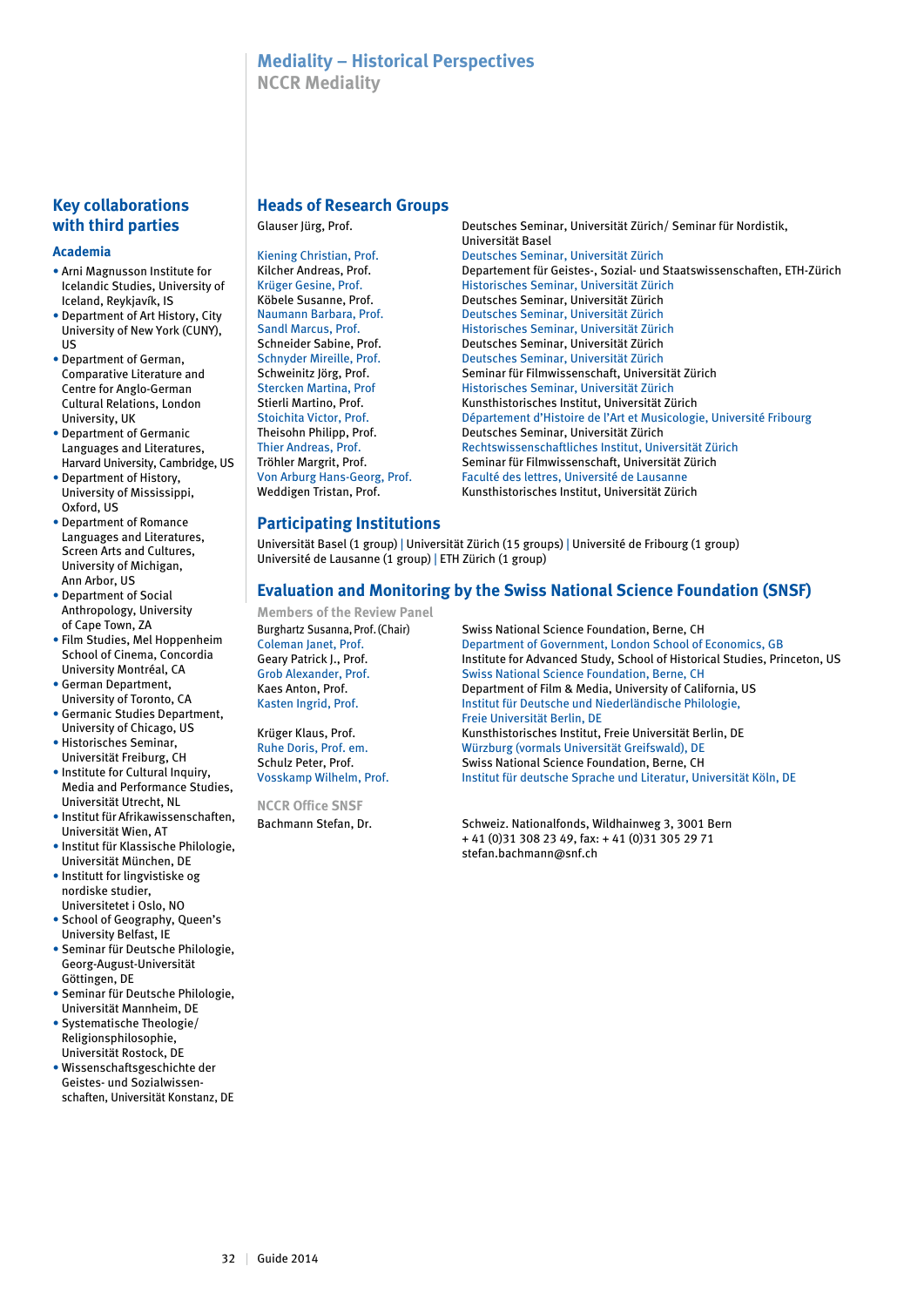#### **Funding**

| <b>Funding source (CHF)</b>                     | Year 9        | Year 10       | Year 11   | Year 12   | <b>Total</b> | $\%$     |
|-------------------------------------------------|---------------|---------------|-----------|-----------|--------------|----------|
| <b>SNSF</b> funding                             | 1088000       | 1 176 000     | 1 176 000 | 760 000   | 4 200 000    | 42       |
| Self-funding from home institution <sup>1</sup> | 737 112       | 737 112       | 737 112   | 737 114   | 2948450      | 29       |
| Self-funding from project participants          | 700 000       | 750 000       | 757000    | 700 000   | 2 907 000    | 29       |
| Third-party funding                             |               |               |           | 0         |              | $\Omega$ |
| <b>Total</b>                                    | 2 5 2 5 1 1 2 | 2 6 6 3 1 1 2 | 2670112   | 2 197 114 | 10 055 450   | 100      |

1 Personnel costs, equipment and consumables, not included infrastructure and basic equipment

| <b>Employment</b>               |                         | <b>Most Represented Nations</b> |          |                |              |              |              |               |              |              |              |                      |
|---------------------------------|-------------------------|---------------------------------|----------|----------------|--------------|--------------|--------------|---------------|--------------|--------------|--------------|----------------------|
| Personnel <sup>2</sup>          | <b>Total of Persons</b> | <b>Female</b>                   | $\%$     | <b>Male</b>    | $\%$         | <b>CH</b>    | <b>DE</b>    | IT            | <b>AT</b>    | <b>ES</b>    | <b>FR</b>    | <b>Other Nations</b> |
| Management                      | 3.2 <sup>3</sup>        | 8                               | 73       | 3              | 27           | 6            | 5.           |               | $\mathbf 0$  | $\mathbf 0$  | 0            | $\mathbf 0$          |
| Master students                 | $\mathbf{0}$            | $\mathbf{0}$                    | $\Omega$ | 0              | $\mathbf{0}$ | $\mathbf{0}$ | $\Omega$     | $\mathbf{0}$  | $\mathbf{0}$ | $\mathbf{0}$ | $\mathbf{0}$ | $\mathbf 0$          |
| Doctoral students               | 23                      | 12                              | 52       | 11             | 48           | 15           | 6            |               | $\mathbf 0$  |              | $\mathbf{0}$ | 3                    |
| Postdoctoral students           | 4                       |                                 | 25       | 3              | 75           | $\mathbf{0}$ | 3            | $\mathbf{0}$  | $\Omega$     | $\Omega$     | $\mathbf{0}$ |                      |
| Research associates             | $\Omega$                | $\mathbf{0}$                    | $\Omega$ | 0              | $\mathbf 0$  | $\Omega$     | $\mathbf{0}$ | $\Omega$      | $\Omega$     | $\Omega$     | $\Omega$     | $\mathbf 0$          |
| Senior researchers <sup>4</sup> | 26                      | 9                               | 35       | 17             | 65           | 11           | 14           | $\Omega$      | 1            | $\Omega$     |              |                      |
| Other staff                     | 4                       | 2                               | 50       | $\overline{2}$ | 50           | 4            | $\mathbf{0}$ | $\Omega$      | $\mathbf 0$  | $\Omega$     | $\Omega$     | $\mathbf 0$          |
| <b>Total</b>                    | 60.2                    | 32                              | 47       | 36             | 53           | 36           | 28           | $\mathcal{D}$ |              |              |              |                      |

2 Persons involved in the NCCR in the last reporting period (12 months)

 $^{\rm 3}$  Full-time equivalent, including NCCR-Director and persons in charge of knowledge and technology transfer, and education and training

4 Including leaders of the individual projects and other organisational units of the NCCR

#### **Output**

| Type of output <sup>5</sup>                                                                                                    | <b>Total</b> |
|--------------------------------------------------------------------------------------------------------------------------------|--------------|
| Publications > 215 Peer-reviewed   30 Not peer-reviewed   387 Anthology articles   104 Books   18 Reports                      | 754          |
| Presentations at congresses >                                                                                                  | 773          |
| Cooperation > 0 Programmes   187 Research institutions   0 Private sector   0 Other                                            | 187          |
| Transfer activities > 0 Patents   0 Licenses   0 Start-ups <sup>6</sup>   0 Prototypes/processes   0 CTI-projects <sup>7</sup> |              |

5 This table displays the major indicators in knowledge and technology transfer. The output data of NCCRs differ considerably according to disciplinary cultures.

6 Start-up companies that have been built up or were considerably supported by NCCRs.

7 Projects funded by the Commission for Technology and Innovation (CTI) that have been initiated by members of NCCRs and are thematically linked to NCCR projects.

#### **Communication**

Newsletter: www.mediality.ch/publikationen\_newsletter.php (10 issues)

Book series "Medienwandel – Medienwechsel – Medienwissen", Chronos-Verlag, Zürich: www.mediality.ch/publikationen\_mw.php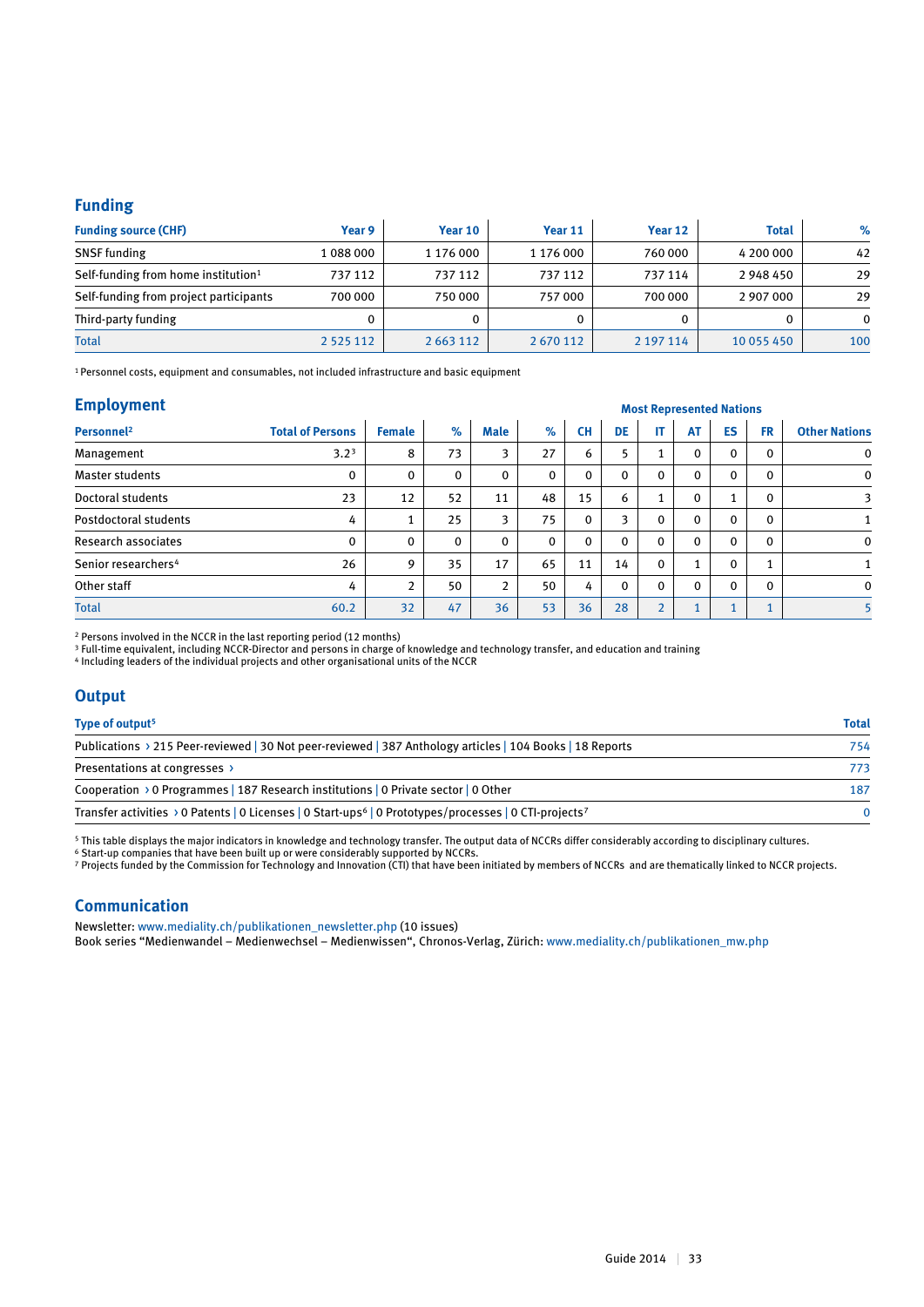# **Molecular Ultrafast Science and Technology NCCR MUST**

The NCCR MUST develops new theoretical concepts and spectroscopic methodologies and applies them to unravel ultrafast dynamic processes in the micro-cosmos of molecules and solid state materials. The novel techniques encompass for example multi-dimensional spectroscopy, time-resolved electron diffraction, time-resolved X-ray absorption and diffraction, or attosecond VUV spectroscopy. They are fundamental for further developing our understanding of the dynamics of chemical reactions, the charge transport in molecules, the signal processing in bio-molecules, or the complex interplay of different sub-systems in strongly correlated solid state materials. A deeper understanding of matter at a microscopic level is also crucial for dealing with societal challenges such as the quest for alternative energy sources or the development of next generation materials.

#### **Research**

**Application of Ultrafast Spectroscopic Techniques for Investigating Liquid Interfaces and Photoinduced Electron Transfer Reactions** Vauthey E.

**Charge Transfer Reactions at Molecular Interfaces**  Girault H.

**Coherent Control in Complex Molecular Systems** Wolf J.-P.

**Dynamics of Light-Induced Interfacial Electron Transfer and Charge Transport in Molecular Materials** Moser J.-E.

**Electronic and Structural Dynamics of Chemical and Biological Systems** Chergui M.

**Femtosecond and Attosecond VUV-XUV Spectroscopy** Keller U.

**Femtosecond IR Spectroscopy Research** Hamm P.

#### **Transfer projects (strong Swiss franc package)**

**Two-Pulse Feurer Th.,** Krainer L. (OneFive GmbH)

**High-power THz generation in organic crystals based on eonventional Ti: Sapphire laser technology Hauri Chr.,** Abela R., Medrano C. (Rainbow Photonics AG)

**Intense THz Science and Spectroscopy** Feurer Th.

**Nonlinear Ferntosecond Spectroscopy and Time Resolved Photo-Electron Spectroscopy**  Gerber Th.

**Pilot Time-Resolved Experiments for the SwissFEL Patterson B.,** Abela R.

**Quantitative Atomistic Simulations** Meuwly M.

**Simulations of Ultrafast Quantum Dynamics in Gas and Condensed Phase** Röthlisberger U.

**Theoretical Methods for Ultrafast Quantum Dynamics** Vanicek J.

**Ultrafast Dynamics on Surfaces Hengsberger M.,** Osterwalder J.

**Ultrafast Structural Dynamics Observed with Femtosecond X-Rays** Beaud P.

#### **Home Institutions** ETH Zurich, University of Bern

**Start of the NCCR** July 1, 2010

#### **NCCR Management**

*Director* Keller Ursula, Prof. +41 (0) 44 633 21 46 keller@phys.ethz.ch *Co-Director (Uni BE)* Feurer Thomas, Prof. +41 (0) 31 631 89 13 thomas.feurer@iap.unibe.ch *Scientific Officer* van Beilen Jan, Dr. +41 (0) 44 633 29 90 jan.vanbeilen@phys.ethz.ch

*Outreach Officer* Garry Anna, Dr. +41 (0) 44 633 37 20 anna.garry@phys.ethz.ch *Finances and administration* Sigrist Nadia, Ms. Hansen Daniela, Ms. +41 (0) 44 633 36 02 nadia.sigrist@phys.ethz.ch daniela.hansen@phys.ethz.ch

*Knowledge and Technology Transfer* Abela Rafael, Dr. +41 (0) 56 310 32 71 rafael.abela@psi.ch

*Education and Training* Wolf Jean-Pierre, Prof. +41 (0) 22 379 05 03 jean-pierre.wolf@unige.ch

*Advancement of Women* Röthlisberger Ursula, Prof. + 41 (0) 21 693 03 21 ursula.roethlisberger@epfl.ch Garry Anna, Dr.

#### **Address**

ETH Zürich NCCR - MUST IQE/ULP- HPT H3 Auguste-Piccard-Hof 1 8093 Zurich

+41 (0) 44 633 29 90 info@nccr-must.ch

#### **Web Address**

www.nccr-must.ch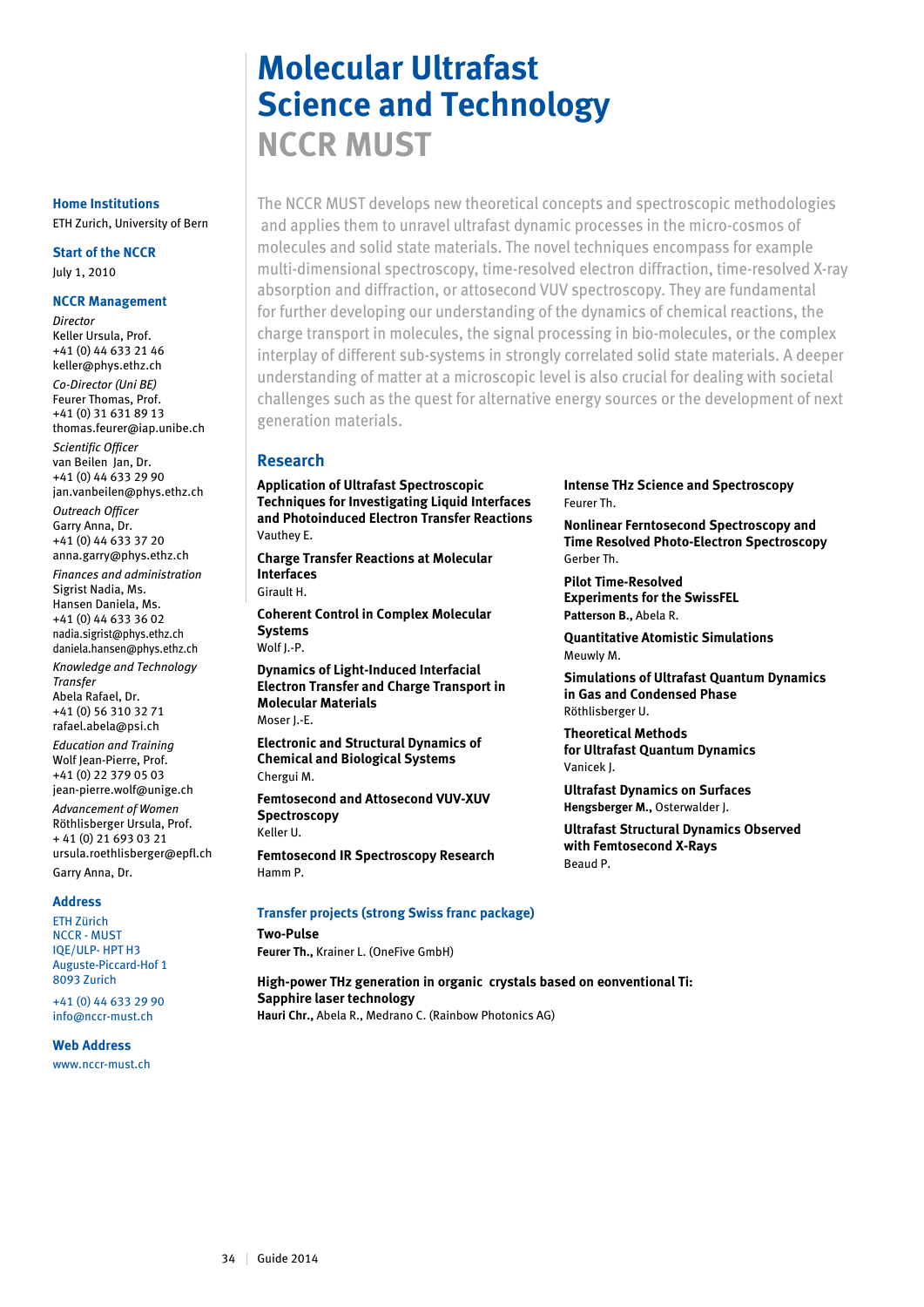#### **Heads of Research Groups**

Abela Rafael, Dr. **Paul Scherrer Institut PSI, Villigen**<br>Beaud Paul. Dr. Paul Scherrer Institut PSI, Villigen Beaud Paul, Dr. Paul Scherrer Institut PSI, Villigen<br>
Chergui Majed, Prof. Laboratory of Ultrafast Spectrosco Chergui Majed, Prof. The Laboratory of Ultrafast Spectroscopy (LSU) EPF Lausanne<br>
Feurer Thomas, Prof. The Lattratiut für Angewandte Physik, Universität Bern Feurer Thomas, Prof.<br>
Feurer Thomas, Dr. **Institut für Angewandte Physik, Universität Bern**<br>
Paul Scherrer Institut PSI, Villigen Girault Hubert, Prof. Laboratoire d'Électrochimie Physique et Analytique (LEPA),

Hamm Peter, Prof. Physikalisch-Chemisches Institut, Universität Zürich Hengsberger Matthias, Dr. Physik-Institut, Universität Zürich<br>
Keller Ursula, Prof. Physik-Institut für Quantenelektronik, ETH Meuwly Markus, Prof. **Departement Chemie, Universität Basel** Departement Chemie, Universität Basel<br>Moser lacques-E.. Prof. **Departement Chemie, Chemie, Chemie, Prof.** Moser Jacques-E., Prof. Institut des Sciences et Ingénierie Chimiques (ISIC), EPF Lausanne<br>Osterwalder lürg. Prof. Physik-Institut. Universität Zürich Osterwalder Jürg, Prof. Physik-Institut, Universität Zürich<br>
Patterson Bruce, Dr. Paul Scherrer Institut PSI, Villigen Patterson Bruce, Dr. Paul Scherrer Institut PSI, Villigen<br>
Röthlisberger Ursula. Prof. Laboratoire de Chimie et Biochimi

Vanicek Jiri, Prof. Laboratoire de Chimie Physique Théorique (LPTC), EPF Lausanne Vauthey Eric, Prof. Département de Chimie Physique, Université de Genève Wolf Jean-Pierre, Prof. GAP-Biophotonics, Université de Genève

#### **Participating Institutions**

Universität Basel (1 group) | Universität Bern (1 group) | Universität Zürich (2 groups) Université de Genève (2 groups) | EPF Lausanne (5 groups) | ETH Zürich (1 group) Paul Scherrer Institut PSI, Villigen (3 groups)

#### **Evaluation and Monitoring by the Swiss National Science Foundation (SNSF)**

Paul Scherrer Institut PSI, Villigen

Institut für Quantenelektronik, ETH Zurich

EPF Lausanne

EPF Lausanne

**Members of the Review Panel**

**NCCR Office SNSF**

Scheffold Frank, Prof (Chair) Swiss National Science Foundation, Bern, CH<br>Chen Peter. Prof. Swiss National Science Foundation. Bern. CH Swiss National Science Foundation, Bern, CH de Vivie-Riedle Regina, Prof. Department Chemie, Ludwig-Maximilians-Universität München, DE<br>Elsaesser Thomas, Prof. Max-Born-Institute, Berlin, DE Elsaesser Thomas, Prof. Max-Born-Institute, Berlin, DE<br>Falcone Roger W., Prof. Physics Department, Universit Physics Department, University of California, Berkeley, US Leutwyler Samuel, Prof.<br>
Swiss National Science Foundation, Bern, CH<br>
Department of Chemistry, University of Califo Mukamel Shaul, Prof. Department of Chemistry, University of California Irvine, US<br>Parker Anthony W., Prof. Rutherford Appleton Laboratory, Harwell Science and Innov Rutherford Appleton Laboratory, Harwell Science and Innovation, Oxfordshire, UK Sundström Villy, Prof Department of Chemical Physics, Lund University, SE Wolf Martin, Prof. Abteilung Physikalische Chemie, Fritz-Haber-Institut der MPG, Berlin, DE

Laboratoire de Chimie et Biochimie Computationnelles (LCBC),

Bachmann Stefan, Dr. Schweiz. Nationalfonds, Wildhainweg 3, 3001 Bern + 41 (0)31 308 23 49, fax: + 41 (0)31 305 29 71 stefan.bachmann@snf.ch

#### **Key collaborations with third parties**

#### **Academia**

- Institute of Physical Chemistry, Polish Academy of Sciences, Warsaw, PL
- Physikalisches Institut, University of Freiburg, DE
- Combustion Research Facility, Sandia National Laboratories, Livermore, US
- Center for Physical Sciences and Technology, Institute of Physics, Vilnius, LT
- Department of Chemistry, Princeton University, NY, US
- Department of Chemistry, University of California, Irvine, USA
- IFP MUST (FP7 COFUND)
- Institute of Applied Physics, KIT Karlsruhe, DE
- Stanford Linear Accelerator Center, Menlo Park CA, US
- Department of Physics, Imperial College London, UK
- Department of Chemistry, Massachusetts Institute of Technology, Cambridge, US
- Graduate School of Advanced Integration Science, University of Chiba, JP
- Laboratory of Photonics and Interfaces, EPFL, CH
- Max-Planck-Institut für Physik Komplexer Systeme, Dresden, DE

#### **Economy / Others**

- Bystronic, Niederoenz, CH
- Novartis, Basel, CH
- OneFive, Zurich, CH
- Rainbow Photonics AG, Zurich, CH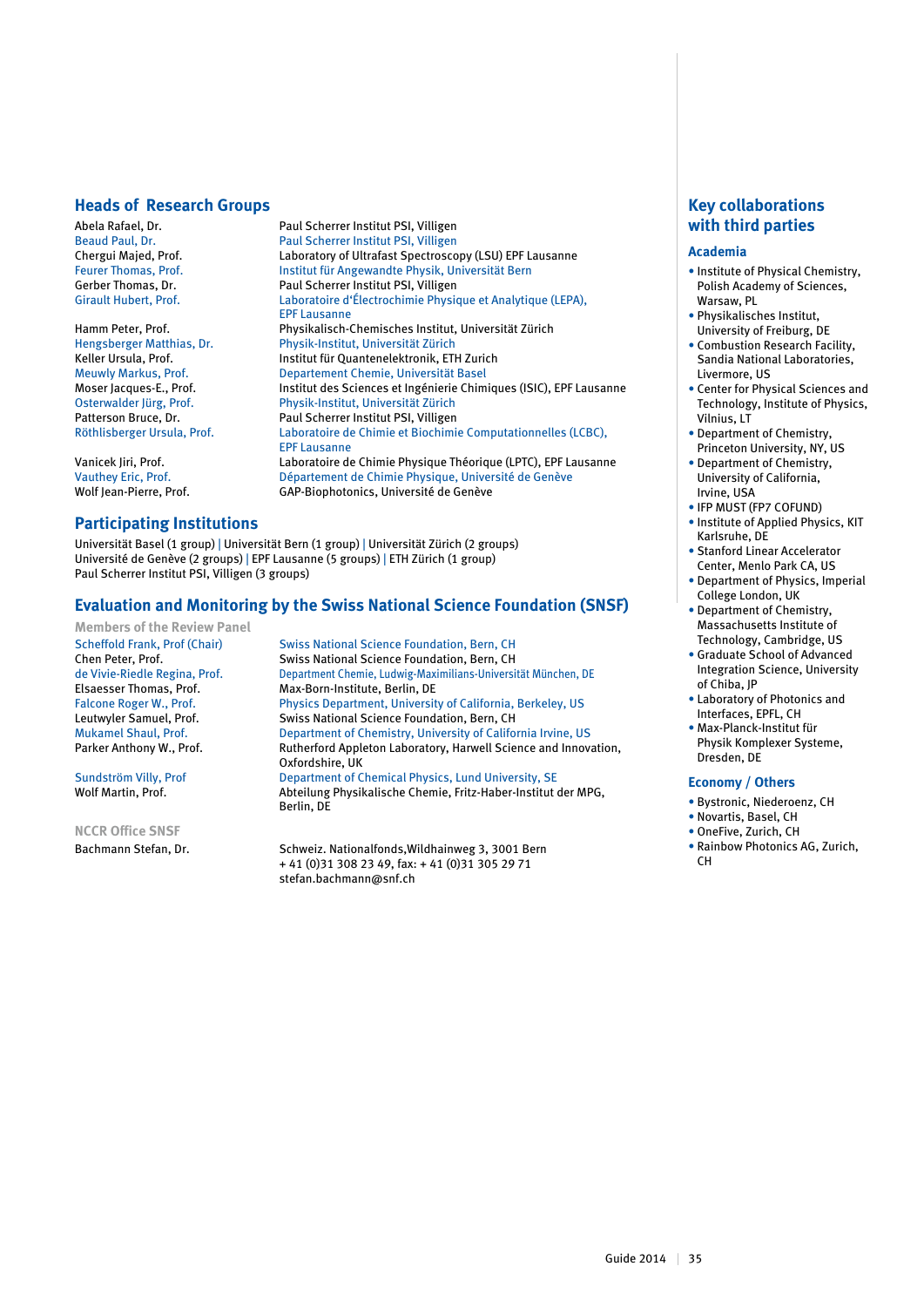### **Molecular Ultrafast Science and Technology**

**NCCR MUST**

#### **Funding**

| <b>Funding source (CHF)</b>                     | Year 1        | Year 2    | Year 3        | Year 4  | <b>Total</b> | $\%$ |
|-------------------------------------------------|---------------|-----------|---------------|---------|--------------|------|
| SNSF funding <sup>1</sup>                       | 5 5 1 0 0 0 0 | 3 990 000 | 4 395 000     | 3895000 | 17 790 000   | 45   |
| Self-funding from home institution <sup>2</sup> | 1 280 000     | 1 230 000 | 1 030 000     | 1030000 | 4 570 000    | 12   |
| Self-funding from University of Bern            | 585 000       | 535 000   | 535 000       | 535 000 | 2 190 000    | 6    |
| Self-funding from project participants          | 3 3 2 0 9 9 1 | 3 971 443 | 3 5 2 1 4 4 3 | 3449050 | 14 262 927   | 36   |
| Third-party funding <sup>3</sup>                |               | 77768     | 352 187       | 90 000  | 519955       |      |
| <b>Total</b>                                    | 10 695 991    | 9804211   | 9833630       | 8999050 | 39 332 882   | 100  |

1 Included funding of transfer projects (strong Swiss franc package) and of one "120% support grant"

2 Personnel costs, equipment and consumables, not included infrastructure and basic equipment

3 Not included is CTI funding. Since the start of the NCCR 2 projects have been funded by CTI at a total amount of 2.3 million CHF (cf. table Output).

#### **Employment**

| <b>Employment</b>               |                         |               | <b>Most Represented Nations</b> |             |             |           |                |    |                |                          |                          |                      |  |  |
|---------------------------------|-------------------------|---------------|---------------------------------|-------------|-------------|-----------|----------------|----|----------------|--------------------------|--------------------------|----------------------|--|--|
| Personnel <sup>4</sup>          | <b>Total of Persons</b> | <b>Female</b> | $\%$                            | <b>Male</b> | $\%$        | <b>CH</b> | DE             | ΙT | <b>FR</b>      | <b>GB</b>                | <b>RU</b>                | <b>Other Nations</b> |  |  |
| Management                      | 4.8 <sup>5</sup>        | 6             | 55                              | 5           | 45          | 8         | $\overline{2}$ | 0  | 0              |                          | $\Omega$                 |                      |  |  |
| <b>Master students</b>          | 0                       | $\Omega$      | $\mathbf{0}$                    | 0           | $\mathbf 0$ | 0         | $\Omega$       | 0  | $\mathbf 0$    | $\Omega$                 | $\Omega$                 | $\mathbf 0$          |  |  |
| Doctoral students               | 42                      | 11            | 27                              | 30          | 73          | 5         | 13             |    | $\overline{2}$ | $\Omega$                 | 6                        | 14                   |  |  |
| Postdoctoral students           | 44                      | 9             | 20                              | 35          | 80          | 3         | 4              | 8  | 3              | 6                        | $\mathbf{1}$             | 19                   |  |  |
| Research associates             | 1<br>л.                 | 1             | 100                             | 0           | $\Omega$    |           | $\mathbf{0}$   | 0  | $\Omega$       | $\Omega$                 | $\Omega$                 | $\Omega$             |  |  |
| Senior researchers <sup>6</sup> | 34                      | 3             | 9                               | 31          | 91          | 19        | 6              |    | $\overline{2}$ | $\Omega$                 | $\mathbf{0}$             | 6                    |  |  |
| Other staff                     | 5                       | $\mathbf{0}$  | $\mathbf{0}$                    | 5           | 100         | 5         | $\mathbf{0}$   | 0  | $\mathbf{0}$   | $\Omega$                 | $\Omega$                 | $\mathbf{0}$         |  |  |
| <b>Total</b>                    | 130.8                   | 30            | 22                              | 106         | 78          | 41        | 25             | 10 | $\overline{ }$ | $\overline{\phantom{a}}$ | $\overline{\phantom{0}}$ | 40                   |  |  |

4 Persons involved in the NCCR in the last reporting period (12 months)

5 Full-time equivalent, including NCCR-Director and persons in charge of knowledge and technology transfer, and education and training

6 Including leaders of the individual projects and other organisational units of the NCCR

| <b>Output</b>                                                                                                                |              |
|------------------------------------------------------------------------------------------------------------------------------|--------------|
| Type of output <sup>7</sup>                                                                                                  | <b>Total</b> |
| Publications > 246 Peer-reviewed   9 Not peer-reviewed   4 Anthology articles   3 Books   2 Reports                          | 264          |
| Presentations at congresses >                                                                                                | 359          |
| Cooperation > 9 Programmes   75 Research institutions   5 Private sector   7 Other                                           | 96           |
| Transfer activities > 1 Patent   0 Licenses   1 Start-up <sup>8</sup>   0 Prototypes/processes   2 CTI-projects <sup>9</sup> |              |

7 This table displays the major indicators in knowledge and technology transfer. The output data of NCCRs differ considerably according to disciplinary cultures.

8 Start-up companies that have been built up or were considerably supported by NCCRs.<br>9 Projects funded by the Commission for Technology and Innovation (CTI) that have been initiated by members of NCCRs and are thematicall

#### **Communication**

Collection of videos and movies on the MUST website: www.nccr-must.ch/video\_podcast\_press/videos\_movies.html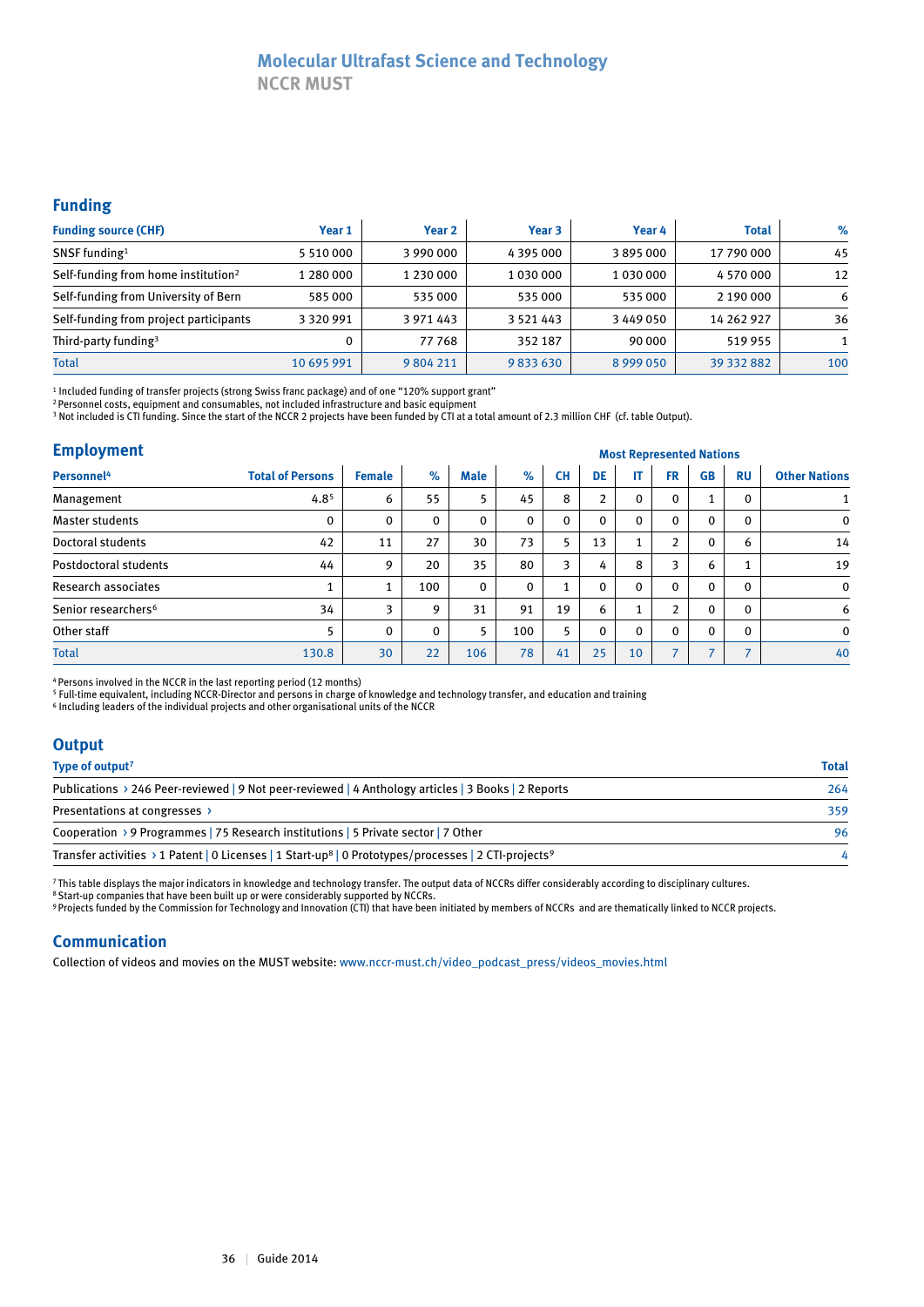# **Quantum Science and Technology NCCR QSIT**

The NCCR "QSIT" is active in a field, which unites the key discoveries of the 20th century: quantum physics and information theory. In future, research in this field will strongly influence science and technology. Potential applications are primarily focused in the area of computer science and sensors. The NCCR "QSIT" takes a multi-disciplinary approach, combining concepts from physics, chemistry, engineering and computer sciences. Researchers from many Swiss universities and basic researchers from industry work together in the NCCR network. Their two common goals are to develop applications in the area of quantum computer science and to investigate new paradigms in physical basic research such as the order and states of material.

#### **Research**

#### **Section 1: Spectroscopy of single and few quantum systems**

#### **Quantum optomechanics**

**Bruder C.,** Degen C., Esslinger T., Kippenberg T., Maletinsky P., Poggio M., Treutlein P., Wallraff A.

#### **Quantum Spintronics**

**Ihn T.,** Blatter J., Büttiker M., Ensslin K., Faist J., Fontcuberta i Morral A., Fuhrer A., Imamoglu A., Loss D., Morpurgo A., Salis G., Schönenberger C., Warburton R., Wegscheider W., Zumbühl D.

#### **Section 2:**

#### **Entanglement and strong correlation in few and many quantum systems**

**Atoms and molecules in lattices: New approaches to quantum simulation Esslinger T.,** Blatter J., Bruder C., Home J., Merkt F., Troyer M., Willitsch S.

#### **Transfer project (strong Swiss franc package)**

**Cryptographic Randomness Extractor (CREx) Renner R.,** Gisin N., Troyer M., Stucki D. (ID Quantique IDQ)

#### **Heads of Research Groups**

#### **Fractional quantum Hall states for topological quantum information processing**

**Wegscheider W.,** Ensslin K., Ihn T., Imamoglu A., Loss D., Renner R., Troyer M., Zumbühl D.

#### **Section 3: Hybrid quantum systems**

**Hybrid quantum systems using microwave frequency on-chip resonators as a coupling bus Wallraff A.,** Degen C., Ensslin K., Ihn .T, Imamoglu A., Loss D., Merkt F., Treutlein P., Wood V.

**Quantum repeaters for quantum communications Gisin N.,** Bölcskei H., Christandl M., Renner R., Wolf S., Zbinden H.

### **Home Institutions**

ETH Zurich, University of Basel

#### **Start of the NCCR**

January 1, 2011

#### **NCCR Management**

*Director* Ensslin Klaus, Prof. +41 (0) 44 633 22 09 ensslin@phys.ethz.ch

*Deputy Director* Esslinger Tilman, Prof. +41 (0) 44 633 23 40 esslinger@phys.ethz.ch *Co-Director (Uni BS)* Warburton Richard, Prof. +41 (0) 61 267 35 60 richard.warburton@unibas.ch *Coordinator* Blatter Ilona, Dr. +41 (0) 44 633 36 06 ilona.blatter@phys.ethz.ch

*Knowledge and Technology Transfer* Gisin Nicolas, Prof. +41 22 379 65 97 Nicolas.Gisin@unige.ch Rössler Johanna, Dr. +41 44 633 23 00 jroessler@phys.ethz.ch *Education and Training* Warburton Richard, Prof. +41 61 267 35 60 richard.warburton@unibas.ch Advancement of Women Fontcuberta i Morral Anna, Prof. +41 21 693 73 94 anna.fontcuberta-morral@epfl.ch Wood Vanessa, Prof. +41 44 632 66 54 wood@iis.ee.ethz.ch

*Communication* Esslinger Tilman, Prof. +41 44 633 23 40 esslinger@phys.ethz.ch

*Finances* Künzel Sandra +41 44 633 23 00 kuenzels@phys.ethz.ch

#### **Address**

ETH Zurich, NCCR QSIT Laboratory for Solid State Physics, HPF E 3 (K. Ensslin) or HPF E 17 (I. Blatter) Otto-Stern-Weg 1, 8093 Zurich + 41 (0) 44 633 63 06 fax: +41 (0) 44 633 11 46 ilona.blatter@phys.ethz.ch

**Web Address** www.nccr-qsit.ethz.ch

Blatter Johann, Prof. Institut für Theoretische Physik, ETH Zürich Bölcskei Helmut, Prof. Institut für Kommunikationstechnik, ETH Zürich Bruder Christoph, Prof. **Departement Physik, Universität Basel**<br>Büttiker Markus, Prof. **Département de Physique Théorique**, U Büttiker Markus, Prof. Département de Physique Théorique, Université de Genève<br>Christandl Matthias, Prof. Christitut für Theoretische Physik, ETH Zürich Christandl Matthias, Prof. Institut für Theoretische Physik, ETH Zürich Degen Christian, Prof. Laboratorium für Festkörperphysik, ETH Zürich Laboratorium für Festkörperphysik, ETH Zürich Esslinger Tilman, Prof. Institut für Quantenelektronik, ETH Zürich Faist Jérôme, Prof. The State of the Unstitut für Quantenelektronik, ETH Zürich Fontcuberta i Moral Anna, Prof. Institut des Matériaux, EPF Lausanne Fuhrer Andreas, Dr. **IBM Research Laboratory, Rüschlikon**<br>Gisin Nicolas, Prof. **International CAP-Quantique, Université de Genève** GAP-Quantique, Université de Genève Home Jonathan, Prof. Institut für Quantenelektronik, ETH Zürich Ihn Thomas, Prof. Laboratorium für Festkörperphysik, ETH Zürich Imamoglu Atac, Prof. Institut für Quantenelektronik, ETH Zürich Kippenberg Tobias, Prof. Laboratoire de photonique et mesures quantiques, EPF Lausanne Loss Daniel, Prof. Departement Physik, Universität Basel Maletinsky Patrick, Prof. Departement Physik, Universität Basel Laboratorium für Physikalische Chemie, ETH Zürich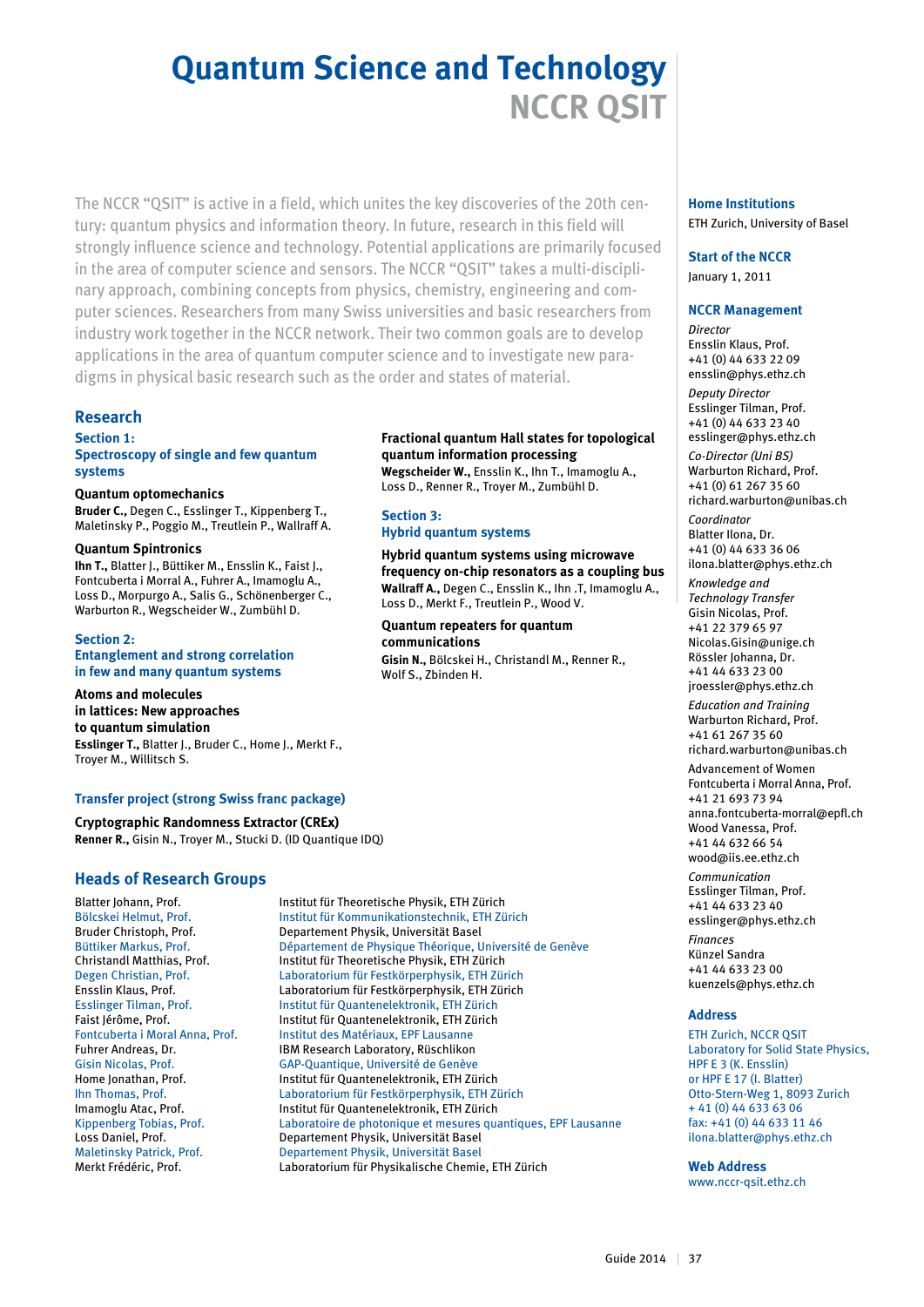#### **Quantum Science and Technology NCCR QSIT**

#### **Key collaborations with third parties**

#### **Academia**

- DARPA programs ORCHID / QUEST
- Département de Physique, Université de Sherbrooke, Québec, CA
- Department of Applied Physics and Physico-Informatics, Keio University, Yokohama, JP
- Department of Physics, Budapest University of Technology and Economics, Budapest, HU
- ERA-Net CHIST-ERA (participation in projects CQC and DIQIP)
- EU-Marie Curie Actions: Initial Training Networks / Intra-European Fellowships
- EU-FET: Graphene flagship
- EU FET STREP: Nanodesigning of atomic and molecular quantum matter (Name-Quam)
- EU-FP 7-ICT: project SOLID
- Laboratoire de photonique quantique et moléculaire, Ecole Normale Superieure, Cachan, Paris, FR
- Lehrstuhl für Angewandte Festkörperphysik, Ruhr-University Bochum, DE
- Physics Department, Harvard University, Cambridge, US
- Quantum Information Group, University of Leeds, GB
- Instituto de Fisica Fundamental, Consejo Superior de Investigaciones Científicas, Madrid, ES
- Institut für Theoretische Physik, Philipp Universität Innsbruck, AT
- Institute of NanoScience, Technische Universität Delft, NL
- Istituto di Fotonica e Nanotecnologia-CNR,IFN, CNR, Rom, IT
- Safety and Security Department, Austrian Institute of Technology, Vienna, AT

#### **Economy / Industry**

- ID Quantique, Geneva, CH
- Station Q, Microsoft Research, Santa Barbara, US

#### **Associate members**

Morpurgo Alberto, Prof. Département de Physique de la Matière Condensée, Université de Genève<br>Poggio Martino, Prof. Departement Physik, Universität Basel Departement Physik, Universität Basel Renner Renato, Prof. Institut für Theoretische Physik, ETH Zürich Salis Gian, Dr. **IBM Research Laboratory, Rüschlikon**<br>Schönenberger Christian, Prof. Departement Physik, Universität Base Departement Physik, Universität Basel Treutlein Philipp, Prof. Departement Physik, Universität Basel Troyer Matthias, Prof. Institut für Theoretische Physik, ETH Zürich Laboratorium für Festkörperphysik, ETH Zürich Warburton Richard, Prof. Departement Physik, Universität Basel Wegscheider Werner, Prof. Laboratorium für Festkörperphysik, ETH Zürich<br>Willitsch Stefan, Prof. Departement Chemie, Universität Basel Willitsch Stefan, Prof.<br>
Wolf Stefan, Prof. Departement Chemie, Universität Basel<br>
Facoltà di Lugano, Scienze informatiche Facoltà di Lugano, Scienze informatiche, Università della Svizzera italiana Wood Vanessa, Prof. Department für Elektrotechnik und Informationstechnologie, ETH Zürich Zbinden Hugo, Dr. GAP-Optique, Université de Genève Zumbühl Dominik, Prof. Departement Physik, Universität Basel

Brunner, Nicolas, Prof. Département de Physique Théorique, Université de Genève<br>Huber, Sebastian, Prof. (Institut für Theoretische Physik, ETH Zürich Institut für Theoretische Physik, ETH Zürich Novotny, Lukas, Prof **Department für Elektrotechnik und Informationstechnologie**, ETH Zürich<br>Savona, Vincenzo, Prof. **Nebel and Institut de Physique Théorique**, EPF Lausanne Savona, Vincenzo, Prof. **Institut de Physique Théorique, EPF Lausanne**<br>Stefanov, André, Prof. **Institut für Angewandte Physik, Universität Be** Institut für Angewandte Physik, Universität Bern

#### **Participating Institutions**

Universität Basel (9 groups) | Universität Bern (1 group) | Université de Genève (5 groups) Università della Svizzera Italiana Lugano (1 group) | EPF Lausanne (3 groups) | ETH Zürich (17 groups) IBM Research Laboratory Rüschlikon (2 groups)

#### **Evaluation and Monitoring by the Swiss National Science Foundation (SNSF)**

**Members of the Review Panel**

**NCCR Office SNSF**

van der Marel Dirk, Prof. (Chair) Swiss National Science Foundation, Berne, CH Aspect Alain, Prof. Laboratoire Charles Fabry, Institut d'Optique, Palaiseau, FR Bauer Guenther, Prof. Institut für Halbleiter- und Festkörperphysik, Universität Linz, AT Brune Harald, Prof. Swiss National Science Foundation, Berne, CH Cirac Juan Ignacio, Prof. Max-Planck Institut für Quantenoptik, Garching, DE Giacobino Elisabeth, Prof. 
Laboratoire Kastler Brossel, Université Pierre et Marie Curie, Paris, FR<br>
Glazman Leonid. Prof. 
Departement of Physics. Yale University. New Haven. US Glazman Leonid, Prof. **Departement of Physics, Yale University, New Haven, US**<br>**Kouwenhoven Leo. Prof.** Faculty of Applied Sciences. Delft University of Techno Faculty of Applied Sciences, Delft University of Technology, NL Marcus Charles M., Prof. Niels Bohr Institute (NBI), University of Copenhagen, DK Scheer Elke, Prof. Fachbereich Physik, Universität Konstanz, DE<br>Scheffold Frank. Prof. Fachs Swiss National Science Foundation. Berne. C Swiss National Science Foundation, Berne, CH Schön Gerd, Prof. Institut für Theoretische Festkörperphysik, Karlsruher Institut für Technologie (KIT), DE

Griessen Thomas Schweiz. Nationalfonds, Wildhainweg 3, 3001 Bern + 41 (0)31 308 23 51, fax: + 41 (0)31 305 29 71 thomas.griessen@snf.ch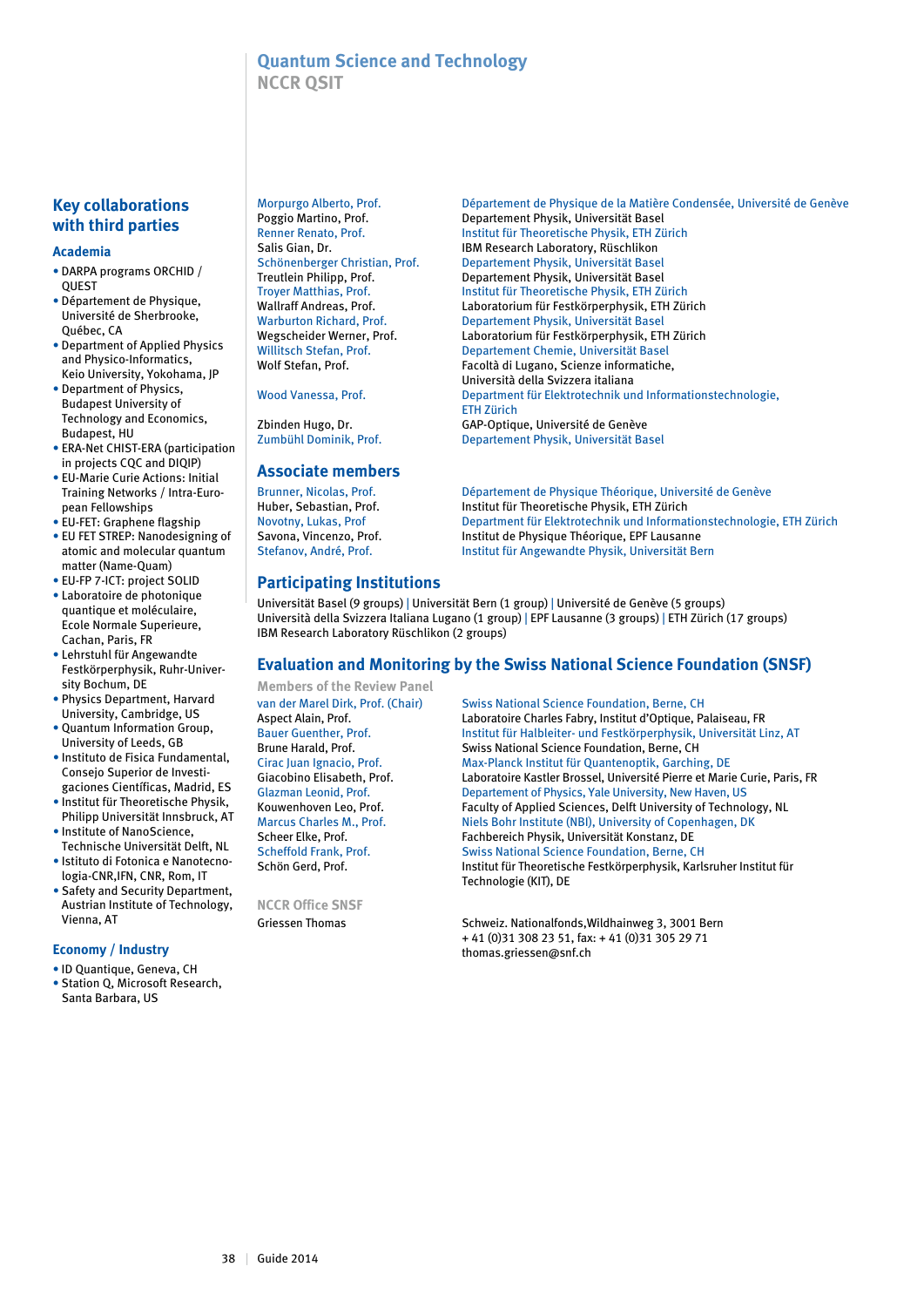#### **Funding**

| <b>Funding source (CHF)</b>                     | Year 1     | Year <sub>2</sub> | Year 3     | Year 4     | <b>Total</b> | $\%$         |
|-------------------------------------------------|------------|-------------------|------------|------------|--------------|--------------|
| SNSF funding <sup>1</sup>                       | 3 600 000  | 4 500 000         | 4700000    | 4 500 000  | 17 300 000   | 32           |
| Self-funding from home institution <sup>2</sup> | 4 005 000  | 3 505 000         | 3 505 000  | 2 505 000  | 13 520 000   | 25           |
| Self-funding from University of Basel           | 1 255 000  | 1 255 000         | 1 255 000  | 1 255 000  | 5020000      | 9            |
| Self-funding from project participants          | 5 000 417  | 1630833           | 6 647 000  | 4868350    | 18 14 6 600  | 34           |
| Third-party funding <sup>3</sup>                | 0          |                   | 5050       | 51 400     | 56 450       | $\mathbf{0}$ |
| Total                                           | 13 860 417 | 10 890 833        | 16 112 050 | 13 179 750 | 54 043 050   | 100          |

<sup>1</sup> Included funding of transfer projects (strong Swiss franc package)<br><sup>2</sup> Personnel costs, equipment and consumables, not included infrastructure and basic equipment<br><sup>3</sup> Not included is CTI funding. Since the start of the

#### **Employment**

| Employment                      |                         |                          | <b>Most Represented Nations</b> |                    |              |              |          |              |             |           |              |                      |
|---------------------------------|-------------------------|--------------------------|---------------------------------|--------------------|--------------|--------------|----------|--------------|-------------|-----------|--------------|----------------------|
| Personnel <sup>4</sup>          | <b>Total of Persons</b> | <b>Female</b>            | $\%$                            | <b>Male</b>        | $\%$         | <b>CH</b>    | DE       | IT           | FR.         | <b>CN</b> | <b>GB</b>    | <b>Other Nations</b> |
| Management                      | 3.0 <sup>5</sup>        | 6                        | 60                              | 4                  | 40           | 4            | 5        | 0            | 0           | $\Omega$  |              | $\overline{2}$       |
| <b>Master students</b>          | $\mathbf 0$             | $\Omega$                 | $\mathbf{0}$                    | 0                  | $\mathbf{0}$ | $\mathbf 0$  | $\Omega$ | $\mathbf{0}$ | 0           | $\Omega$  | 0            | $\mathbf 0$          |
| Doctoral students               | 42                      | 10                       | 24                              | 32                 | 76           | 15           | 13       | 3            | $\mathbf 0$ |           |              | 9                    |
| Postdoctoral students           | 28                      | 4                        | 14                              | 24                 | 86           | $\mathbf{1}$ | 8        |              | 6           | 4         | <sup>1</sup> | $\overline{7}$       |
| <b>Research associates</b>      | $\overline{2}$          | $\overline{\phantom{a}}$ | 50                              | $\mathbf{1}$<br>Τ. | 50           | 0            | 1        | $\mathbf{0}$ | $\mathbf 0$ | $\Omega$  | 0            |                      |
| Senior researchers <sup>6</sup> | 41                      | 3                        | 7                               | 38                 | 93           | 15           | 11       | 4            | 0           | $\Omega$  | <sup>1</sup> | 10                   |
| Other staff                     | 8                       | $\overline{\phantom{a}}$ | 13                              | 7                  | 88           | 4            | 3        | $\mathbf{0}$ | $\mathbf 0$ | $\Omega$  | $\Omega$     |                      |
| <b>Total</b>                    | 124.0                   | 25                       | 19                              | 106                | 81           | 39           | 41       | 8            | 6           |           | 6            | 30                   |

<sup>4</sup> Persons involved in the NCCR in the last reporting period (12 months)<br><sup>5</sup> Full-time equivalent, including NCCR-Director and persons in charge of knowledge and technology transfer, and education and training<br><sup>6</sup> Includi

#### **Output**

| Type of output <sup>7</sup>                                                                                                   | <b>Total</b> |
|-------------------------------------------------------------------------------------------------------------------------------|--------------|
| Publications > 343 Peer-reviewed   10 Not peer-reviewed   7 Anthology articles   4 Books   1 Report                           | 365          |
| Presentations at congresses >                                                                                                 | 882          |
| Cooperation > 35 Programmes   29 Research institutions   0 Private sector   0 Other                                           | 64           |
| Transfer activities > 2 Patents   2 Licenses   0 Start-ups <sup>8</sup>   0 Prototypes/processes   1 CTI-project <sup>9</sup> |              |

7 This table displays the major indicators in knowledge and technology transfer. The output data of NCCRs differ considerably according to disciplinary cultures.

<sup>8</sup> Start-up companies that have been built up or were considerably supported by NCCRs.<br><sup>9</sup> Projects funded by the Commission for Technology and Innovation (CTI) that have been initiated by members of NCCRs and are themati

#### **Communication**

Video about the network: see www.nccr-qsit.ethz.ch or directly at YouTube: www.youtube.com/watch?v=u1JFAxhrBFw Newsletter: www.nccr-qsit.ethz.ch/news/newsletter (appears twice a year, 6 issues published). KTT initiative qstarter: www.qstarter.ch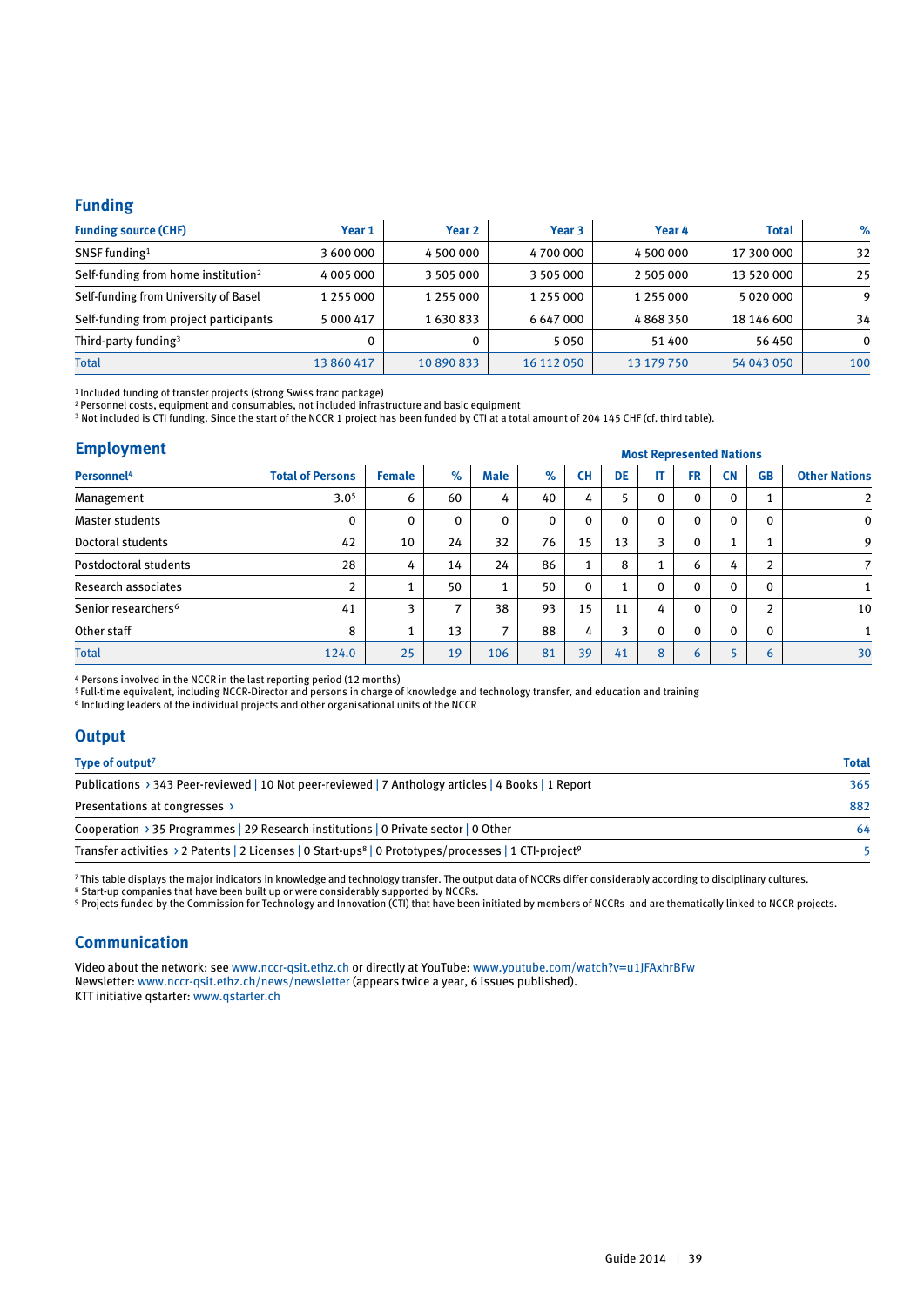# **Intelligent Robots for Improving the Quality of Life NCCR Robotics**

The NCCR Robotics encompasses a promising field of engineering which aims at developing new, human-oriented robotic technology. In the near future, intelligent robots will play an important role in improving quality of life. For example, "care robots" will help elderly people to stay in their familiar surroundings longer; "neuroprosthetic" and "exoprosthetic" robots will increase the mobility and autonomy of disabled persons; "educational robots" will support the training of a new generation of scientists and engineers; and "rescue robots" will cooperate with humans for disaster mitigation. In order to progress towards this vision, the NCCR "Robotics" is working towards developing fundamental insights in terms of technology, materials and control mechanisms.

#### **Research**

**Wearable Scenario Micera S.,** Riener R.

**Soft wearable exoskeleton Paik J.,** Courtine G., Micera S.

**Human centered robotic assistance using motion intention estimation Riener R.,** Millán J.

**Multi-modal haptic feedback for efficient human-machine interaction, sensory rehabilitation, and substitution Bleuler H.,** Gassert R., Riener R.

**Programming by demonstration of fine manipulation Billard A.,** Gassert R.

**Tactile skin for dexterous robotic manipulation Lacour S.,** Billard A.

**Brain-controlled robots and prosthetics Millán J.,** Micera S., Pfeifer R.

**Lower extremity prosthetics Riener R.,** Billard A.

**Assistive walking devices for the elderly Bleuler H.,** Gassert R.

**Variable impedance joints for assistive devices Gassert R.,** Bleuler H., Riener R.

**Implantable neuroprostheses Courtine G.,** Lacour St., Micera S., Millán J., Paik J.

**Towards autonomous in-hand manipulation with humanoid and prosthetic hands Billard A.,** Micera S.

#### **Active Environment Scenario Mondada F.,** Dillenbourg P.

**Symbiotic human-swarm interaction and cooperation Gambardella L.,** Di Caro G., Martinoli A.

**Evaluative Distributed Adaptation for Multi-Robot Systems**

**Martinoli A.,** D'Andrea R. **Interaction analysis Dillenbourg P.,** Mondada F.

**Robots for daily life in homes Mondada F.,** Martinoli A., Scaramuzza D.

**Robots for daily life in education Mondada F.,** Iida F.

#### **Rescue Scenario**

**Ijspeert A.,** Buchli J. **Neuromorphic colour vision Delbruck T.,** Scaramuzza D.

**Sensory-motor tissues Floreano D.,** Lacour St., Shea H., Paik J.

**Passive dynamic locomotion Iida F.,** Pfeifer R., Siegwart R.

**Learning locomotion Iida F.,** Buchli J., Ijspeert A., Siegwart R.

**Adaptive morphology for multi-modal locomotion**

**Floreano D.,** Ijspeert A., Pfeifer R., Shea H.

**Multirobot navigation of heterogeneous robot teams with on-board sensing Scaramuzza D.,** Buchli J., Siegwart R.

**Amphibious quadruped robot for multimodal locomotion Ijspeert A.,** Buchli J.

**GimBall: A resilient flying robot for semi-autonomous operation in cluttered Environments Floreano D.**, Scaramuzza D.

#### **Home Institution** EPF Lausanne

#### **Start of the NCCR**

December 1, 2010

#### **NCCR Management**

*Director* Floreano Dario, Prof. + 41 (0) 21 693 52 30 dario.floreano@epfl.ch *Deputy Director* Pfeifer Rolf, Prof. +41 (0) 44 635 43 20 pfeifer@ifi.uzh.ch *Managing Director* Butty Anne-Christine, PhD, MBA +41 21 693 10 16 anne-christine.butty@epfl.ch *Knowledge and Technology Transfer* Robert Riener, Prof. +41 (0)44 632 66 79 riener@mavt.ethz.ch *Technology Transfer Officer* N.N. *Education and Training* Aude Billard, Prof.

*Advancement of Women* Moser Farnaz +41 (0)21 693 19 81 farnaz.moser@epfl.ch

*Media Officer* N.N.

*Communication* Mayra Lirot +41 (0)21 693 69 39 mayra.lirot@epfl.ch *Administration Officer* Tania Gonin +41 (0)21 693 11 92 Tania.gonin@epfl.ch

#### **Address**

EPFL STI PRN-ROBOTICS ELG 231, Station 11 CH-1015 Lausanne

+41 (0)21 693 69 39 fax: +41 (0)21 693 58 59 nccr-robotics@epfl.ch

#### **Web Address**

www.nccr-robotics.ch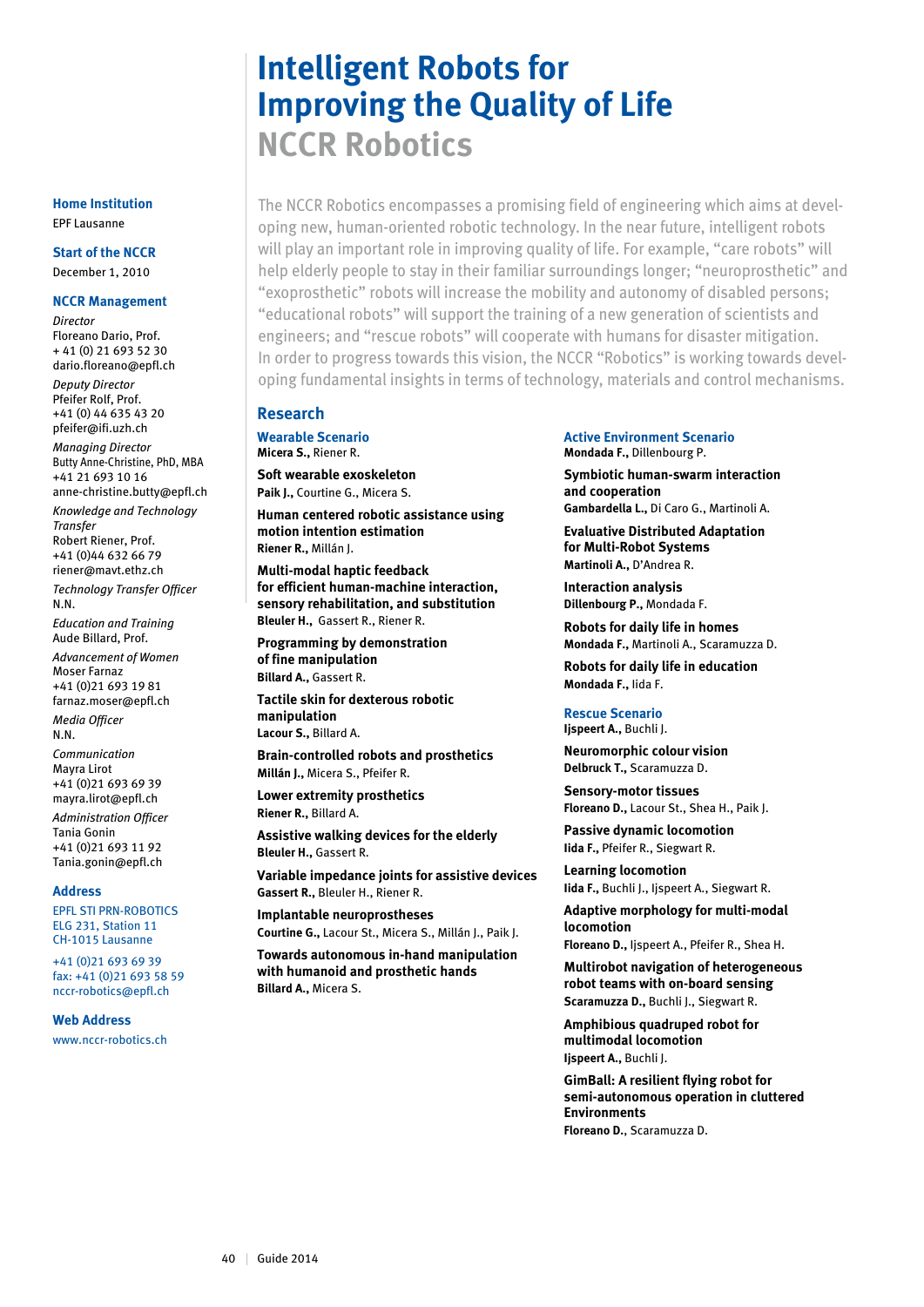#### **Heads of Research Groups**

Dillenbourg Pierre, Prof.<br>Floreano Dario, Prof.

Billard Aude, Prof.<br>
Billard Aude, Prof.<br>
Institut de Microtechnique, EPF Lausanne Institut de Microtechnique, EPF Lausanne Buchli Jonas, Prof.<br>
Courtine Grégoire, Prof.<br>
Brain Mind Institute, EPF Lausanne Courtine Grégoire, Prof. Brain Mind Institute, EPF Lausanne Delbruck Tobias, Prof. Institut für Neuroinformatik, Universität Zürich Di Caro Gianni, Dr. Dalle Molle Institute for Artificial Intelligence, (IDSIA)<br>Dillenbourg Pierre, Prof. CRAFT, EPF Lausanne Institut de Microtechnique, EPF Lausanne Gambardella Luca, Prof. Dalle Molle Institute for Artificial Intelligence (IDSIA) Gassert Roger, Prof. Institut für Robotik und Intelligente Systeme, ETH Zürich Iida Fumiya, Prof. Institut für Robotik und Intelligente Systeme, ETH Zürich Ijspeert Auke, Prof.<br>
Laboratory for Soft Bioelectronic Interfaces (LSBI), EPF Lausanne<br>
Laboratory for Soft Bioelectronic Interfaces (LSBI), EPF Laus Lacour Stéphanie, Prof. Laboratory for Soft Bioelectronic Interfaces (LSBI), EPF Lausanne Martinoli Alcherio, Prof. **Institut d'ingénierie de l'environnement**, EPF Lausanne<br>Institut d'ingénierie de l'environnement, EPF Lausanne<br>Institut de l'environnement de la lausanne Neuroprosthetics Centre, EPF Lausann Millán José, Prof. Centre de Neuroprosthèses, EPF Lausanne<br>Mondada Francesco, Prof. Mondada Francesco, Prof. Centre de Microtechnique, EPF Lausanne Mondada Francesco, Prof.<br>
Paik Jamie. Prof. **Institut de Microtechnique, EPF Lausanne**<br>
Reconfigurable Robotics Laboratory (RRL) Reconfigurable Robotics Laboratory (RRL), EPF Lausanne Pfeifer Rolf, Prof. Institut für Informatik, Universität Zürich Riener Robert, Prof.<br>
Scaramuzza Davide Prof **Explorition** Artificial Intelligence Lab (ALLab) University of Zurich Scaramuzza Davide, Prof. <br>
Shea Herbert, Prof. **Artificial Intelligence Lab (AI lab)**, University of Zurich<br>
Institute de Microtechnique, EPF Lausanne Shea Herbert, Prof. **Institute de Microtechnique, EPF Lausanne**<br>Siegwart Roland, Prof. **Institut für Robotik und Intelligente System** Institut für Robotik und Intelligente Systeme, ETH Zürich

#### **Participating Institutions**

Universität Zürich (3 groups), EPF Lausanne (13 groups), ETH Zürich (5 groups) Dalle Molle Institute for Artificial Intelligence IDSIA, Manno (1 group)

#### **Members of the Advisory Board**

Johnson Simon CTI-Start-up, CH<br>
Murphy Robert, Dr.<br>
Texas A&M Univ Wood Robert, Prof. **Harvard University, USA** 

Brock Oliver, Prof. Technical University Berlin, DE Graimann Bernhard, Dr. Otto Bock Healthcare GmbH, DE Murphy Robert, Dr. Texas A&M University, USA<br>
Sandini Giulio. Prof. The Italian Institute of Technolo Italian Institute of Technology, IT

#### **Evaluation and Monitoring by the Swiss National Science Foundation (SNSF)**

**Members of the Review Panel**

**NCCR Office SNSF**

Rudolf von Rohr Philipp, Prof. (Chair) Swiss National Science Foundation, Berne, CH<br>Dillmann Rüdiger, Prof. Subsettute for Anthoropomatics- IAIM, Karlsruhe Institute for Anthoropomatics- IAIM, Karlsruhe Institute of Technology (KIT), Karlsruhe, DE<br>Swiss National Science Foundation, Berne, Swiss National Science Foundation, Berne, CH Full Robert J., Prof. Department of Integrative Biology, University of California, Berkeley, US Hägele Martin, Dr. Fraunhofer- Institut für Produktionstechnik und Automatisierung IPA, Stuttgart, DE Harwin William, Prof. School of Systems Engineering, University of Reading, UK Parker Lynne E., Prof. Department of Electrical Engineering and Computer Science, The University of Tennessee, US<br>Reinkensmeyer David J., Prof. Department of Mechanical and A Department of Mechanical and Aerospace Engineering, University of California Irvine, US<br>
University of California Irvine, US<br>
Faculty of Environment and Techn Faculty of Environment and Technology, UWE Bristol, UK

Bachmann Stefan, Dr. Schweiz. Nationalfonds, Wildhainweg 3, 3001 Bern + 41 (0)31 308 23 49, fax: + 41 (0)31 305 29 71 stefan.bachmann@snf.ch

#### **Key collaborations with third parties**

#### **Academia**

- ARTORG Center, Gerontechnology and Rehabilitation, University of Bern, CH
- Autonomous Motion Department, Max Planck Institute for Intelligent Systems, Tübingen, DE
- Brain-Body Dynamics Lab, University of Southern California, Los Angeles, US
- Center of BioMicrosystems, Korea Institute of Science and Technology KIST, Seoul, KR
- Curved Artificial Compound Eye, CURVACE (EU-FP7)
- Delft Biorobotics Lab, TU Delft; NL
- Dynamic legged systems Lab, Advanced Italian Institute of Technology, Genova, IT
- ECAL lab, École nationale supérieure de création industrielle (ENSCI), Paris, FR
- IDEA League (ETH Zurich, TU Delft, RWTH Aachen, ParisTech) • NEUWalk (EU-FP7)
- Nicolelis Laboratory, Duke Uni-
- versity, Durham, US
- Planning Optimization and Simulation for Robotics Lab, George Washington University, Washington DC, US
- Service de Gériatrie, Centre Hospitalier Universitaire Vaudois CHUV, Lausanne, CH
- Spinal Cord Injury Center, University Hospital Balgrist, Zürich, CH

#### **Economy / Other**

- Association de la Suisse Romande et Italienne contre les Myopathies, ASRIM, Yverdon, CH
- Clinique romande de réadaptation CRR, Schweizerische Unfallversicherungsanstalt SUVA, Sion CH
- Hocoma AG, Volketswil, CH
- inilabs GmbH, Zurich, CH
- Mobsya Association, Lausanne, CH
- Zürcher Höhenklinik Wald, Wald, CH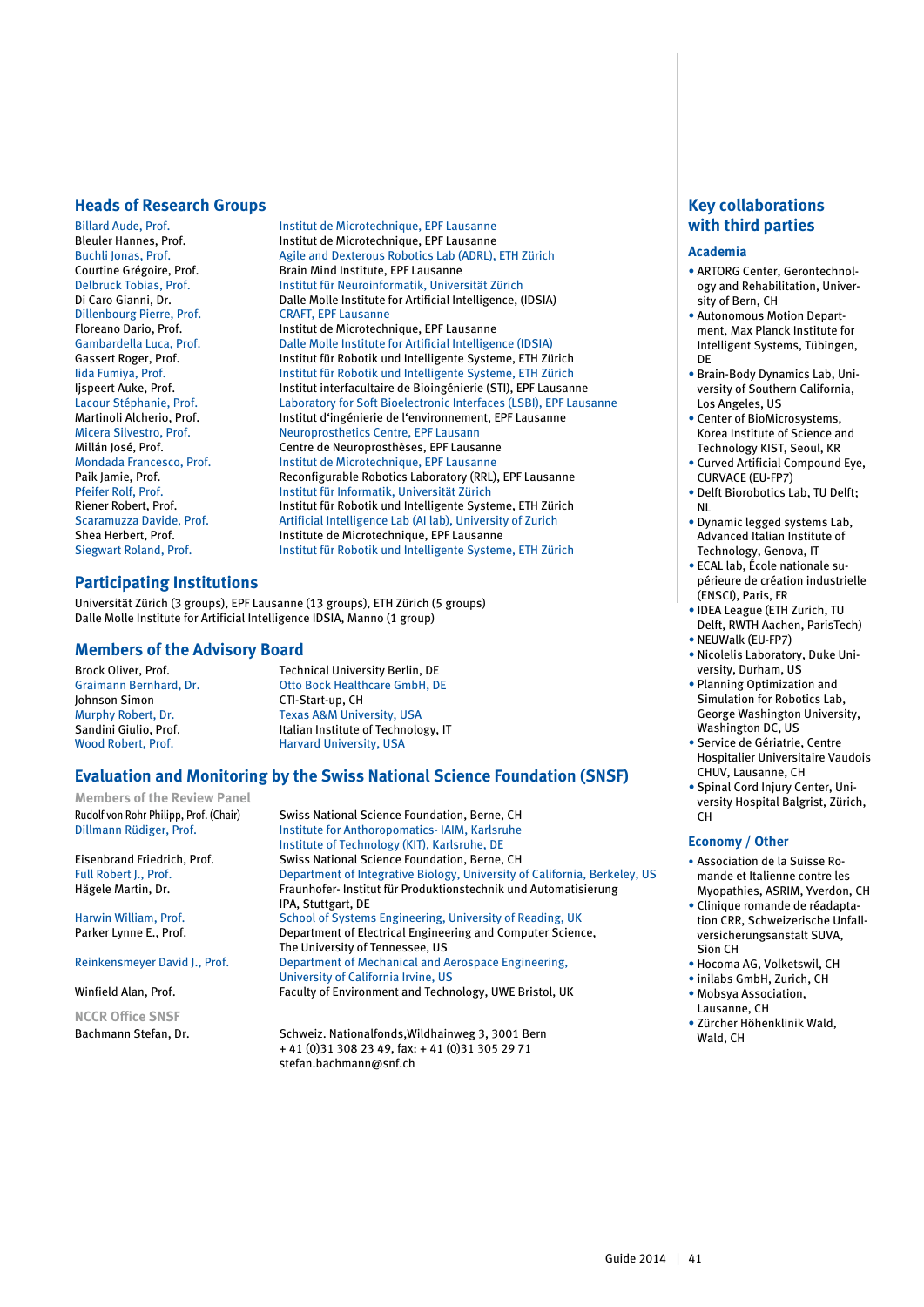#### **Intelligent Robots for Improving the Quality of Life NCCR Robotics**

#### **Funding**

| <b>Funding source (CHF)</b>                     | Year 1        | Year <sub>2</sub> | Year 3        | Year 4        | <b>Total</b> | $\%$ |
|-------------------------------------------------|---------------|-------------------|---------------|---------------|--------------|------|
| <b>SNSF</b> funding                             | 2 3 7 5 0 0 0 | 3705000           | 3705000       | 3 5 1 5 0 0 0 | 13 300 000   | 44   |
| Self-funding from home institution <sup>1</sup> | 641416        | 1 275 131         | 2 3 8 7 2 3 2 | 1705671       | 6 009 450    | 20   |
| Self-funding from project participants          | 2436720       | 2429019           | 2457926       | 3470582       | 10 794 247   | 36   |
| Third-party funding <sup>2</sup>                |               | 40 3 60           | 140 106       | 71 250        | 251716       |      |
| <b>Total</b>                                    | 5453136       | 7449510           | 8 6 9 0 2 6 4 | 8762503       | 30 355 413   | 100  |

1 Personnel costs, equipment and consumables, not included infrastructure and basic equipment

2 Not included is CTI funding. Since the start of the NCCR 2 projects have been funded by CTI at a total amount of 2.5 million CHF (cf. table Output).

### **Employment** Most Represented Nations

|                                 |                         | <b><i>INOSE INCRECISEMED INQUIRIS</i></b> |      |             |          |                |                |           |           |                |           |                      |
|---------------------------------|-------------------------|-------------------------------------------|------|-------------|----------|----------------|----------------|-----------|-----------|----------------|-----------|----------------------|
| Personnel <sup>3</sup>          | <b>Total of Persons</b> | <b>Female</b>                             | $\%$ | <b>Male</b> | $\%$     | <b>CH</b>      | ΙT             | <b>FR</b> | <b>US</b> | DE             | <b>CN</b> | <b>Other Nations</b> |
| Management                      | 3.5 <sup>4</sup>        |                                           | 56   | 4           | 44       | 6              |                | 3         | 0         | $\mathbf 0$    |           |                      |
| Master students                 | 0                       | $\mathbf{0}$                              | 0    | 0           | $\Omega$ | 0              | $\mathbf{0}$   | $\Omega$  | 0         | $\Omega$       | 0         | $\mathbf 0$          |
| Doctoral students               | 54                      | 9                                         | 17   | 45          | 83       | 21             | 5              | 3         | 3         | 3              | 4         | 19                   |
| Postdoctoral students           | 19                      | 2                                         | 11   | 16          | 89       | 3              | $\overline{ }$ |           | 2         | $\overline{2}$ | 0         | 9                    |
| Research associates             | 8                       | $\mathbf{0}$                              | 0    | 8           | 100      | $\overline{2}$ |                |           | 1         |                | 0         | $\overline{2}$       |
| Senior researchers <sup>5</sup> | 31                      | 3                                         | 10   | 28          | 90       | 9              | 5              | 2         | 4         | $\overline{2}$ |           | 8                    |
| Other staff                     | 31                      | 19                                        | 63   | 11          | 37       | 21             | $\mathbf{0}$   |           | 4         | $\overline{2}$ |           | 5                    |
| <b>Total</b>                    | 146.5                   | 38                                        | 25   | 112         | 75       | 62             | 13             | 11        | 11        | 10             | 6         | 44                   |

<sup>3</sup> Persons involved in the NCCR in the last reporting period (12 months)

4 Full-time equivalent, including NCCR-Director and persons in charge of knowledge and technology transfer, and education and training

5 Including leaders of the individual projects and other organisational units of the NCCR

#### **Output**

| Type of output <sup>6</sup>                                                                                                     | <b>Total</b> |
|---------------------------------------------------------------------------------------------------------------------------------|--------------|
| Publications > 184 Peer-reviewed   12 Not peer-reviewed   9 Anthology articles   8 Books   13 Reports                           | 226          |
| Presentations at congresses >                                                                                                   | 337          |
| Cooperation > 8 Programmes   52 Research institutions   9 Private sector   9 Other                                              | 78           |
| Transfer activities > 8 Patents   3 Licenses   4 Start-ups <sup>7</sup>   16 Prototypes/processes   2 CTI-projects <sup>8</sup> | 33           |

6 This table displays the major indicators in knowledge and technology transfer. The output data of NCCRs differ considerably according to disciplinary cultures.

7 Start-up companies that have been built up or were considerably supported by NCCRs.

<sup>8</sup> Projects funded by the Commission for Technology and Innovation (CTI) that have been initiated by members of NCCRs and are thematically linked to NCCR projects.

#### **Communication**

Brochure "Intelligent robots for improving the quality of life": www.nccr-robotics.ch/files/content/sites/nccrrobotics\_neutre/files/HomePage/depliant\_gp\_en.pdf NCCR Robotics video channel: accessible on the website www.nccr-robotics.ch

Robotics Festival, EPF Lausanne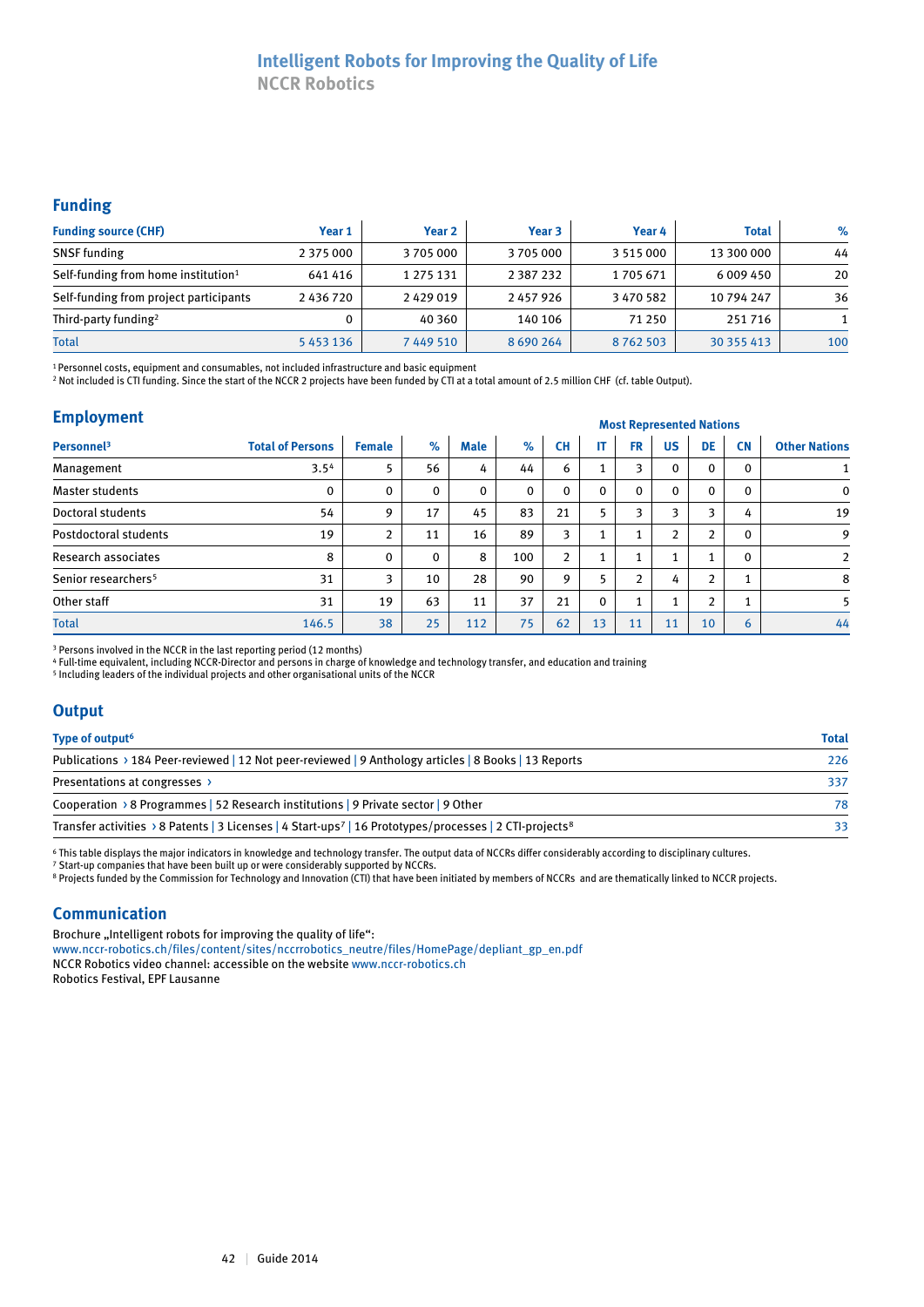# **The synaptic bases of mental diseases NCCR SYNAPSY**

The aim of the NCCR "SYNAPSY" is to develop an ambitious translational programme linking neuroscience to psychiatry with the aim to uncover the pathogenetic neurobiological mechanisms underlying mental and cognitive disorders. This will be achieved by bringing together a group of internationally recognized basic neuroscientists active in cutting-edge research relevant to higher brain functions with research-oriented academic psychiatrists. In addition to the expected scientific outcomes, this NCCR will have an important clinical and societal impact: based on the understanding of the biological mechanisms underlying mental disorders, one can expect the development of novel preventive and therapeutic approaches which ultimately will improve the quality of life of patients. It will also contribute to the emergence of a new generation of clinical psychiatrists with a strong neuroscientific background.

#### **Research**

**Axis 1: Gene-mediated developmental psychiatric disorders** 

**Morpho-functional defects in 22q11 DS Eliez S.,** Blanke O., Michel C.

**Genome sequencing in 22q11 and schizophrenic patients** Antonarakis S.

**Development and function of excitatory and inhibitory networks in a 22q11 mouse model Caroni P.,** Carleton A., Muller D.

**Astrocyte function in the 22q11 mouse model** Bezzi P.

**Biomarkers of first episode psychosis Conus P.,** Clarke S., Do K., Gruetter R., Murray M.

**Synaptic defects in mouse models of autism Scheiffele P.,** Markram H., Schneggenburger R.

#### **KTT projects**

**GABA-B receptor subtypes as therapeutic targets for mental health disorders** Bettler B.

**Influence of genetic polymorphisms on body mass index and fat mass in patients with psychotropic treatments Cardinaux J-R.,** Eap C.

**Endophenotypes of schizophrenia** Herzog M.

#### **Axis 2: Stress and experience-dependent psychopathology**

**Early-life stress cohort Ansermet F.,** Schechter D.

**Rodent models of early-life stress Sandi C.,** Dayer A.

**High risk mood disorders cohort Preisig M.,** Aubry J-M., Marquet P.

**Glial plasticity Magistretti P.,** Volterra A.

**Neuromodulatory circuits Lüscher C.,** Holtmaat A., Lüthi A., Petersen C.

#### **Home Institutions**

EPF Lausanne, University of Lausanne, University of Geneva

**Start of NCCR** October 1, 2010

#### **NCCR Management**

*Director (EPFL, UNIL CHUV)* Magistretti Pierre, Prof. +41 (0) 21 693 95 02 pierre.magistretti@epfl.ch

*Co-Director (Uni GE)* Muller Dominique, Prof. +41 (0) 22 379 54 34 dominique.muller@unige.ch

*Manager* Roth Béatrice, Dr. +41 (0)21 693 72 44 beatrice.roth@epfl.ch

*Co-Manager* Grenningloh Gabriele, Dr. +41 (0) 21 693 96 08 gabriele.grenningloh@epfl.ch

*Assistant manager* Gaëlle Rochat, Mrs. +41 (0) 21 693 03 32 gaelle.rochat@epfl.ch

*Knowledge and Technology Transfer*  Sylvain Lengacher, Dr. +41 (0) 21 693 16 64 sylvain.lengacher@epfl.ch

*Education* Roth Béatrice, Dr. beatrice.roth@epfl.ch

*Advancement of Women*  Moser Farnaz, Dr. +41 (0)21 693 19 81 farnaz.moser@epfl.ch

*Accountant* Valérie le Dréau, Mrs. +41 (0) 21 693 61 78 valerie.ledreau@epfl.ch

#### **Address**

NCCR-SYNAPSY EPFL/SV/BMI Station 19 1015 Lausanne

+41 (0) 21 693 03 32 Fax : +41 (0) 21 693 18 97 synapsy@epfl.ch

#### **Web Address**

www.nccr-synapsy.ch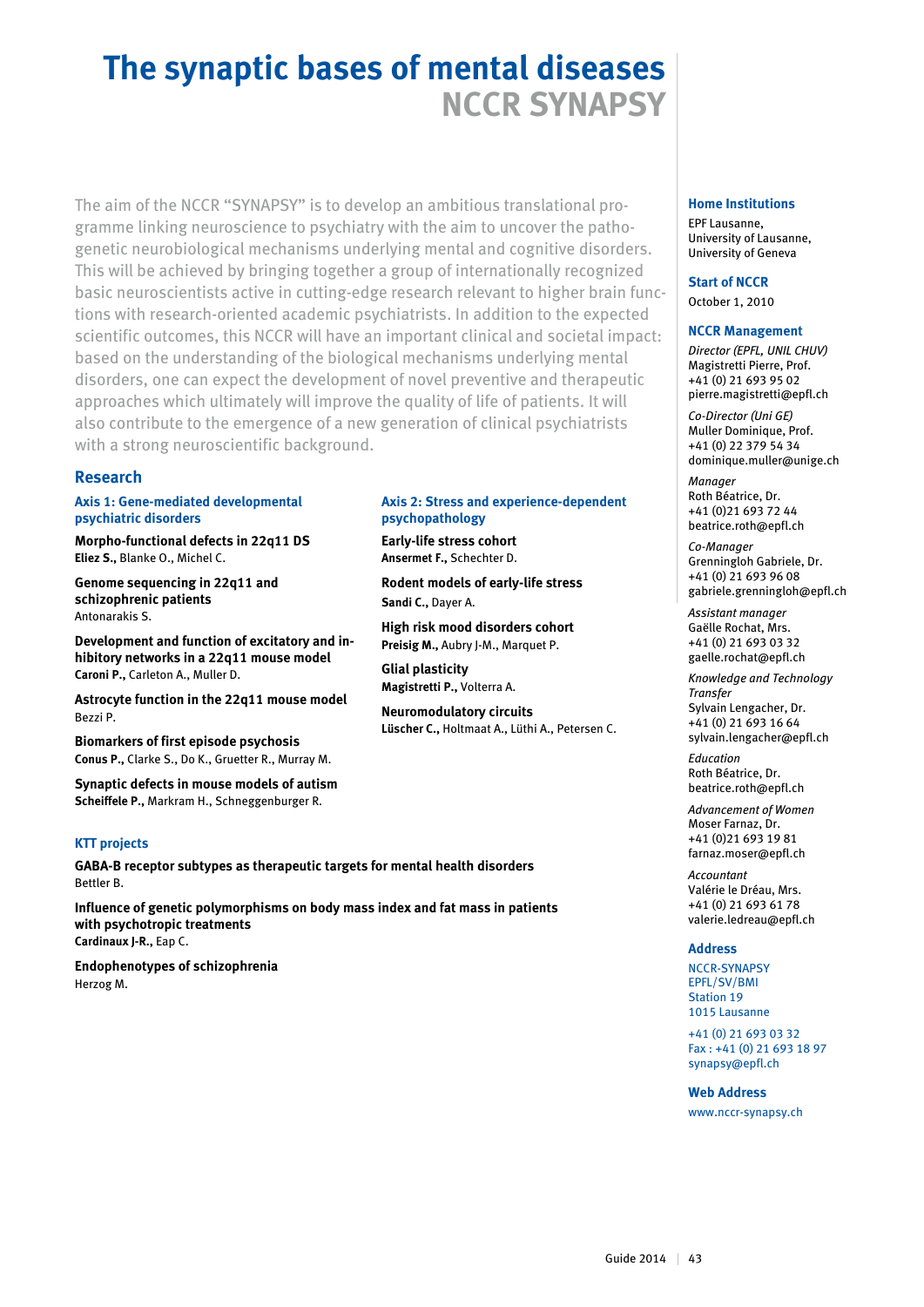### **The synaptic bases of mental diseases NCCR SYNAPSY**

#### **Key collaborations with third parties**

#### **Academia**

- Clinic for affective disorders and general psychiatry, University Hospital Zurich, CH
- Department of Pharmacology, University of North Carolina School of Medicine, Chapel Hill, US
- Department of Psychiatry, University of Bremen, Bremen, DE
- Department of Psychiatry, Charité, Berlin, DE
- Department of Psychiatry, Tbilisi State Medical University, Tbilisi, GA
- EU-FP7 Eurospin Consortium • EU-FP7 Marie Curie Actions -
- Initial Training Networks (ITN) • Genetic Epidemiology Research Branch, National Instiute of
- Mental Health, Bethesda, US • Institut de la Vision, UPMC Université Paris 06, Paris, FR
- Institute of Immunology, Alexander Fleming Biomedical Sciences Research Center, Vari, GR
- Institute of Physiology, University of Saarland, Homburg, DE
- Medical Image Processing Lab, University of Geneva, CH
- Roche, Basel, CH
- Signal Processing Lab, EPFL, CH • Wellcome Trust Centre for
- Neuroimaging, UCL, London, GB

#### **Economy /Others**

- Life Science Communication AG, Küsnacht, CH
- Fondation de Préfargier, Marin-Epagnier, CH

#### **Heads of Research Groups**

#### **Participating Institutions**

Ansermet François, Prof. Service de Psychiatrie de l'Enfant et de l'Adolescent, Hôpitaux Universitaires de Genève Antonarakis Stylianos, Prof. Département de génétique médicale et de développement, Université de Genève et Hôpitaux Universitaires de Genève Aubry Jean-Michel, Prof. Service de psychiatrie générale, Programme Bipolaire, Hôpitaux Universitaires de Genève<br>Institut für Physiologie, Universität Bettler Bernhard, Prof. **Institut für Physiologie, Universität Basel<br>Bezzi Paola. Dr. Schwarter Baculté de biologie et de médecine, Universität Basel** Bezzi Paola, Dr. Faculté de biologie et de médecine, Université de Lausanne<br>Blanke Olaf, Prof. Caboratoire de neurosciences cognitives, EPF Lausanne Blanke Olaf, Prof. (Laboratoire de neurosciences cognitives, EPF Lausanne<br>Cardinaux Jean-René, Dr. (Département de psychiatrie, Centre de Neurosciences Département de psychiatrie, Centre de Neurosciences Psychiatriques, Hôpital de Cery, Prilly Carleton Alan, Prof. Département des Neurosciences Fondamentales, Université de Genève<br>Caroni Pico. Prof. Friedrich Miescher Institute for Biomedical Research, Universität Basel Friedrich Miescher Institute for Biomedical Research, Universität Basel Clarke Stephanie, Prof. Neuropsychologie et neuroréhabilitation, CHUV-UNIL, Lausanne Service de Psychiatrie Générale, Clinique psychiatrique universitaire, CHUV Dayer Alexandre, Prof. Département des Neurosciences Fondamentales, Université de Genève<br>Do Kim, Prof. Des Christé de Fondante de recherche sur la schizophrénie CNP, CHUV, Lausanne Unité de recherche sur la schizophrénie CNP, CHUV, Lausanne Draganski Bogdan, Prof. Departement des neurosciences cliniques, CHUV-UNIL, Lausanne Eap Chin, Prof. Département de psychiatrie, Centre de Neurosciences Psychiatriques, Hôpital de Cery, Prilly Eliez Stephan, Prof. Office Médico-Pédagogique, Université de Genève Frackowiak Richard, Prof. Département de Neurosciences cliniques, CHUV-UNIL, Lausanne<br>Gruetter Rolf. Prof. Climitation by Laboratoire Leenaards-leantet d'imagerie fonctionnelle et Laboratoire Leenaards-Jeantet d'imagerie fonctionnelle et métabolique, EPF Lausanne<br>
Laboratoire de psychophysi Laboratoire de psychophysique, EPF Lausanne Holtmaat Anthony, Prof. Département des Neurosciences Fondamentales, Université de Genève Lüscher Christian, Prof. Département des Neurosciences Fondamentales, Université de Genève<br>Lüthi Andreas, Prof. Priedrich Miescher Institute for Biomedical Research, Universität Basel Lüthi Andreas, Prof. Friedrich Miescher Institute for Biomedical Research, Universität Basel Brain Mind Institute, EPF Lausanne Centre de neurosciences psychiatriques, CHUV-UNIL, Lausanne Markram Henry, Prof. Blue Brain Project, EPF Lausanne Marquet Pierre, Prof. Neurosciences psychiatriques (PCN), UNIL, Prilly<br>Michel Christoph, Prof. Département des Neurosciences Fondamentales Michel Christoph, Prof. Département des Neurosciences Fondamentales, Université de Genève<br>Muller Dominique, Prof. Département des Neurosciences Fondamentales, Université de Genève Département des Neurosciences Fondamentales, Université de Genève Murray Micah, Prof.<br>
Petersen Carl. Prof. Center for Biomedical Imaging, CHUV-UNIL, Lausanne<br>
Laboratoire de traitement sensoriel. EPF Lausanne Laboratoire de traitement sensoriel, EPF Lausanne

Preisig Martin, Prof.  $D$ épartement de psychiatrie, CHUV-Université de Lausanne<br>Sandi Carmen. Prof. (aboratoire de génétique comportementale. EPF Lausanne Laboratoire de génétique comportementale, EPF Lausanne Schechter Daniel, Dr. Unité de Recherche, Service de Psychiatrie de l'Enfant et de l'Adolescent, Hôpitaux Universitaires de Genève Scheiffele Peter, Prof. Neurobiologie, Biozentrum, Universität Basel<br>Schneggenburger Ralf, Prof. Laboratoire de mécanismes synaptiques, EPF Laboratoire de mécanismes synaptiques, EPF Lausanne Volterra Andrea, Prof. Département de biologie cellulaire et de morphologie, Université de Lausanne

Universität Basel / Friedrich-Miescher-Institut (4 groups) | Université de Genève (8 groups) Université de Lausanne (2 groups) | EPF Lausanne (8 groups) Centre hospitalier universitaire vaudois (CHUV) (10 groups) | Hôpitaux Universitaires de Genève (HUG) (3 groups)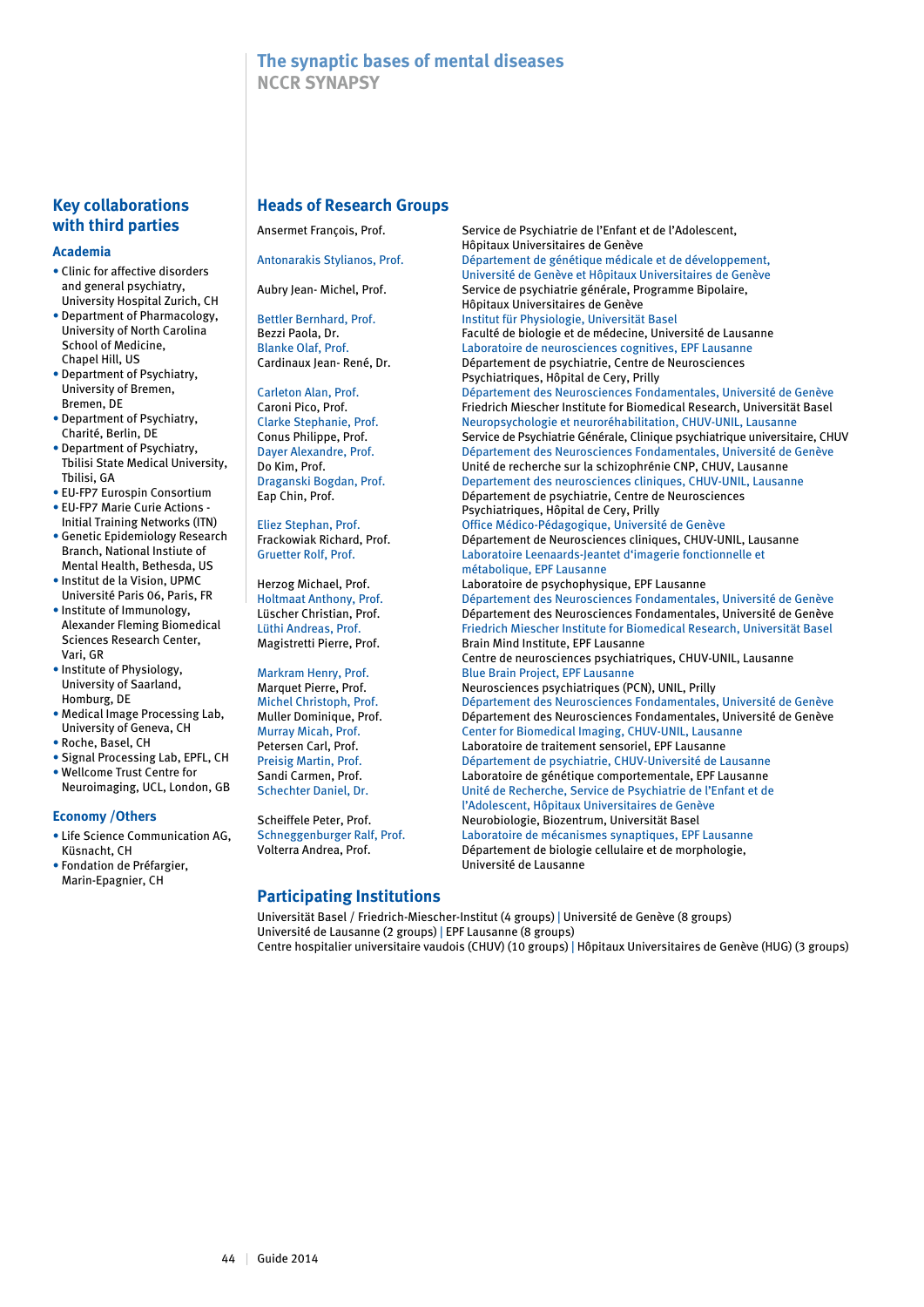#### **Scientific Advisory Board**

Hen René, Prof. Division of Integrative Neuroscience, Columbia University and College of Physicians & Surgeons, New York State Psychiatric Institute, New York, NY Le Moal Michel, Prof.<br>
Lyons-Ruth Karlen, Prof.<br>
Director, Biobehavioral Family Studies Lab, I Director, Biobehavioral Family Studies Lab, Department of Psychiatry, Harvard Medical School, Cambridge, MA<br>Department of Psychiatry, Emory Univers Department of Psychiatry, Emory University School of Medicine, Atlanta, GA<br>
McGorry Patrick, Prof. Centre for Y Centre for Youth Mental Health, The University of Melbourne, Parkville, VIC, Australia Ries Merikangas Kathleen, Prof. Genetic Epidemiology Research Branch, Intramural Research Program, NIMH, Bethesda<br>Robbins Trevor W., Director, Prof. Behavioural and Clinical N Behavioural and Clinical Neuroscience Institute, Head of Dept. of Expt. Psychology, University of Cambridge, UK

#### **Evaluation and Monitoring by the Swiss National Science Foundation (SNSF)**

**Members of the Review Panel**

**NCCR Office SNSF**

Hottiger Michael, Prof. (Chair) Swiss National Science Foundation, Berne, CH Berrettini Wade, Prof. School of Medicine, University Pennsylvania, US Chelly Jamel, Prof. Institut Cochin- Hôpital Cochin, Université Paris Descartes, FR<br>Coyle Joseph Thomas, Prof. McLean Hospital Harvard Medical School Affiliate, US McLean Hospital Harvard Medical School Affiliate, US Hensch Takao K., Prof. Department Molecular and Cellular Biology, Harvard University, US Joëls Marian, Prof. Department of Neuroscience and Pharmacology, University Medical Center Utrecht, NL<br>Kettenmann Helmut, Prof. Max Delbrück Center for Molecular Me Max Delbrück Center for Molecular Medicine (MDC), Berlin, DE Koob George, Prof. **Department of Neuropharmacology, The Scripps Research** Institute, La Jolla, US<br>South Australian Hea South Australian Health and Medical Research Institute, School of Medicine, Flinders University, AU Malenka Robert C., Prof. School of Medicine, Stanford University, US<br>Mansuy Isabelle, Prof. Swiss National Science Foundation, Berne, O Swiss National Science Foundation, Berne, CH Zeilhofer Hanns Ulrich, Prof. Swiss National Science Foundation, Berne, CH

Griessen Thomas Schweiz. Nationalfonds, Wildhainweg 3, 3001 Bern + 41 (0)31 308 23 51, fax: + 41 (0)31 305 29 71 thomas.griessen@snf.ch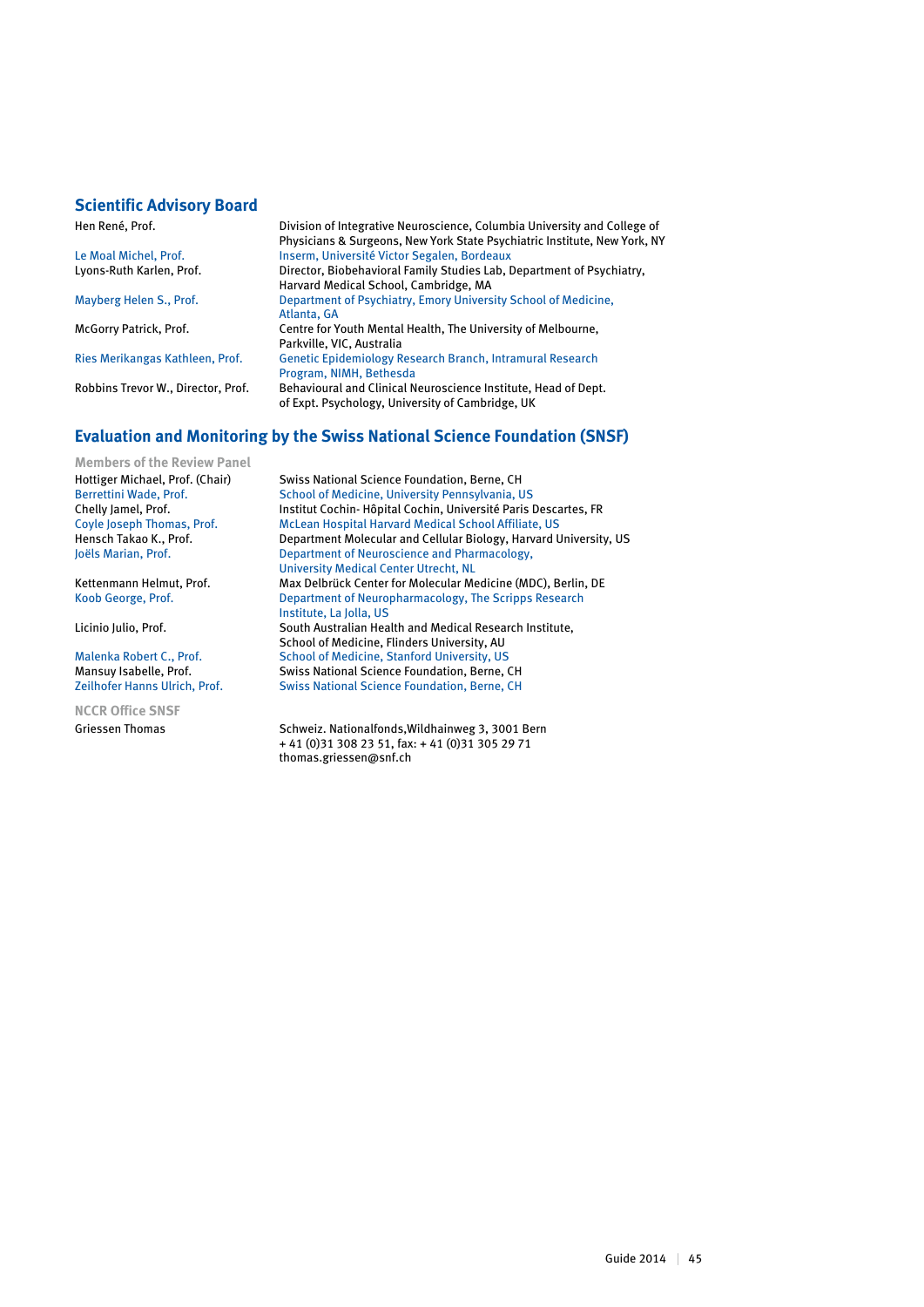#### **Funding**

| <b>Funding source (CHF)</b>                     | Year 1        | Year 2        | Year 3        | Year 4        | <b>Total</b>  | $\%$ |
|-------------------------------------------------|---------------|---------------|---------------|---------------|---------------|------|
| <b>SNSF</b> funding                             | 3 610 000     | 4 560 000     | 4 655 000     | 4655000       | 17 480 000    | 37   |
| Self-funding from home institution <sup>1</sup> | 2 375 000     | 3 2 2 5 0 0 0 | 3 2 2 5 0 0 0 | 2 2 2 5 0 0 0 | 11 050 000    | 24   |
| Self-funding from University of Lausanne        | 370 000       | 500 000       | 600 000       | 650000        | 2 1 2 0 0 0 0 |      |
| Self-funding from University of Geneva          | 320 000       | 500 000       | 600 000       | 650000        | 2070000       | 4    |
| Self-funding from project participants          | 3 1 2 0 2 5 3 | 3430065       | 3699952       | 2 2 1 7 0 0 0 | 12 467 270    | 27   |
| Third-party funding                             | 599 300       | 579894        | 372 200       | 140 000       | 1691394       | 4    |
| <b>Total</b>                                    | 10 394 553    | 12794959      | 13 152 152    | 10 537 000    | 46 878 664    | 100  |

1 Personnel costs, equipment and consumables, not included infrastructure and basic equipment

#### **Employment**

| <b>Employment</b>               |                         | <b>Most Represented Nations</b> |      |                |      |                          |                |              |                |                          |              |                      |
|---------------------------------|-------------------------|---------------------------------|------|----------------|------|--------------------------|----------------|--------------|----------------|--------------------------|--------------|----------------------|
| Personnel <sup>2</sup>          | <b>Total of Persons</b> | <b>Female</b>                   | $\%$ | <b>Male</b>    | $\%$ | <b>CH</b>                | <b>FR</b>      | DE           | IT             | <b>GB</b>                | ES           | <b>Other Nations</b> |
| Management                      | 2.5 <sup>3</sup>        | 5                               | 63   | 3              | 38   | $\overline{\phantom{a}}$ | ш              |              | 0              | $\mathbf 0$              |              | $\mathbf 0$          |
| <b>Master students</b>          | 1                       |                                 | 100  | $\mathbf 0$    | 0    | 0                        |                | $\mathbf{0}$ | 0              | $\Omega$                 | 0            | $\mathbf 0$          |
| Doctoral students               | 20                      | 17                              | 85   | 3              | 15   | 6                        |                | $\mathbf{0}$ | 4              | $\overline{2}$           | <sup>1</sup> | 6                    |
| <b>Postdoctoral students</b>    | 26                      | 14                              | 54   | 12             | 46   | 6                        | 6              | 3            | $\mathbf{1}$   | $\mathbf{0}$             | 0            | 11                   |
| Research associates             | 20                      | 18                              | 90   | $\overline{2}$ | 10   | 10                       | $\overline{2}$ | $\mathbf{0}$ | $\overline{2}$ | $\Omega$                 | <sup>1</sup> | 4                    |
| Senior researchers <sup>4</sup> | 74                      | 18                              | 24   | 56             | 76   | 40                       | 9              | 6            | 6              | 4                        | C.           | 11                   |
| Other staff                     | 38                      | 30                              | 79   | 8              | 21   | 20                       | 7              |              | 1              | $\blacktriangleleft$     | 0            | 4                    |
| <b>Total</b>                    | 181.5                   | 103                             | 55   | 84             | 45   | 89                       | 27             | 15           | 14             | $\overline{\phantom{a}}$ | 6            | 36                   |

2 Persons involved in the NCCR in the last reporting period (12 months)

3 Full-time equivalent, including NCCR-Director and persons in charge of knowledge and technology transfer, and education and training

4 Including leaders of the individual projects and other organisational units of the NCCR

#### **Output**

| Type of output <sup>5</sup>                                                                                                   | <b>Total</b> |
|-------------------------------------------------------------------------------------------------------------------------------|--------------|
| Publications $\rightarrow$ 80 Peer-reviewed   13 Not peer-reviewed   14 Anthology articles   8 Books   0 Reports              | 115          |
| Presentations at congresses >                                                                                                 | 248          |
| Cooperation > 3 Programmes   14 Research institutions   2 Private sector   1 Other                                            |              |
| Transfer activities > 1 Patent   0 Licenses   0 Start-ups <sup>6</sup>   0 Prototypes/processes   0 CTI-projects <sup>7</sup> |              |

5 This table displays the major indicators in knowledge and technology transfer. The output data of NCCRs differ considerably according to disciplinary cultures.

6 Start-up companies that have been built up or were considerably supported by NCCRs. 7 Projects funded by the Commission for Technology and Innovation (CTI) that have been initiated by members of NCCRs and are thematically linked to NCCR projects.

#### **Communication**

Media & news: www.nccr-synapsy.ch/medias Presentation leaflet: http://bit.ly/1bRUxgU Synapsy newsletters (3): http://bit.ly/1dpAMQJ | http://bit.ly/1fV982x | http://bit.ly/1a0AHz3 Group poster: http://bit.ly/11cc6e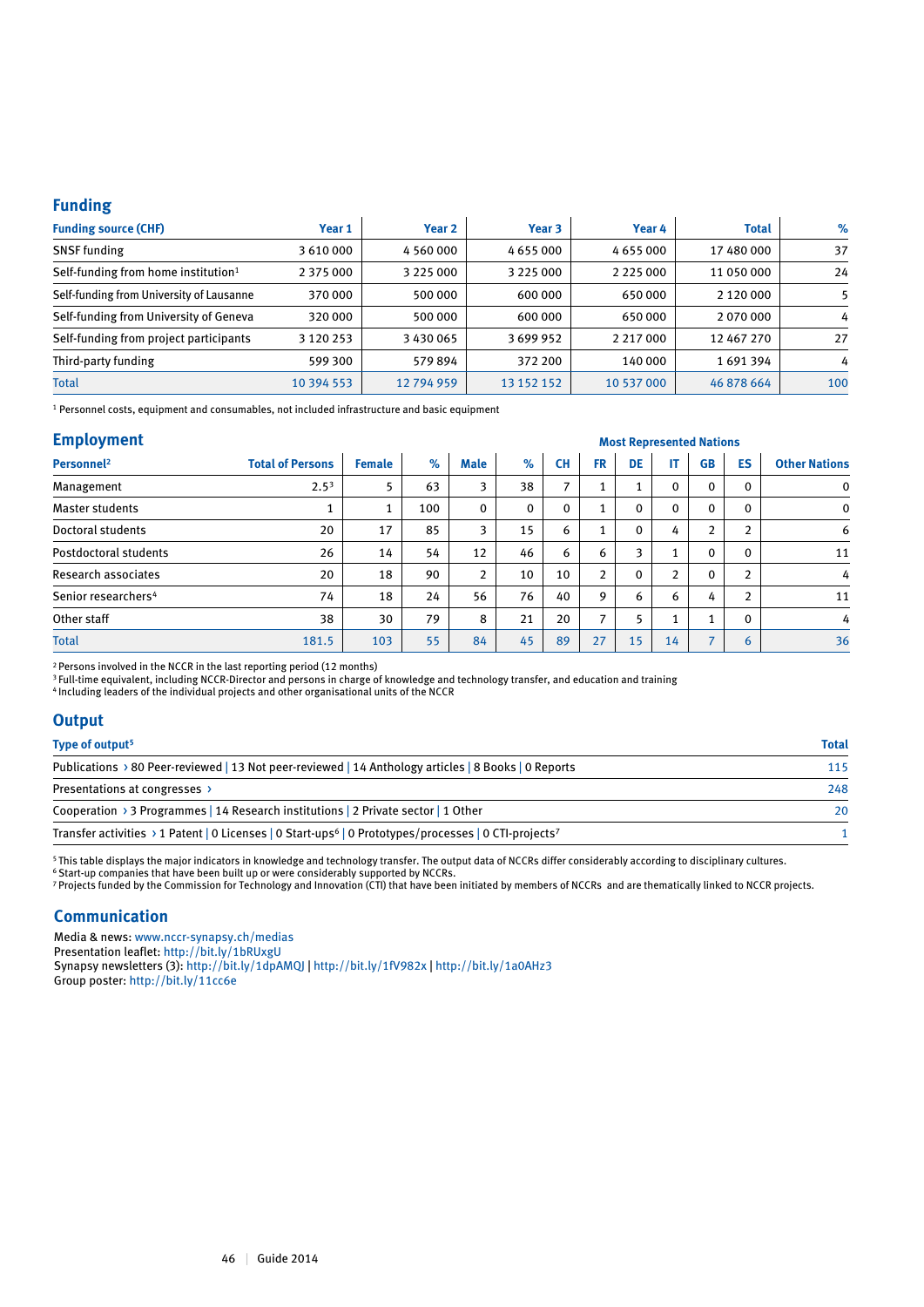## **From transport physiology to identification of therapeutic targets NCCR TransCure**

The NCCR TransCure focuses on the biology of medically important membrane transporters with the aim to understand and discover innovative therapeutic strategies for the treatment of major human diseases. These proteins play key roles in most physiological processes and their dysfunction contributes to the pathogenesis of major human diseases such as diabetes, hypertension, cardiovascular diseases, cancer, preeclampsia, osteoporosis and neurodegenerative diseases. Transporters represent promising, unexplored pharmaceutical opportunities and the NCCR aims at fostering high quality basic and applied science in this area of research. TransCure's premise is that integration of medicine, structural biology and chemistry is beneficial in accelerating the translational path from "gene to drug".

#### **Research**

**Transporters as targets for cancer therapy (part A) Glutamate transporters as therapeutic targets** 

**(part B)**  Hediger M. A.

**Function, pharmacology and pathophysiology of the TRPC1 channel** Niggli E.

**Physiology, pharmacology and pathophysiology of the calcium-activated non-selective cation TRPM4 channel** Abriel H.

**Structure, function and pharmacology of sodium / calcium exchangers (SLC8, SLC24)** Stahlberg H.

**Novel sodium/hydrogen exchanger NHA2 – a quest for biological function** Fuster D.

**Structure, function and pharmacology of anoctamin channels, metal ion and vesicular neurotransmitter transporters** Dutzler R.

**In vivo cancer pharmacology** Charles R.-P.

**Vesicular neurotransmitter transporters: glutamate and monoamines Volterra A.,** Bezzi P.

**Structure and molecular transport mechanisms of selected solute transporters** Fotiadis D.

**Urate and glucose transporters** Thorens B.

#### **Transporters in pathologies during pregnancy, part A**

**Surbek D.,** Baumann M.

**Transporters in pathologies during pregnancy, part B** Albrecht C.

**Ligand design for a diverse array of channels and transporters** Reymond J.-L.

**Ligand development for the vesicular monoamine transporter VMAT2 and the putative endocannabinoid transporter** Altmann K.-H.

**Development of selective fluorescence – and photoaffinity-labeled eigands for glutamate transporters and TRPV6** Lochner M.

**Targeting and identification of the endocannabinoid transporter** Gertsch J.

**Structural and mechanistic studies of lipid/drug transporters and their therapeutic relevance** Locher K.

**In vitro interaction of drugs with canalicular lipid transporters** Stieger B.

**Bone targeting** Hofstetter W.

**ZIP8 and its role in arterial hypertension, hypercholinesterinemia, and cadmium intoxication** Vogt B.

### **Home Institution**

University of Bern

#### **Start of the NCCR**

November 1, 2010

#### **NCCR Management**

*Director* Hediger Matthias A., Prof. + 41(0)31 631 41 29 matthias.hediger@ibmm.unibe.ch

*Deputy Director* Reymond Jean-Louis, Prof. +41 (0)31 631 43 25 jean-louis.reymond@ioc.unibe.ch

*Scientific Officer* Weisstanner Martin, Dr. +41 (0)31 631 40 95 martin.weisstanner@ibmm.unibe.ch

*Finances*  Knigge Salis Carsten, Dr. +41 (0)31 631 36 22 carsten.kniggesalis@ibmm.unibe.ch

*Communications*  Reymond Martine, Chem. Eng. EPFL, MBA +41 (0)31 631 40 95 martine.reymond@ibmm.unibe.ch

*Knowledge and Technology Transfer* Reymond Martine, Chem. Eng. EPFL, MBA

*Advancement of Women* Reymond Martine, Chem. Eng. EPFL, MBA

*Education and Training* Niggli Ernst, Prof. +41 (0)31 631 87 30 niggli@pyl.unibe.ch

#### **Address**

NCCR TransCure Institute of Biochemistry and Molecular Medicine University of Bern Bühlstrasse 28, 3012 Bern

#### **Web Address**

www.transcure.org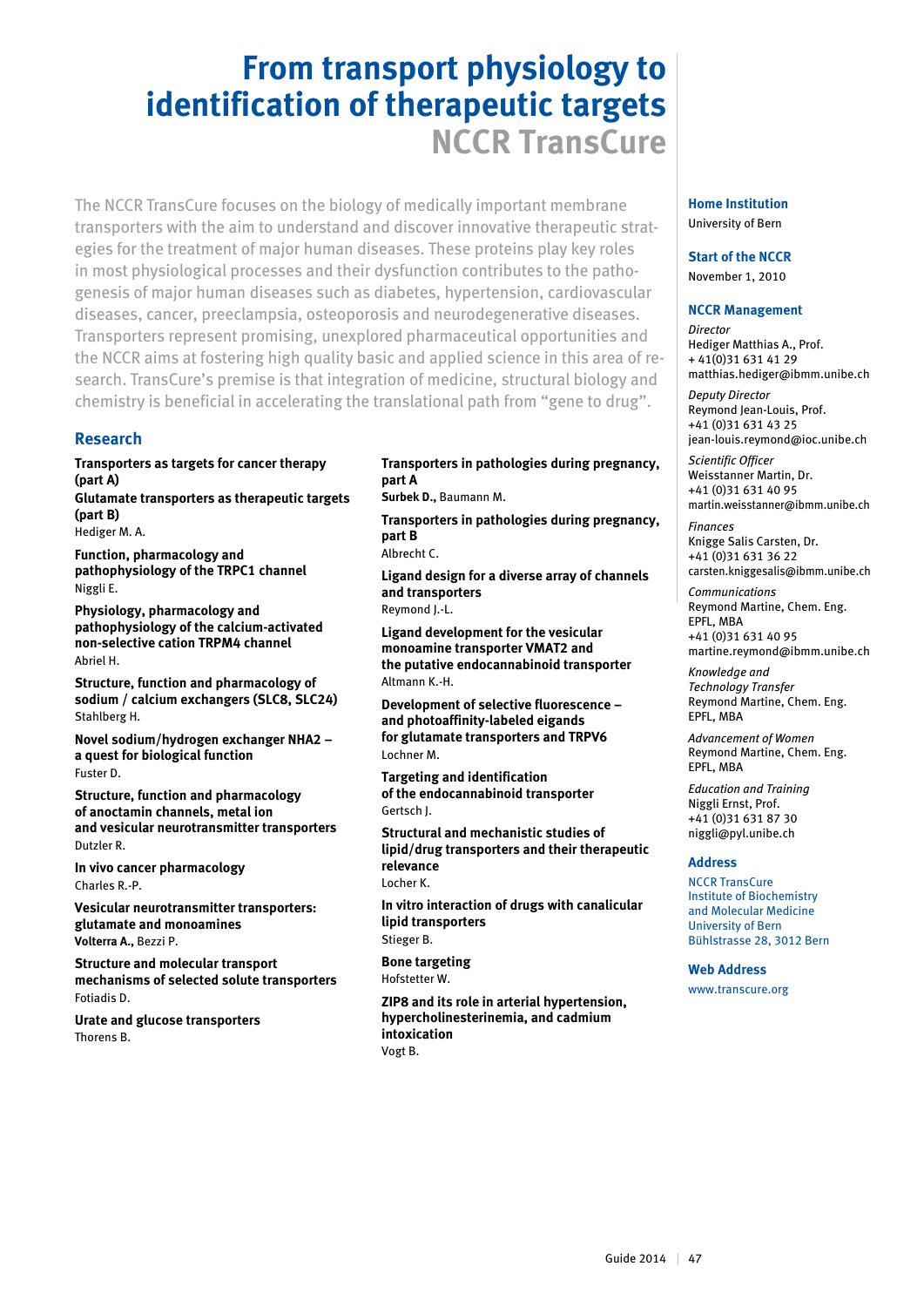### **From transport physiology to identification of therapeutic targets NCCR TransCure**

#### **Key collaborations with third parties**

#### **Academia**

- Cellular Neuroscience, Max Delbrück Center for Molecular Medicine, Berlin, DE
- Département de Pathologie, École polytechnique fédérale de Lausanne (EPFL), CH
- Department of Behavioral Sciences, University of Ariel, Ariel, IL
- Department of Biochemistry, University of Cambridge, Cambridge, GB
- Department of Neuroscience, Columbia University, New York, US
- Department of Structural Biology, Free University of Brussels, Brussels, BE
- Department of Surgery & Cancer, Imperial College, London, GB • Hematology, St. Jude Children's
- Hospital, Memphis, US • IFP TransCure, Marie Curie,
- European Commission/FP7 • Institut du Thorax, Université de
- Nantes, Nantes, FR
- Institute for Neurodegenerative Diseases, University of California (UCSF), San Francisco, US
- Institute for Research in Biomedicine, University of Barcelona, Barcelona, ES
- Institute of Human Development, University of Manchester, Manchester, GB
- Membrane Research Group, Hungarian Academy of Sciences, Budapest, HU
- Molecular Neurobiology, Massachusetts General Hospital (MGH), Boston, US
- Pharmacology, Universidad Guadalajara, Guadalajara, MX
- Pharmacology and Physiology, University of Medicine and Dentistry of New Jersey, Newark, US

#### **Economy / Other**

- ARDEA Biosciences, San Diego, US
- Dr. August Wolff GmbH, Bielefeld, DE
- MercaChem Inc., Nijmegen, NL

#### **Facilities**

**Screening and assay development facility** Hediger M. A. **Bioinformatics facility**  Anderle P. **CardioMet Mouse Metabolic Evaluation Facility (MEF)** Thorens B. **Bone and mineral research facility** Hofstetter W. **Natural product libraries facility**  Gertsch J. **Electron crystallography facility** Stahlberg H.

**Computational biology and solute carrier (SLC) gene table resource** Hediger M. A.

#### **Heads of Research Groups**

Dutzler Raimund, Prof. Biochemisches Institut, Universität Zürich

#### **Participating Institutions**

Universität Basel (1 group), Universität Bern (13 groups), Université de Lausanne (3 groups) Universität Zürich (2 groups), ETH Zürich (2 groups)

#### Abriel Hugues, Prof. Departement Klinische Forschung, Universität Bern Albrecht Christiane, Prof. Institut für Biochemie und Molekulare Medizin, Universität Bern Altmann Karl-Heinz, Prof Institut für Pharmazeutische Wissenschaften, ETH Zürich Institut für Biochemie und Molekulare Medizin, Universität Bern Baumann Marc, Dr. **Abteilung für Frauenheilkunde, Universitätsspital Bern** Baumann Marc, Dr. Bezzi Paola, Dr. Département de biologie cellulaire et de morphologie, Université de Lausanne Charles Roch-Philippe, Prof. Institut für Biochemie und Molekulare Medizin, Universität Bern Fotiadis Dimitrios J., Prof. **Institut für Biochemie und Molekulare Medizin**, Universität Bern<br>
Fuster Daniel G., Dr. **Institut für Biochemie und Molekulare Medizin**, Universität Bern Institut für Biochemie und Molekulare Medizin, Universität Bern Gertsch Jürg, Prof. Institut für Biochemie und Molekulare Medizin, Universität Bern Hediger Matthias, Prof. Institut für Biochemie und Molekulare Medizin, Universität Bern Hofstetter Wilhelm, Prof. Departement Klinische Forschung, Universität Bern Locher Kaspar, Prof. Institut für Molekulare Biologie und Biophysik, ETH Zürich Lochner Martin, Prof.<br>
Institut für Chemie und Biochemie, Universität Bern<br>
Institut für Physiologie. Universität Bern Institut für Physiologie, Universität Bern Reymond Jean-Louis, Prof. Institut für Chemie und Biochemie, Universität Bern<br>Stahlberg Henning, Prof. Biozentrum, Universität Basel Biozentrum, Universität Basel Stieger Bruno, Prof. Abteilung für Klinische Pharmakologie und Toxikologie, Universitätsspital Zürich Surbek Daniel, Prof. Abteilung für Frauenheilkunde, Universitätsspital Bern Thorens Bernard, Prof. Center for Integrative Genomics, Université de Lausanne Vogt Bruno, Prof. Universitätsklinik für Nephrologie, Hypertonie und klinische Pharmakologie, Universitätsspital Bern Volterra Andrea, Prof. Département de biologie cellulaire et de morphologie, Université de Lausanne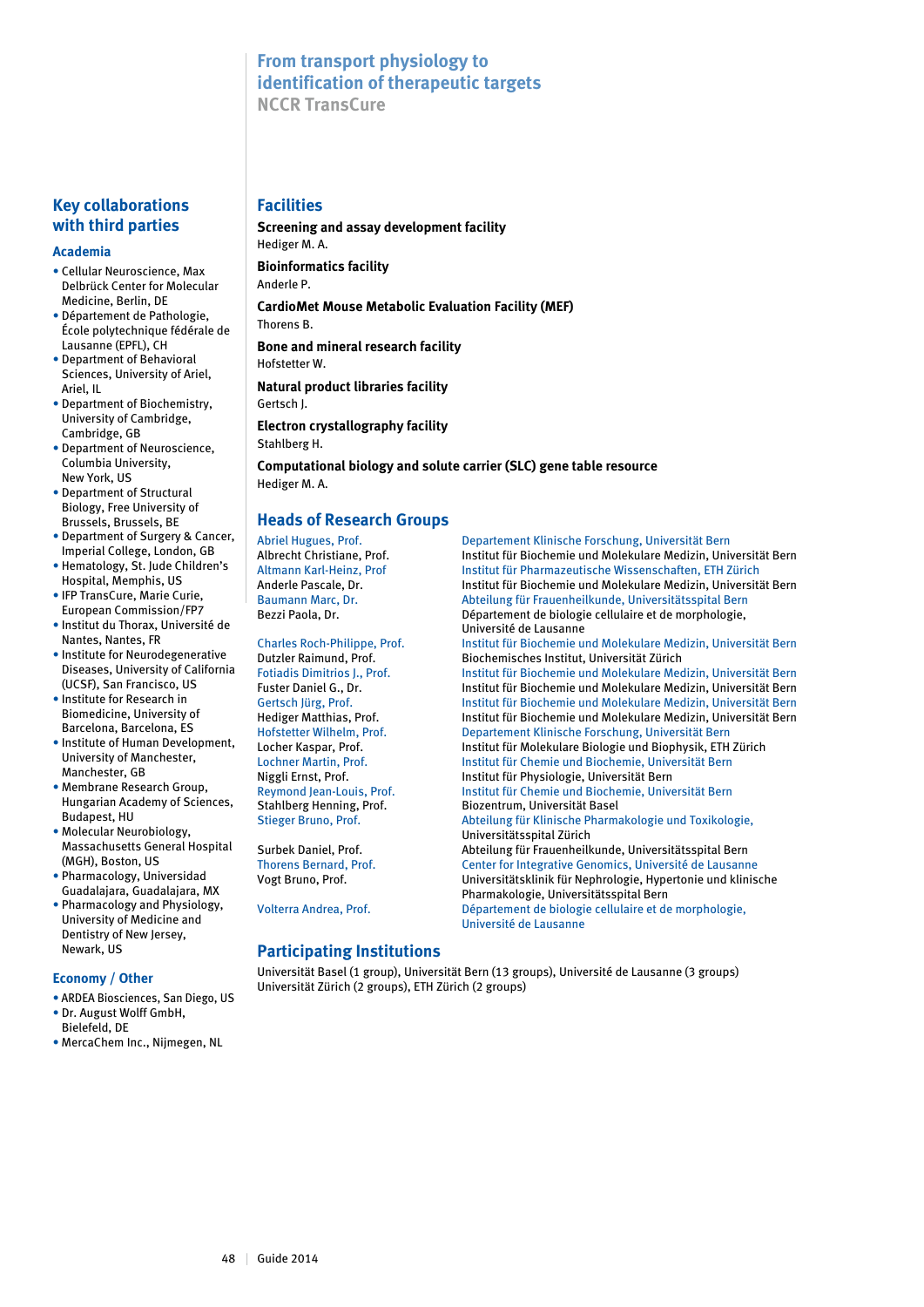#### **Members of the International Advisory Board**

Aguet Michel, Prof. Swiss Institute for Experimental Cancer Research (ISREC), EPFL<br>Burrier Robert, Dr. Stemina Biomarker Discovery, Madison, US Burrier Robert, Dr. Stemina Biomarker Discovery, Madison, US<br>Grütter Markus. Prof. Stemina Biochemisches Institut. Universität Zürich Biochemisches Institut, Universität Zürich

#### **Evaluation and Monitoring by the Swiss National Science Foundation (SNSF)**

**Members of the Review Panel**

**NCCR Office SNSF**

Fromm Katharina, Prof. (Chair) Swiss National Science Foundation, Berne, CH<br>
Abagyan Ruben, Prof. Science School of Pharmacy & Pharmaceutical, Science School of Pharmacy & Pharmaceutical, Sciences University of California, US<br>Alber Seth L., Prof. 2006 1991 - Renal Division and Professor and Professor and Professor and Professor and P Renal Division and Molecular and Vascular Medicine Unit, Example 15 and 15 Beth Israel Deaconess, UK<br>Beech David, J., Prof. The Taculty of Biological Science Beech David, J., Prof. Faculty of Biological Sciences, University of Leeds, UK<br>
Dehio Christoph, Prof. Swiss National Science Foundation, Berne, CH Dehio Christoph, Prof.<br>
Dehio Christoph, Prof.<br>
Division of Chemistry and Chemical Engineerin<br>
Division of Chemistry and Chemical Engineerin Division of Chemistry and Chemical Engineering, California Institute of Technology, US<br>Grzesiek Stephan, Prof. Swiss National Science Fou Grzesiek Stephan, Prof. Swiss National Science Foundation, Berne, CH<br>Schmitt Lutz, Prof. Schmitt University, Heinrich Heine Unive Schmitt Lutz, Prof. Institute of Biochemistry, Heinrich Heine University Düsseldorf, DE<br>Stilz Hans- Ulrich. Dr. Chemical and Analytical Sciences. Sanofi-Aventis Deutschland Gmb Stilz Hans- Ulrich, Dr. Chemical and Analytical Sciences, Sanofi-Aventis Deutschland GmbH, DE<br>
2001 Van Veen Hendrik. Prof. Department of Pharmacology. University of Cambridge. UK van Veen Hendrik, Prof. Department of Pharmacology, University of Cambridge, UK<br>Vang Da-Neng, Prof. Skirball Institute of Biomolecular, New York University Skirball Institute of Biomolecular, New York University School of Medicine, US

Christ Urs, Dr. Schweiz. Nationalfonds,Wildhainweg 3, 3001 Bern + 41 (0)31 308 23 50, fax: + 41 (0)31 305 29 71 urs.christ@snf.ch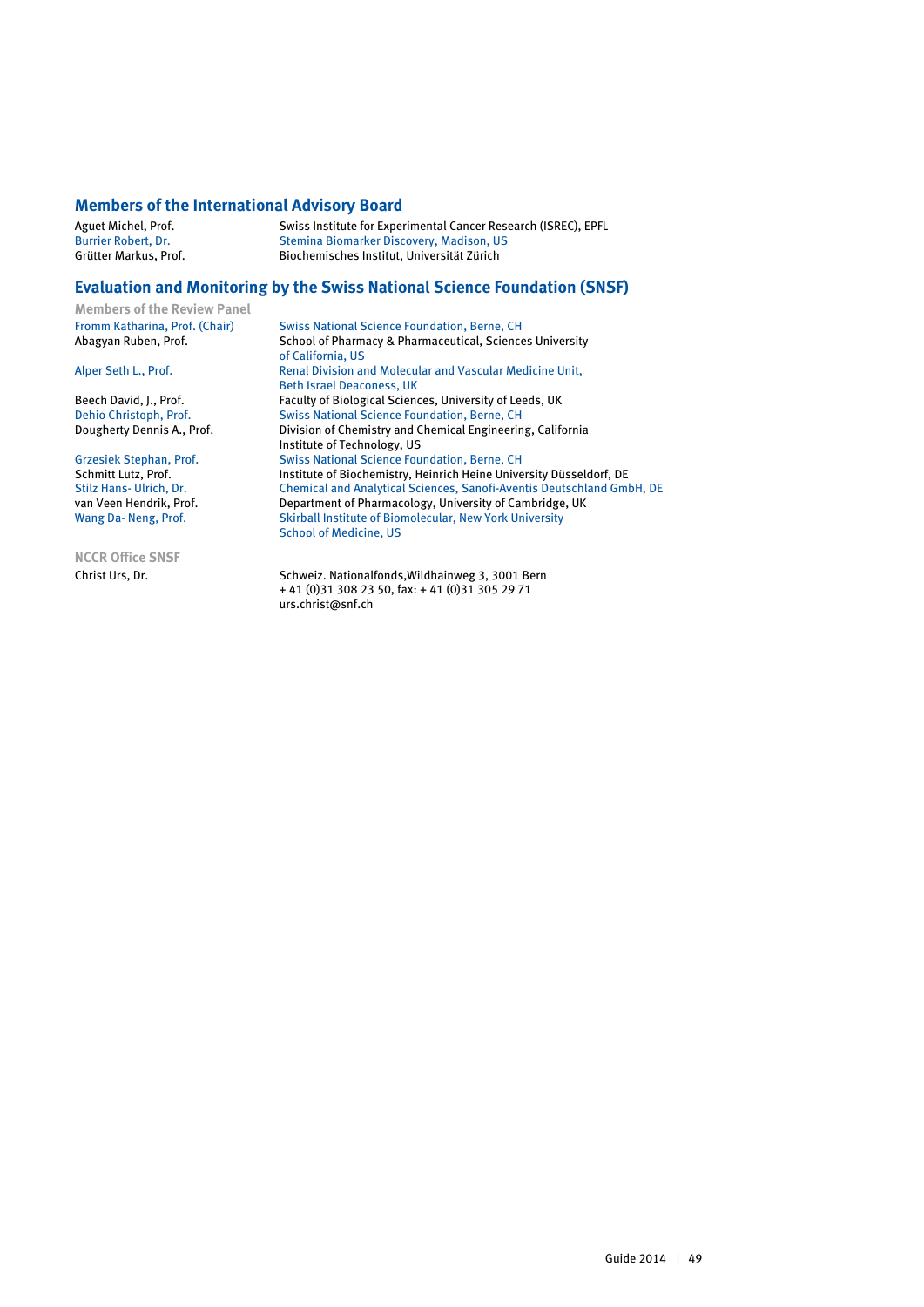#### **Funding**

| <b>Funding source (CHF)</b>                     | Year 1    | Year <sub>2</sub> | Year <sub>3</sub> | Year 4    | <b>Total</b> | $\%$ |
|-------------------------------------------------|-----------|-------------------|-------------------|-----------|--------------|------|
| <b>SNSF</b> funding                             | 3 040 000 | 3705000           | 3705000           | 3705000   | 14 155 000   | 45   |
| Self-funding from home institution <sup>1</sup> | 2 007 035 | 776 394           | 936 530           | 709 600   | 4429559      | 14   |
| Self-funding from project participants          | 2751488   | 3 406 782         | 3832312           | 2466627   | 12 457 209   | 40   |
| Third-party funding                             | 81484     | 81744             | 75 000            | 20 000    | 258 228      |      |
| <b>Total</b>                                    | 7880007   | 7969920           | 8 5 4 8 8 4 2     | 6 901 227 | 31 299 996   | 100  |

1 Personnel costs, equipment and consumables, not included infrastructure and basic equipment

#### **Employment**

| <b>Employment</b>               |                         |                |              | <b>Most Represented Nations</b> |             |                          |              |              |             |                |                |                      |
|---------------------------------|-------------------------|----------------|--------------|---------------------------------|-------------|--------------------------|--------------|--------------|-------------|----------------|----------------|----------------------|
| Personnel <sup>2</sup>          | <b>Total of Persons</b> | <b>Female</b>  | $\%$         | <b>Male</b>                     | %           | <b>CH</b>                | DE           | IT           | <b>FR</b>   | IN             | <b>AT</b>      | <b>Other Nations</b> |
| Management                      | 3.7 <sup>3</sup>        | $\overline{2}$ | 25           | 6                               | 75          | $\overline{\phantom{a}}$ |              | $\mathbf{0}$ | 0           | $\mathbf{0}$   | 0              | $\mathbf 0$          |
| Master students                 | 0                       | $\mathbf{0}$   | $\mathbf{0}$ | $\mathbf 0$                     | $\mathbf 0$ | $\mathbf{0}$             | $\mathbf{0}$ | $\mathbf{0}$ | $\mathbf 0$ | $\mathbf{0}$   | $\mathbf{0}$   | 0                    |
| Doctoral students               | 26                      | 11             | 42           | 15                              | 58          | 9                        |              | ∍            | $\mathbf 0$ | 3              | $\overline{2}$ | 9                    |
| Postdoctoral students           | 38                      | 13             | 34           | 25                              | 66          | 8                        | 4            |              | 5           | $\overline{2}$ | $\mathbf{0}$   | 15                   |
| <b>Research associates</b>      |                         | $\mathbf{0}$   | $\mathbf{0}$ | 1                               | 100         | 1                        | $\mathbf{0}$ | $\Omega$     | $\mathbf 0$ | $\mathbf{0}$   | $\Omega$       | 0                    |
| Senior researchers <sup>4</sup> | 29                      | 4              | 14           | 25                              | 86          | 18                       | 3            | ર            | 3           | $\mathbf{0}$   | $\overline{2}$ | 3                    |
| Other staff                     | 22                      | 15             | 68           | 7                               | 32          | 16                       | 3            |              | $\mathbf 0$ | $\mathbf{0}$   | $\Omega$       | 3                    |
| <b>Total</b>                    | 119.7                   | 45             | 36           | 79                              | 64          | 59                       | 12           | 12           | 8           |                | 4              | 30                   |

2 Persons involved in the NCCR in the last reporting period (12 months)

<sup>3</sup> Full-time equivalent, including NCCR-Director and persons in charge of knowledge and technology transfer, and education and training

4 Including leaders of the individual projects and other organisational units of the NCCR

#### **Output**

| Type of output <sup>5</sup>                                                                                                    | <b>Total</b> |
|--------------------------------------------------------------------------------------------------------------------------------|--------------|
| Publications > 75 Peer-reviewed   4 Not peer-reviewed   3 Anthology articles   0 Books   3 Reports                             | 85           |
| Presentations at congresses >                                                                                                  | 66           |
| Cooperation > 2 Programmes   47 Research institutions   6 Private sector   0 Other                                             | 55           |
| Transfer activities > 0 Patents   0 Licenses   0 Start-ups <sup>6</sup>   0 Prototypes/processes   0 CTI-projects <sup>7</sup> |              |

5 This table displays the major indicators in knowledge and technology transfer. The output data of NCCRs differ considerably according to disciplinary cultures.

6 Start-up companies that have been built up or were considerably supported by NCCRs.

7 Projects funded by the Commission for Technology and Innovation (CTI) that have been initiated by members of NCCRs and are thematically linked to NCCR projects.

#### **Communication**

TransCure Translations Newsletter (2 issues): www.transcure.ch/index.php?id=96&L=0 TransCure Network Brochures (e, g, f): www.transcure.ch/index.php?id=124&L=0 Newspaper articles and press releases: www.transcure.ch/index.php?id=6&L=0 BioMedical Transporters Conference Series: www.bioparadigms.org Genomic Transporter Database – SLC Series: www.bioparadigms.org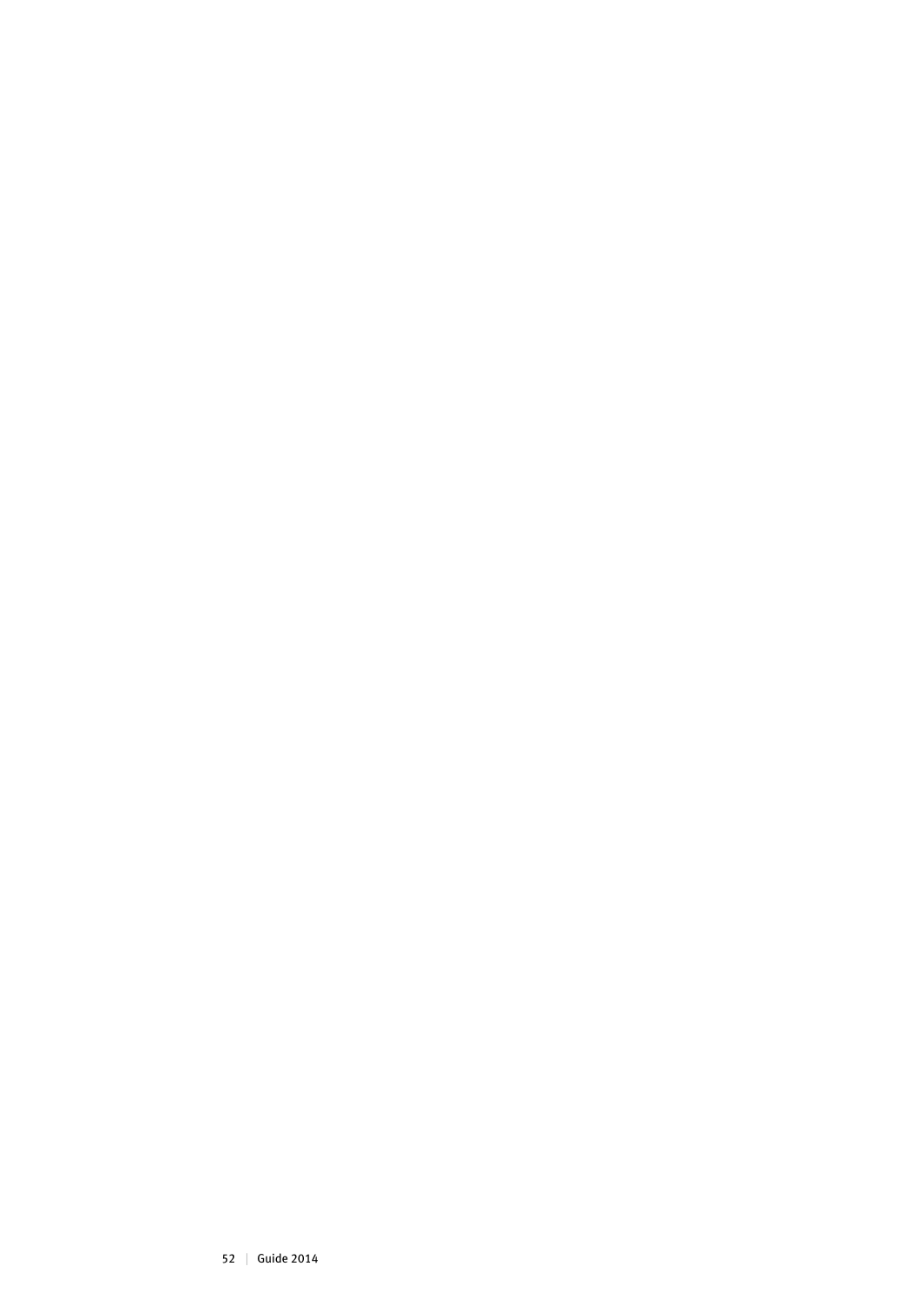# **Overview of terminated NCCRs 1st Call (2001-2013)**

The 1st call for submissions to set up NCCRs was published in January 1999. Priority was given to four areas of research: life sciences, social sciences and humanities, sustainable development and environment, information and communication technologies. The budget was also made available to projects involving promising topics from outside these priority areas. The SNSF assessed 82 pre-proposals and 34 full proposals. The SNSF presented 18 full pro-posals of outstanding merit to the Federal Department of Home Affairs, which made the final selection of 14 NCCRs in December 2000.

All 14 NCCRs that started in 2001 could be granted two extensions of four years each on the basis of encouraging interim evaluations. Hence, they concluded their work in 2013. The data below illustrate the various achievements of the NCCRs (statistic data as at: 11 December 2013). Further details can be found on the website of each NCCR and on the SNSF website www.nccr.ch.

|                                                                                                                   | <b>NCCR-Director</b>                               | Home<br><b>Institution</b> | <b>Web Address</b>           |
|-------------------------------------------------------------------------------------------------------------------|----------------------------------------------------|----------------------------|------------------------------|
| Climate - Climate Variability, Predictability and Climate Risks                                                   | Wanner H. (until 2007)<br>Stocker Th.              | University<br>of Berne     | www.nccr-climate.unibe.ch    |
| <b>CO-ME</b> – Computer Aided and Image Guided Medical Interventions                                              | Székely G.                                         | <b>ETH Zurich</b>          | co-me.ch                     |
| <b>FINRISK</b> - Financial Valuation and Risk Management                                                          | Gibson R. (until 2009)<br>Habib M.                 | University<br>of Zurich    | www.nccr-finrisk.ch          |
| Genetics - Frontiers in Genetics - Genes, Chromosomes and Development                                             | Duboule D.                                         | University<br>of Geneva    | frontiers-in-genetics.org    |
| <b>IM2</b> - Interactive Multimodal Information Management                                                        | Bourlard H.                                        | Idiap<br>Martigny          | www.im2.ch                   |
| <b>MaNEP</b> - Materials with Novel Electronic Properties                                                         | Fischer $\emptyset$ . (until 2013)<br>Renner Ch.   | University<br>of Geneva    | www.manep.ch                 |
| <b>MICS</b> - Mobile Information and Communication Systems*                                                       | Vetterli M. (until 2004)<br>Aberer K.              | <b>EPF</b><br>Lausanne     | www.mics.org                 |
| <b>Molecular Oncology - From Basic Research to Therapeutic Approaches</b>                                         | Aguet M.                                           | <b>EPF</b><br>Lausanne     | www.nccr-oncology.ch         |
| Nanoscale Science - Impact on Life Sciences, Sustainability,<br><b>Information and Communication Technologies</b> | Güntherodt H.-J. (until 2006)<br>Schönenberger Ch. | University<br>of Basel     | www.nanoscience.ch           |
| <b>Neuro</b> - Neural Plasticity and Repair                                                                       | Möhler H. (until 2005)<br>Schwab M.                | University<br>of Zurich    | www.nccr-neuro.uzh.ch        |
| North-South - Research Partnerships for Mitigating Syndromes<br>of Global Change                                  | Hurni H.                                           | University<br>of Berne     | www.north-south.unibe.ch     |
| Plant Survival - Plant Survival in Natural and Agricultural Ecosystems                                            | Rahier M. (until 2008)<br>Turlings T.              | University<br>of Neuchâtel | unine.ch/plantsurvival       |
| <b>Quantum Photonics</b>                                                                                          | Ilegems M. (until 2005)<br>Deveaud-Plédran B.      | <b>EPF</b><br>Lausanne     | nccr-qp.epfl.ch              |
| <b>Structural Biology - Molecular Life Sciences:</b><br>Three Dimensional Structure, Folding and Interactions     | Grütter M.                                         | University<br>of Zurich    | www.structuralbiology.uzh.ch |
|                                                                                                                   |                                                    |                            |                              |

#### **List of the 14 NCCRs**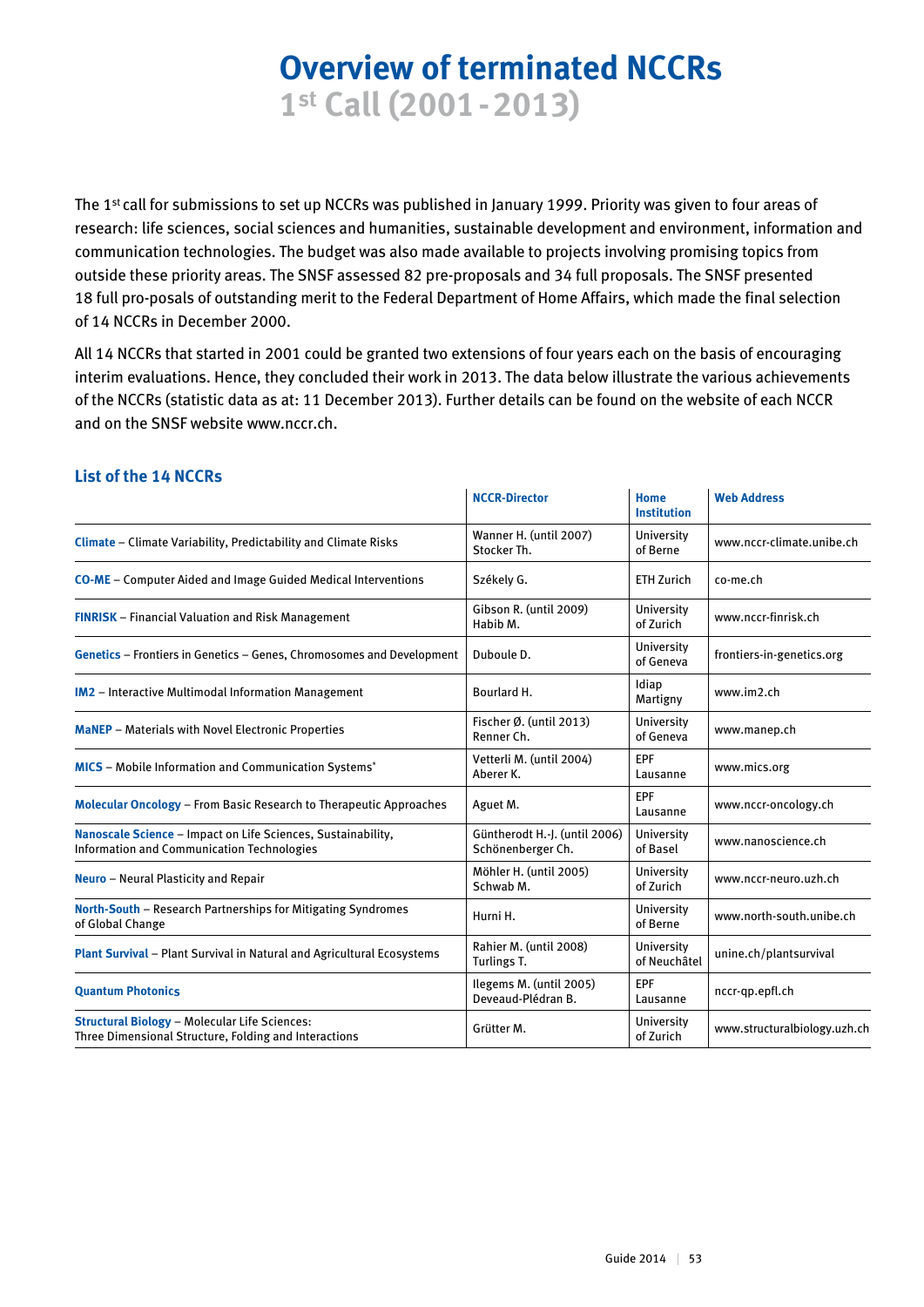### **Overview of terminated NCCRs**

**1st Call (2001-2013)**

#### **Funding 2001-2013**

| <b>Funding source (CHF)</b>            | 2001-2005   | 2005-2009   | 2009-2013     | <b>Total</b> | $\%$ |
|----------------------------------------|-------------|-------------|---------------|--------------|------|
| Federal contribution                   | 224 058 657 | 210 000 000 | 136 037 000** | 570 095 657  | 31   |
| Self-funding Home Institution*         | 81 908 102  | 88 606 476  | 96 676 420    | 267 190 998  | 15   |
| Self-funding from project participants | 225 257 080 | 275 835 465 | 265 229 642   | 766 322 187  | 42   |
| Third-party funding                    | 82 596 913  | 85 198 223  | 60 205 140    | 228 000 276  | 12   |
| <b>Total</b>                           | 613 820 752 | 659 640 164 | 558 148 202   | 1831609118   | 100  |

\* including agreed self-funding from partner institution ETHZ (NCCR Neuro, Structural Biology) and University of Lausanne (NCCR Molecular Oncology) \*\*including 10 Mio. CHF "economic stimulus" and 7.977 Mio. CHF "strong Swiss franc" package

#### **Knowledge and technology transfer – Output Data**

| <b>Type of output</b>                                                                                             | <b>Total</b> |
|-------------------------------------------------------------------------------------------------------------------|--------------|
| Publications > 18 068 Peer-reviewed   2597 Not peer-reviewed   1102 Anthology articles   775 Books   1849 Reports | 24 3 9 1     |
| Presentations at congresses >                                                                                     | 28 041       |
| Cooperation > 609 Programmes   2578 Research institutions   776 Private sector   373 Other                        | 4337         |
| Transfer activities > 341 Patents   74 Licenses   79 Start-ups   581 Prototypes/processes   127 CTI-projects      | 1202         |

#### **Education and Training – Advancement of women**

#### **Figures of young researchers**

| <b>Category</b>   |              |      | <b>Sex</b> |     |    |      |    | <b>Nationality</b> |    |
|-------------------|--------------|------|------------|-----|----|------|----|--------------------|----|
|                   | <b>Total</b> | M    | %          |     | %  | CН   | %  | <b>Other</b>       | %  |
| Doctoral students | 3105         | 2168 | 70         | 937 | 30 | 1112 | 36 | 1993               | 64 |
| Postdocs          | 1819         | 1328 | 73         | 491 | 27 | 389  | 21 | 1430               | 79 |

#### **First employer after training**

| <b>Category</b>   | Doctoral students (%) | Postdocs (%) |
|-------------------|-----------------------|--------------|
| Academic sector   | 51.3                  | 57.3         |
| Private sector    | 13.3                  | 14.1         |
| Public sector     | 3.3                   | 4.4          |
| Other             | 2.6                   | 2.3          |
| Unknown           | 10.0                  | 11.9         |
| Training ongoing* | 19.5                  | 10.0         |
| <b>Total</b>      | 100.0                 | 100.0        |

\* Training not yet finished when the NCCR has ended

The 14 NCCRs also initiated a high number of local or inter-institutional doctoral schools, master courses, curriculae, summer schools, special courses for soft skills, etc. and many measures to support young female researchers.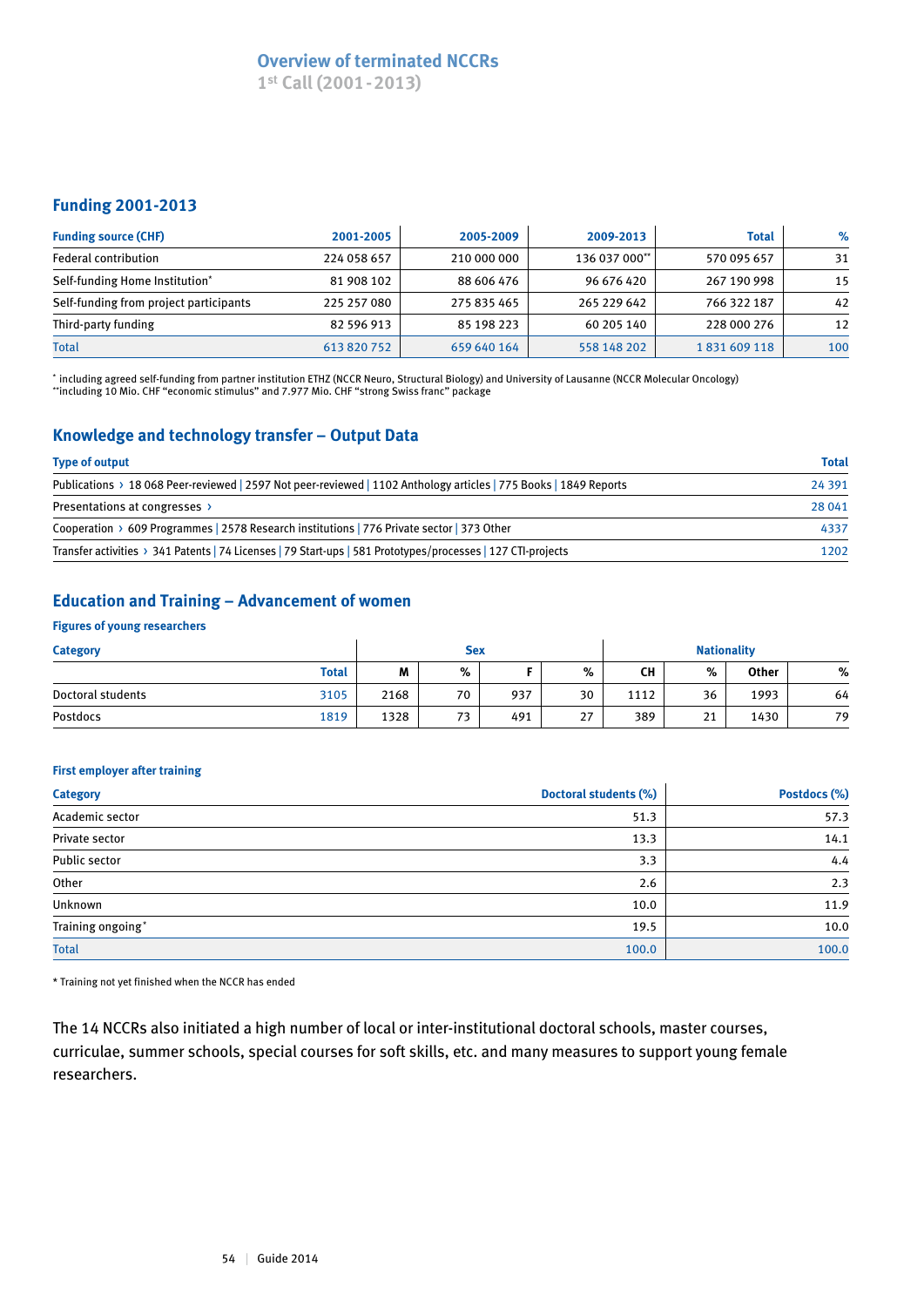#### **Impact on research structures**

| <b>Number of professorial positions</b> |     |
|-----------------------------------------|-----|
| New assistant professorships            | 105 |
| New full professorships                 | 101 |
| Replacement of existing professorships  | 36  |
| <b>Total</b>                            | 242 |

The 14 NCCRs also established around 27 technical platforms. In addition, they have led, or will lead, to the creation of 10 new research centers. These centers ensure that the research areas are firmly established at the home or partner institutions and contribute to the national and international visibility of the research. They are:

- Centre for astronomical, physical and mathematical sciences, University of Geneva, NCCR MaNEP, currently being established
- Center for Climate Systems Modeling (C2SM), ETH Zurich, www.c2sm.ethz.ch, NCCR Climate
- Centre for Development and Environment (CDE), University of Berne, www.cde.unibe.ch, NCCR North-South
- Centre of Excellence in Chemical Ecology, University of Neuchâtel, NCCR Plant Survival, launch is expected in 2014
- Institute of Genetics and Genomics of Geneva (iGE3), University of Geneva, www.ige3.unige.ch, NCCR Genetics
- Oeschger Centre for Climate Change Research (OCCR), University of Berne, www.oeschger.unibe.ch/index\_de.html, NCCR Climate
- Swiss Cancer Center Lausanne (SCCL), University of Lausanne and ETH Lausanne, cf. news on http://isrec.epfl.ch NCCR Molecular Oncology, currently being established
- Swiss Finance Institute (SFI), private foundation, www.swissfinanceinstitute.ch, NCCR FINRISK
- Swiss Nanoscience Institute (SNI), University of Basel, www.nanoscience.ch/nccr, NCCR Nanoscale Sciences
- Zurich Centre for Molecular Structure and Mechanism (ZCMSM), University of Zurich and ETH Zurich, NCCR Structural Biology, inauguration lies ahead